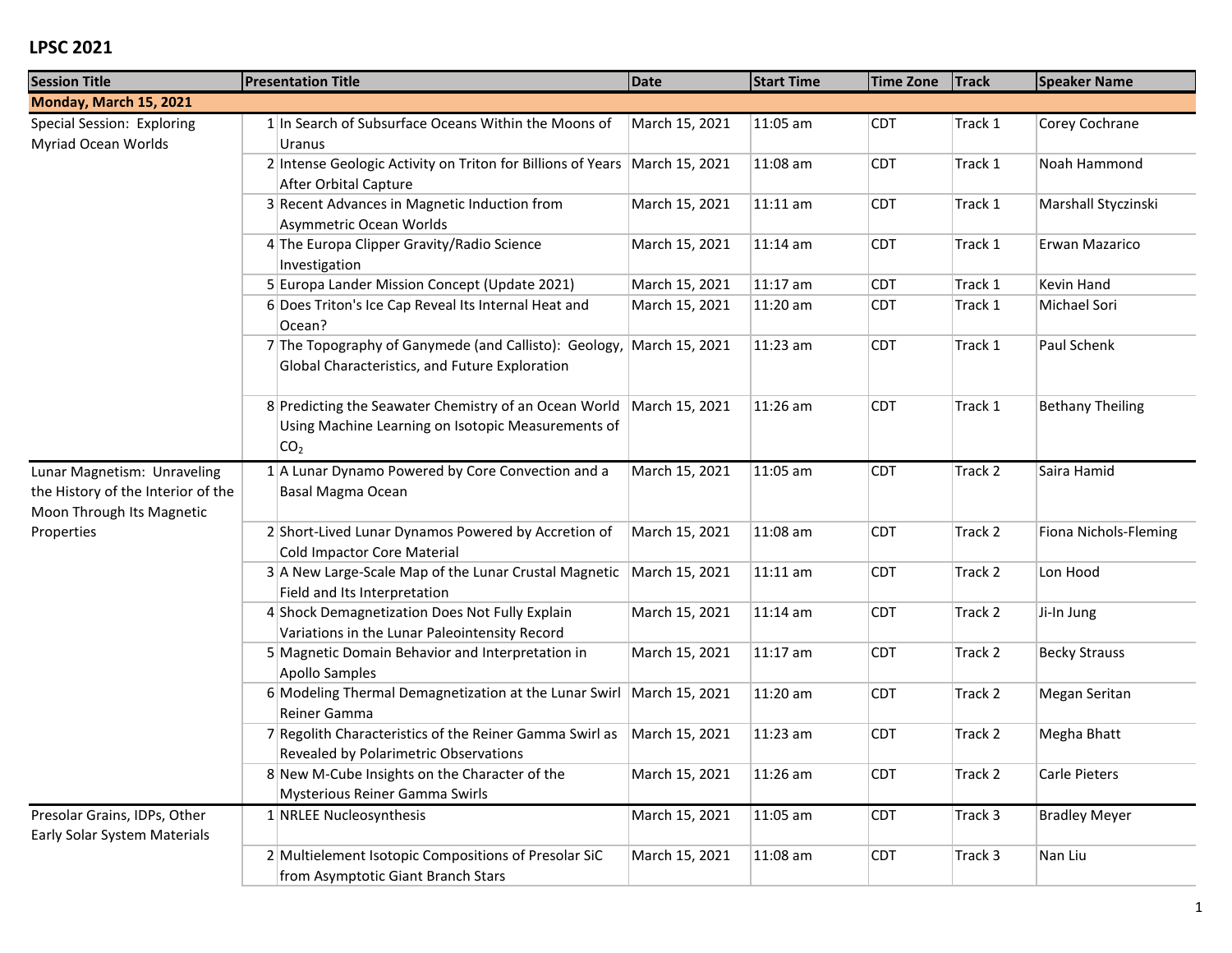| <b>Session Title</b>                                            | <b>Presentation Title</b>                                                                                                                                                | <b>Date</b>    | <b>Start Time</b> | <b>Time Zone</b> | <b>Track</b> | <b>Speaker Name</b>      |
|-----------------------------------------------------------------|--------------------------------------------------------------------------------------------------------------------------------------------------------------------------|----------------|-------------------|------------------|--------------|--------------------------|
|                                                                 | 3 A Presolar Silicon Carbide Grain of Type C with<br>Extremely Low 12C/13C Ratio                                                                                         | March 15, 2021 | $11:11$ am        | <b>CDT</b>       | Track 3      | Peter Hoppe              |
|                                                                 | 4 TEM Studies of Presolar SiC Grains: Insights into<br>Circumstellar Conditions and Implications for IR<br>Spectroscopy                                                  | March 15, 2021 | 11:14 am          | <b>CDT</b>       | Track 3      | <b>Sheryl Singerling</b> |
|                                                                 | 5 Presolar Grain Abundance Variation in the Miller<br>Range 090019 CO3.1 Chondrite                                                                                       | March 15, 2021 | 11:17 am          | <b>CDT</b>       | Track 3      | Lan-Anh Nguyen           |
|                                                                 | 6 Origin of low-Ca Pyroxenes in Comet Aamples:<br>Evidence for Igneous Formation in the Nebula Like<br>Chondrules                                                        | March 15, 2021 | 11:20 am          | <b>CDT</b>       | Track 3      | David Joswiak            |
|                                                                 | 7 Oxygen Isotope Systematics of Crystalline Silicates in a March 15, 2021<br>Giant Cluster IDP: A Genetic Link to Wild 2 Particles<br>and Primitive Chondrite Chondrules |                | 11:23 am          | <b>CDT</b>       | Track 3      | Mingming Zhang           |
|                                                                 | 8 Oxygen Isotopic Compositions of Hydrated<br>Interplanetary Dust Particles: Implications for<br>Aqueous Alteration in Outer Solar System Objects                        | March 15, 2021 | 11:26 am          | <b>CDT</b>       | Track 3      | Lindsay Keller           |
| MSL Curiosity Results I:<br><b>Exploration of Glen Torridon</b> | 1 Contextualizing CRISM Observations of the Clay-<br>Bearing Glen Torridon Region with the Mars Science<br>Laboratory Curiosity Rover                                    | March 15, 2021 | 11:05 am          | <b>CDT</b>       | Track 4      | Valerie Fox              |
|                                                                 | 2 The Mineralogy and Sedimentary History of the Glen<br>Torridon Region, Gale Crater, Mars                                                                               | March 15, 2021 | 11:08 am          | <b>CDT</b>       | Track 4      | Michael Thorpe           |
|                                                                 | 3 K-Rich Rubbly Bedrock at Glen Torridon, Gale Crater,<br>Mars: Investigating the Possible Presence of Illite                                                            | March 15, 2021 | 11:11 am          | <b>CDT</b>       | Track 4      | <b>Agnes Cousin</b>      |
|                                                                 | 4 The Chemistry and Morphology of Diagenetic Features March 15, 2021<br>in Glen Torridon, Gale Crater                                                                    |                | 11:14 am          | <b>CDT</b>       | Track 4      | Patrick Gasda            |
|                                                                 | 5 Diagenesis in the Glen Torridon Region of Gale Crater,<br>Mars Using VNIR Spectral Data from Curiosity Rover                                                           | March 15, 2021 | 11:17 am          | <b>CDT</b>       | Track 4      | Amanda Rudolph           |
|                                                                 | 6 Characterization of Clasts in the Glen Torridon Region<br>Observed by the MSL Curiosity Rover                                                                          | March 15, 2021 | 11:20 am          | <b>CDT</b>       | Track 4      | Sabrina Khan             |
|                                                                 | 7 Characteristics of the Fractured Intermediate Unit<br>from Orbital and Curiosity-Based Data                                                                            | March 15, 2021 | 11:23 am          | <b>CDT</b>       | Track 4      | <b>Madison Hughes</b>    |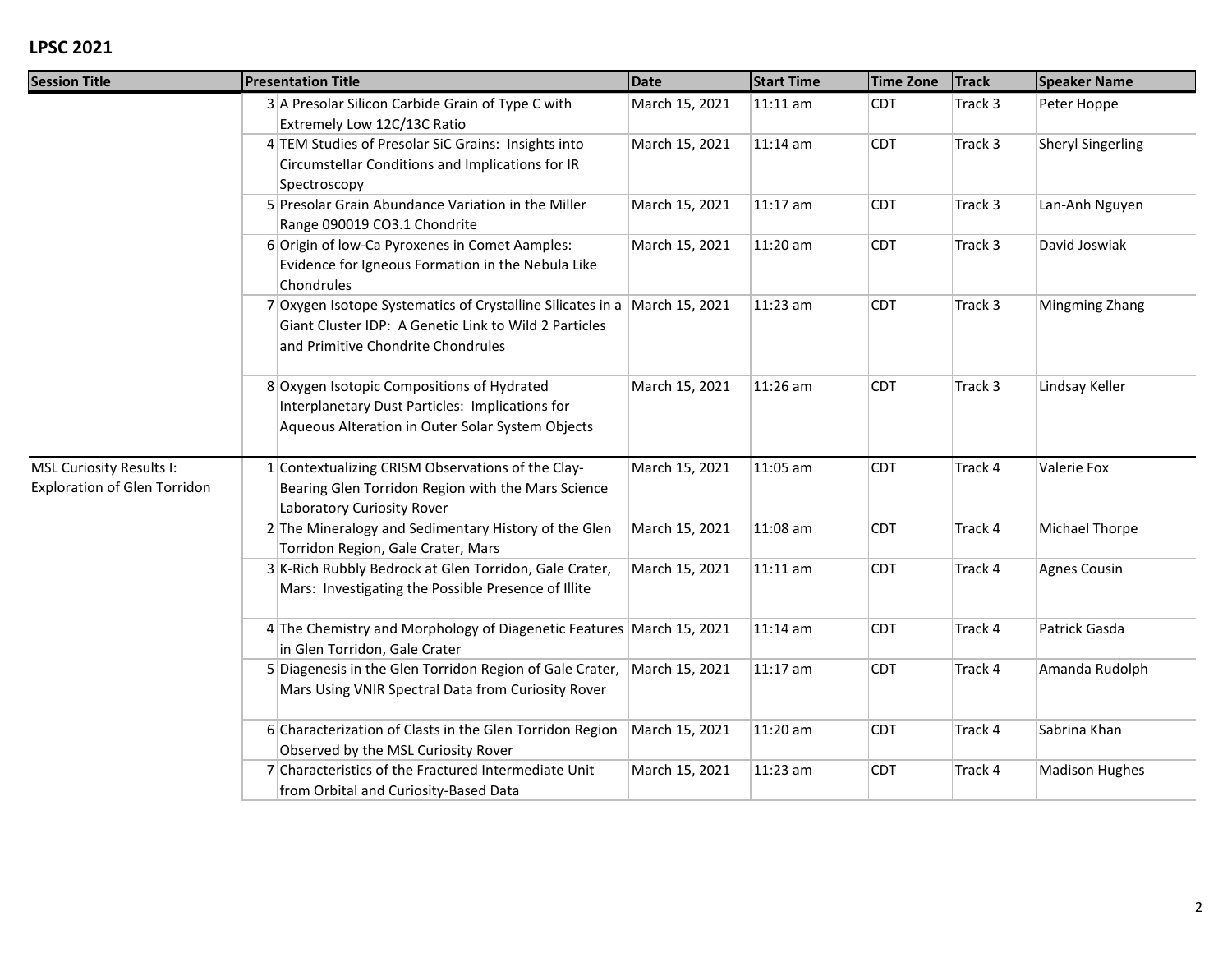| <b>Session Title</b>                     | <b>Presentation Title</b>                                                                                                                                                                             | <b>Date</b>    | <b>Start Time</b> | <b>Time Zone</b> | <b>Track</b> | <b>Speaker Name</b>            |
|------------------------------------------|-------------------------------------------------------------------------------------------------------------------------------------------------------------------------------------------------------|----------------|-------------------|------------------|--------------|--------------------------------|
|                                          | 8 APXS Geochemistry of the Fractured Intermediate Unit March 15, 2021<br>(FLU) - Its Relationship to Underlying Glen Torridon<br>Units and Overlying Pediment Rocks at the<br>Greenheugh Unconformity |                | 11:26 am          | <b>CDT</b>       | Track 4      | Catherine O'Connell-<br>Cooper |
| Small Body Impacts: CSI<br>Dimorphos     | 1 Low-Velocity Collision Dynamics on Earth vs. Small-<br><b>Bodies</b>                                                                                                                                | March 15, 2021 | 11:05 am          | <b>CDT</b>       | Track 5      | Cecily Sunday                  |
|                                          | 2 Seismic Waves in the Asteroid Environment $-$<br><b>Impactor Momentum</b>                                                                                                                           | March 15, 2021 | 11:08 am          | <b>CDT</b>       | Track 5      | Diego Sánchez                  |
|                                          | 3 A New Model of Seismicity on Asteroids Implied by the March 15, 2021<br>SCI Experiment of the Hayabusa2 Mission: Insights<br>from the Existence of Boulders Perched on Other<br><b>Boulders</b>     |                | 11:11 am          | <b>CDT</b>       | Track 5      | Gaku Nishiyama                 |
|                                          | 4 Mound Craters on Rubble-Pile Bennu Indicate<br>Strength at Depth                                                                                                                                    | March 15, 2021 | 11:14 am          | <b>CDT</b>       | Track 5      | <b>Terik Daly</b>              |
|                                          | 5 Reaction of Dimorphos' Structure to the DART Impact                                                                                                                                                 | March 15, 2021 | 11:17 am          | <b>CDT</b>       | Track 5      | Paula Benavidez                |
|                                          | 6 Dynamics of Ejecta in the Didymos-Dimorphos Binary:<br>Sensitivity to the System Parameters                                                                                                         | March 15, 2021 | 11:20 am          | <b>CDT</b>       | Track 5      | Alessandro Rossi               |
|                                          | 7 Insight into the Distribution of High Pressure Shock<br>Metamorphism in Rubble-Pile Asteroids                                                                                                       | March 15, 2021 | 11:23 am          | <b>CDT</b>       | Track 5      | Nicole Gueldemeister           |
|                                          | 8 Experimental Constraints on the Ordinary Chondrite<br>Shock Darkening Caused by Asteroid Collisions                                                                                                 | March 15, 2021 | 11:26 am          | <b>CDT</b>       | Track 5      | Tomas Kohout                   |
| <b>Break</b>                             |                                                                                                                                                                                                       |                | 12:00-12:30 pm    | <b>CDT</b>       |              |                                |
| Masursky Lecture<br>(Live Presentation)  | 1 The Early Aqueous Environment of Mars Inferred from March 15, 2021<br>Mission Lifetime Results by the Curiosity Rover at Gale<br>Crater                                                             |                | 12:30 pm          | <b>CDT</b>       | Plenary      | John Grotzinger                |
| <b>Break</b>                             |                                                                                                                                                                                                       |                | 1:30-2:30 pm      | <b>CDT</b>       |              |                                |
| Physicochemical Evolution of the<br>Moon | 1 Early Dynamical Evolution of the Moon with a<br>Subsurface Magma Ocean                                                                                                                              | March 15, 2021 | 2:35 pm           | <b>CDT</b>       | Track 1      | <b>Brynna Downey</b>           |
|                                          | 2 Crystallisation of a Model Silicate Moon                                                                                                                                                            | March 15, 2021 | 2:38 pm           | <b>CDT</b>       | Track 1      | <b>Edward Baker</b>            |
|                                          | 3 Determination of the Bulk Silicate Moon FeO Content<br>from Petrological and Geophysical Models                                                                                                     | March 15, 2021 | 2:41 pm           | <b>CDT</b>       | Track 1      | Sabrina Schwinger              |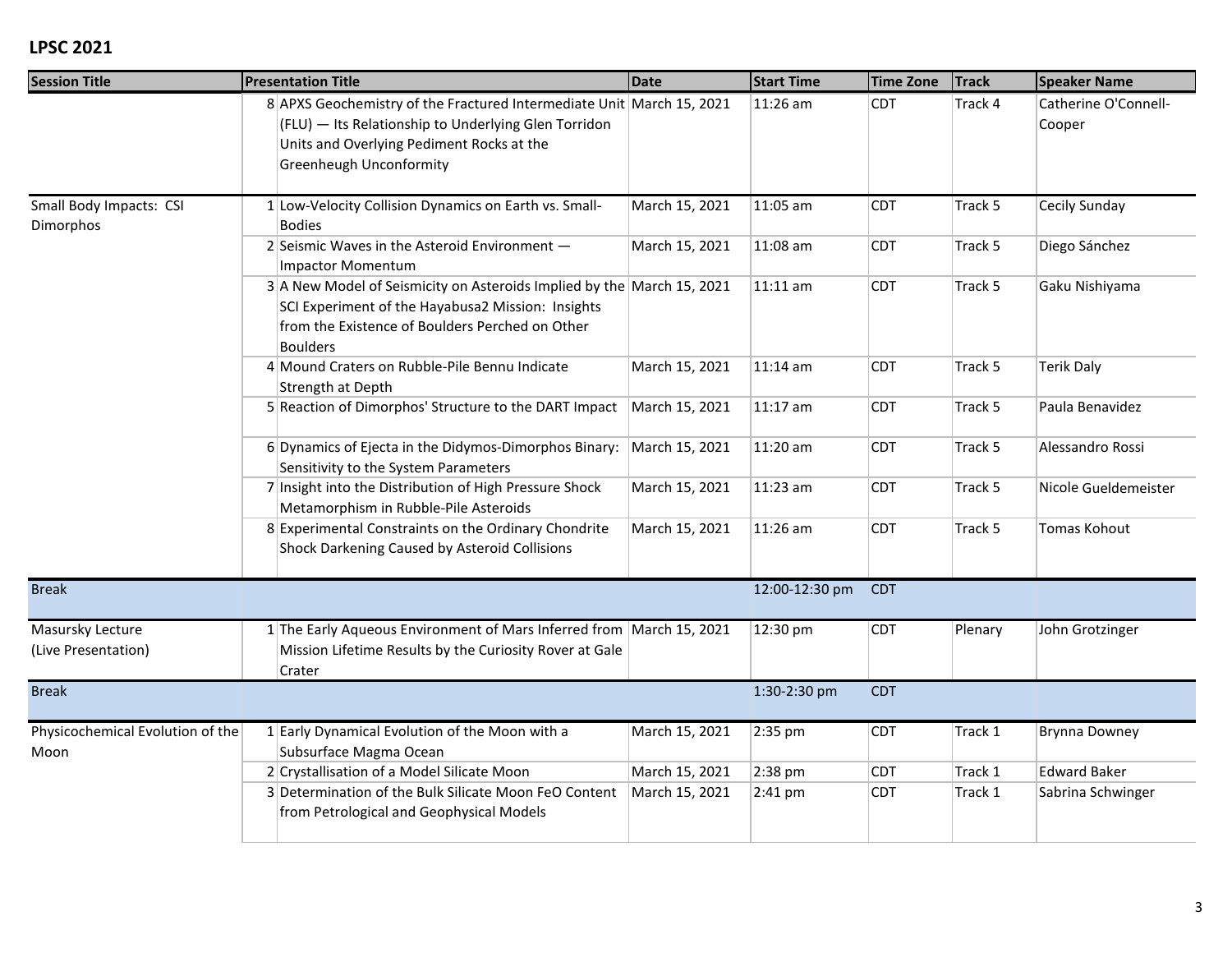| <b>Session Title</b>                                            | <b>Presentation Title</b>                                                                                                                                                                                     | <b>Date</b>    | <b>Start Time</b> | <b>Time Zone</b> | <b>Track</b> | <b>Speaker Name</b> |
|-----------------------------------------------------------------|---------------------------------------------------------------------------------------------------------------------------------------------------------------------------------------------------------------|----------------|-------------------|------------------|--------------|---------------------|
|                                                                 | 4 Petrogenesis of and Subsolidus Reequilibration Within March 15, 2021<br>Lunar Ferroan Anorthosites: Two Demonstrations of a<br>New fO2-Dependent Model for Plagioclase-Melt<br><b>Europium Partitioning</b> |                | 2:44 pm           | <b>CDT</b>       | Track 1      | Nicholas Dygert     |
|                                                                 | 5 Ancient Igneous Differentiation Trends in the Moon's<br>Crust Can Be Produced by Secondary Magmatism from<br>a Common Source                                                                                | March 15, 2021 | 2:47 pm           | <b>CDT</b>       | Track 1      | Stephen Elardo      |
|                                                                 | 6 Source Regions of the Lunar Ultramafic Glasses<br>Constrained by Experiments and Models                                                                                                                     | March 15, 2021 | 2:50 pm           | <b>CDT</b>       | Track 1      | Stephanie Krein     |
|                                                                 | 7 Characterization, Modeling, and Experimental<br>Petrology of Picritic Green Glass in Northwest Africa<br>12384: Probing the Lunar Mantle                                                                    | March 15, 2021 | 2:53 pm           | <b>CDT</b>       | Track 1      | Christopher Yen     |
|                                                                 | 8 The Influence of Variable Oxygen Fugacity on the<br>Source Depths for Lunar High-Titanium Ultramafic<br>Glasses                                                                                             | March 15, 2021 | 2:56 pm           | <b>CDT</b>       | Track 1      | Megan Guenther      |
| Shaken and Stirred: Interiors of<br>Satellites and Ocean Worlds | 1 Searching for Subsurface Oceans on the Moons of<br><b>Uranus Using Magnetic Induction</b>                                                                                                                   | March 15, 2021 | 2:35 pm           | <b>CDT</b>       | Track 2      | Benjamin Weiss      |
|                                                                 | 2 Antipodal Terrains Produced by Sputnik Planitia-<br>Forming Impact Imply Pluto Has a Thick Ocean and<br><b>Hydrated Core</b>                                                                                | March 15, 2021 | $2:38$ pm         | <b>CDT</b>       | Track 2      | Camille Denton      |
|                                                                 | 3 Insights Into Io's Interior as Inferred from Its Long-<br>Wavelength Topography                                                                                                                             | March 15, 2021 | 2:41 pm           | <b>CDT</b>       | Track 2      | Szilárd Gyalay      |
|                                                                 | 4 Long Period Non-Synchronous Rotation of Io                                                                                                                                                                  | March 15, 2021 | 2:44 pm           | <b>CDT</b>       | Track 2      | Jacob Abrahams      |
|                                                                 | 5 Inferring Io's Interior from Tidal Monitoring                                                                                                                                                               | March 15, 2021 | 2:47 pm           | <b>CDT</b>       | Track 2      | Mathilde Kervazo    |
|                                                                 | 6 Tidally-Induced Magmatic Pulses on the Oceanic Floor<br>of Jupiter's Moon Europa                                                                                                                            | March 15, 2021 | $2:50$ pm         | <b>CDT</b>       | Track 2      | Marie Behounkova    |
|                                                                 | 7 Revealing the Internal Structure of Europa with a<br>Bayesian Approach to Magnetic Induction Studies                                                                                                        | March 15, 2021 | 2:53 pm           | <b>CDT</b>       | Track 2      | John Biersteker     |
|                                                                 | 8 How Do Convective and Tidal Dynamics Interact in<br>Europa's Subsurface Ocean?                                                                                                                              | March 15, 2021 | 2:56 pm           | <b>CDT</b>       | Track 2      | Hamish Hay          |
| Protoplanetary Disk Evolution                                   | 1 Dynamic Evolution of Major Element Chemistry in<br>Protoplanetary Disks                                                                                                                                     | March 15, 2021 | 2:35 pm           | <b>CDT</b>       | Track 3      | Yoshinori Miyazaki  |
|                                                                 | 2 Depletion of Moderately Volatile Elements by Open-<br>System Loss in Early Solar Nebula                                                                                                                     | March 15, 2021 | 2:38 pm           | <b>CDT</b>       | Track 3      | Debanjan Sengupta   |
|                                                                 | 3 Photochemical Processing by Nearby Stars Recorded in March 15, 2021<br>Sulfur Isotopes of Cosmic Symplectite                                                                                                |                | 2:41 pm           | <b>CDT</b>       | Track 3      | Lionel Vacher       |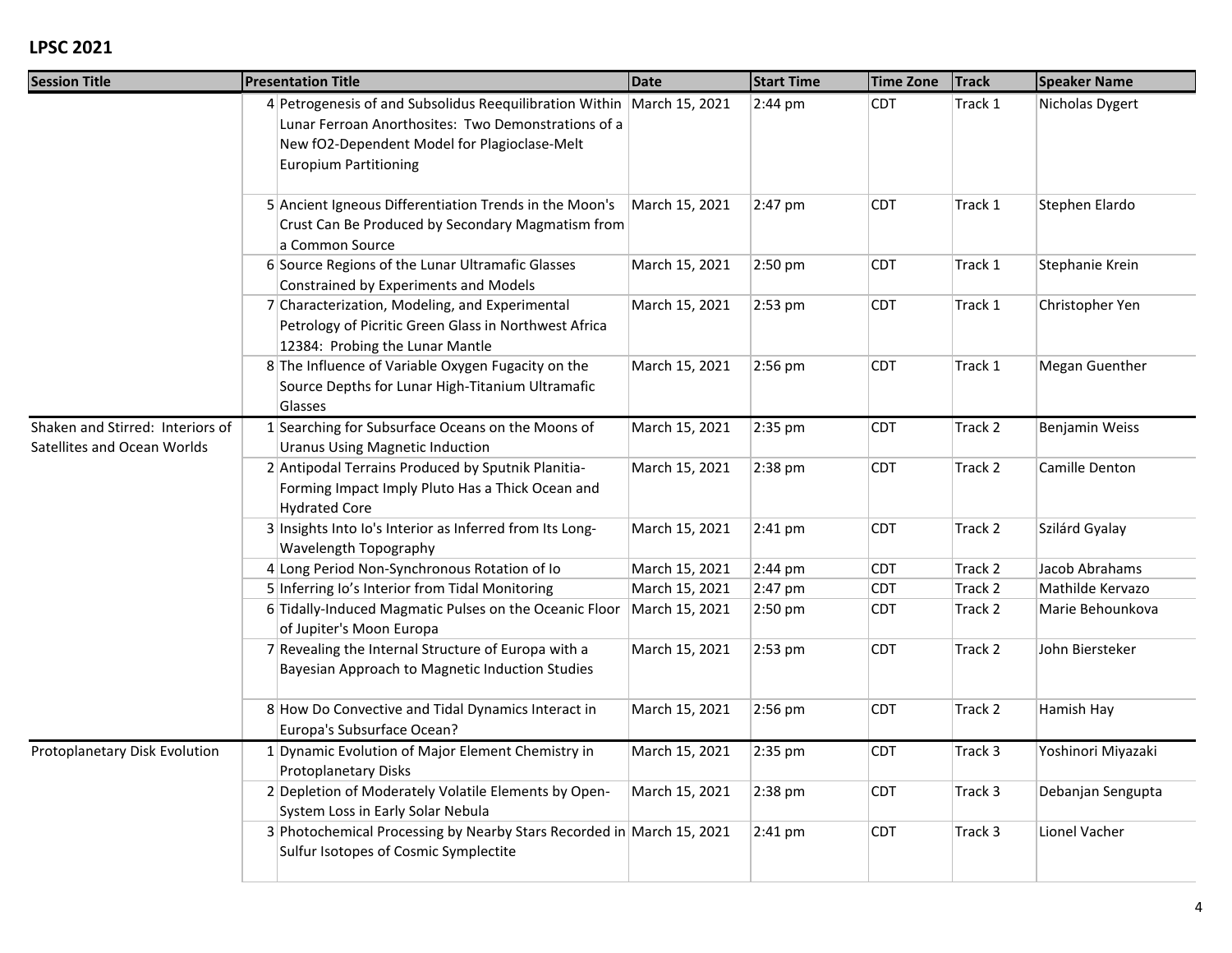| <b>Session Title</b>                                                                                       | <b>Presentation Title</b>                                                                                                                                                | <b>Date</b>    | <b>Start Time</b> | <b>Time Zone</b> | <b>Track</b> | <b>Speaker Name</b>    |
|------------------------------------------------------------------------------------------------------------|--------------------------------------------------------------------------------------------------------------------------------------------------------------------------|----------------|-------------------|------------------|--------------|------------------------|
|                                                                                                            | 4 Chemical Processing of Solids Encountering Forming<br><b>Giant Planet Cores</b>                                                                                        | March 15, 2021 | 2:44 pm           | <b>CDT</b>       | Track 3      | Megan Barnett          |
|                                                                                                            | 5 Evidence for Non-steady Accretion in the Solar Nebula March 15, 2021<br>Inferred from Paleomagnetism of CO Chondrules                                                  |                | 2:47 pm           | <b>CDT</b>       | Track 3      | Caue Borlina           |
|                                                                                                            | 6 The Fine-Scale Magnetic History of the Allende<br>Meteorite: Implications for the Structure of the<br>SolarNebula                                                      | March 15, 2021 | 2:50 pm           | <b>CDT</b>       | Track 3      | Roger Fu               |
|                                                                                                            | 7 Observations of Carbon Monoxide Variability in<br>Massive Young Stellar Environments and Implications<br>for Nebular Reservoirs                                        | March 15, 2021 | 2:53 pm           | <b>CDT</b>       | Track 3      | Rachel Smith           |
|                                                                                                            | 8 Collision Fragments as a Chemically Similar Source for<br>Late Accretion                                                                                               | March 15, 2021 | 2:56 pm           | <b>CDT</b>       | Track 3      | <b>Philip Carter</b>   |
| <b>MSL Curiosity Results II:</b><br>Exploration of the Greenheugh<br>Pediment, Sulfate Unit, and<br>Beyond | 1 Reconstruction of Aeolian Palaeoenvironments and<br>Past Climate Events at the Greenheugh Pediment,<br>Aeolis Mons, Mars                                               | March 15, 2021 | 2:35 pm           | <b>CDT</b>       | Track 4      | Steven Banham          |
|                                                                                                            | 2 APXS-Derived Compositions of Greenheugh Pediment<br>Capping Rock and Immediately Underlying Murray<br>Formation: Implications                                          | March 15, 2021 | 2:38 pm           | <b>CDT</b>       | Track 4      | Lucy Thompson          |
|                                                                                                            | 3 Identifying Ancient Dune Processes in the Stimson<br>Formation of Gale Crater Using Geochemical Data<br>from ChemCam: New Insights from the Greenheugh<br>Capping Unit | March 15, 2021 | $2:41$ pm         | <b>CDT</b>       | Track 4      | Candice Bedford        |
|                                                                                                            | 4 Investigation of the Glen Torridon Clay-Bearing Unit<br>and Overlying Greenheugh Pediment by the Sample<br>Analysis at Mars Instrument Suite                           | March 15, 2021 | $2:44 \text{ pm}$ | <b>CDT</b>       | Track 4      | Amy McAdam             |
|                                                                                                            | 5 Factors Influencing the Formation and Preservation of March 15, 2021<br>X-Ray Amorphous Materials Identified in Sedimentary<br>Deposits at Gale Crater, Mars           |                | 2:47 pm           | <b>CDT</b>       | Track 4      | <b>Cherie Achilles</b> |
|                                                                                                            | 6 First Insight on Depositional Environments Recorded in March 15, 2021<br>the "Clay-Sulfate" Transition at Gale Crater                                                  |                | $2:50$ pm         | <b>CDT</b>       | Track 4      | William Rapin          |
|                                                                                                            | 7 Gale Crater: Curiosity Rover and the Candidate Basal<br>Sulfate Unit                                                                                                   | March 15, 2021 | 2:53 pm           | <b>CDT</b>       | Track 4      | Raymond Arvidson       |
|                                                                                                            | 8 Observations of the Marker Bed at Gale Crater with<br>Recommendations for Future Exploration by the<br><b>Curiosity Rover</b>                                          | March 15, 2021 | 2:56 pm           | <b>CDT</b>       | Track 4      | Catherine Weitz        |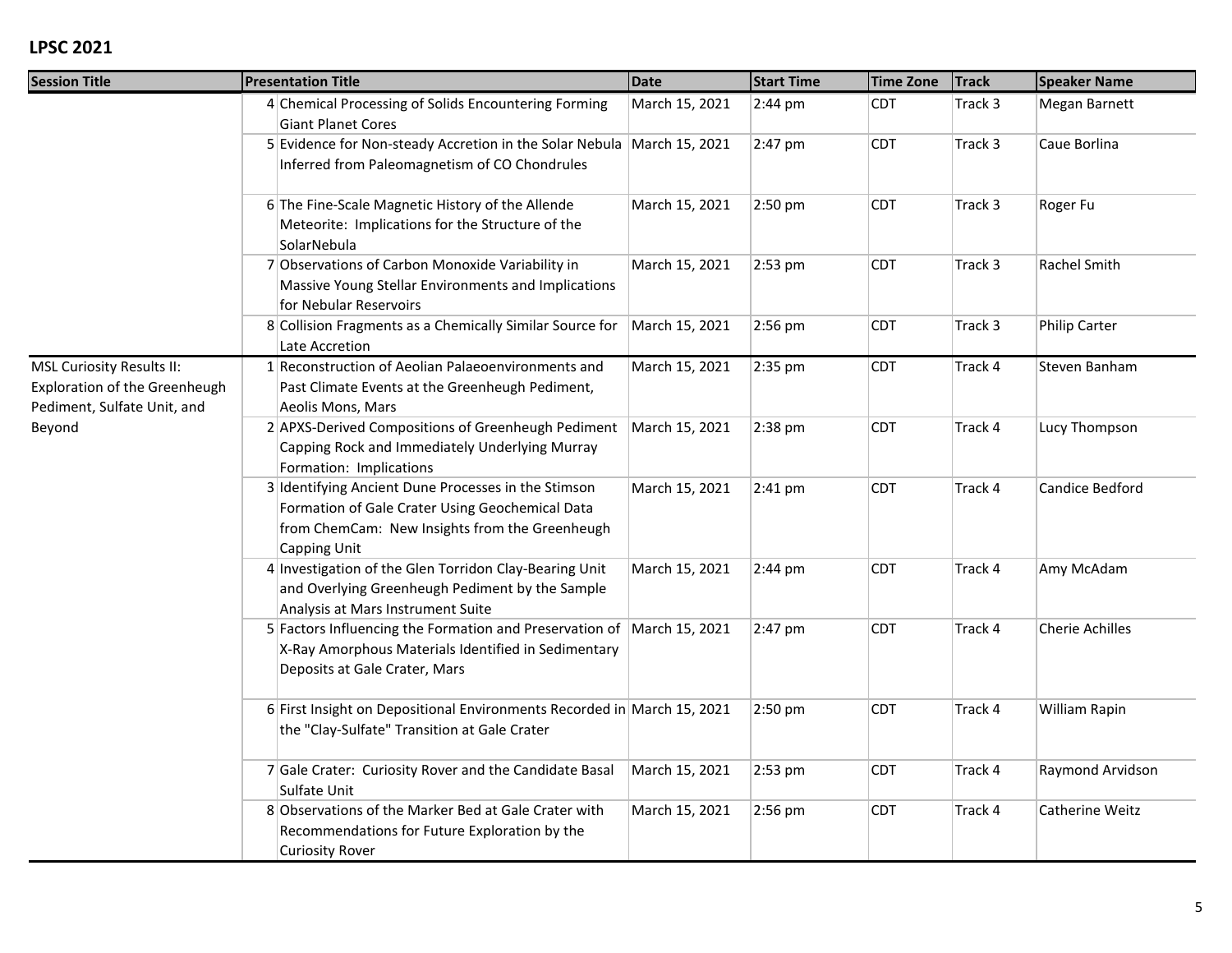| <b>Session Title</b>                            | <b>Presentation Title</b>                                                                                               | <b>Date</b>    | <b>Start Time</b> | <b>Time Zone</b> | <b>Track</b> | <b>Speaker Name</b>     |
|-------------------------------------------------|-------------------------------------------------------------------------------------------------------------------------|----------------|-------------------|------------------|--------------|-------------------------|
| Impacts: Crater Formation Small<br>to Large     | 1 Impacts into a Strength-Layered Target: The Time<br>Evolution of the Excavation-Stage Flow                            | March 15, 2021 | 2:35 pm           | <b>CDT</b>       | Track 5      | Jennifer Anderson       |
|                                                 | 2 Experimentally Isolating the Effects of Density and<br>Porosity on Impact Craters                                     | March 15, 2021 | 2:38 pm           | CDT              | Track 5      | Christopher Cline II    |
|                                                 | 3 Influence of Target Heterogeneity on Crater<br>Formation: Insight from Laboratory and Numerical<br>Studies            | March 15, 2021 | $2:41$ pm         | CDT              | Track 5      | Jens Ormö               |
|                                                 | 4 Numerical and Experimental Analysis of Wetumpka<br>Impact Crater, with Focus on the Southern Rim                      | March 15, 2021 | 2:44 pm           | <b>CDT</b>       | Track 5      | Leticia De Marchi       |
|                                                 | 5 A Hybrid SPH-SSDEM Framework for End-to-End<br>Impact Cratering Modeling                                              | March 15, 2021 | 2:47 pm           | <b>CDT</b>       | Track 5      | Yun Zhang               |
|                                                 | 6 Global Scale Deformations Caused by the DART<br>Impact: Insights to the Collisional Evolution of Small<br>Asteroids   | March 15, 2021 | 2:50 pm           | <b>CDT</b>       | Track 5      | Sabina Raducan          |
|                                                 | 7 Complex Crater Formation by Oblique Impacts on the<br>Earth and Moon                                                  | March 15, 2021 | 2:53 pm           | <b>CDT</b>       | Track 5      | <b>Thomas Davison</b>   |
|                                                 | 8 Crustal Annulus of Impact Basins Controlled by<br>Regional Thermal State of the Moon                                  | March 15, 2021 | 2:56 pm           | CDT              | Track 5      | Min Ding                |
| <b>Break</b>                                    |                                                                                                                         |                | 3:30-4:00 pm      | <b>CDT</b>       |              |                         |
| Lunar Space Weathering:<br>Spectral Studies and | 1 The Spectral Properties of Lunar Agglutinates                                                                         | March 15, 2021 | 4:05 pm           | <b>CDT</b>       | Track 1      | <b>Brett Denevi</b>     |
| Experiments                                     | 2 Ultraviolet Characterization of Fe-impregnated Silica<br>Gels as Analogs for Lunar Space Weathering                   | March 15, 2021 | 4:08 pm           | <b>CDT</b>       | Track 1      | Karen Stockstill-Cahill |
|                                                 | 3 Laser Experimental Modeling of the Formation of<br>Nanophase Iron (np-Fe0)                                            | March 15, 2021 | $4:11$ pm         | <b>CDT</b>       | Track 1      | Egor Sorokin            |
|                                                 | 4 Impact Production of Silicon-Bearing Iron-Nickel<br>Metal: A Widely Occurring Process on the Moon?                    | March 15, 2021 | 4:14 pm           | <b>CDT</b>       | Track 1      | Nicole Lunning          |
|                                                 | 5 Detection of Volatiles in Space Weathered Surfaces                                                                    | March 15, 2021 | 4:17 pm           | <b>CDT</b>       | Track 1      | Hope Ishii              |
|                                                 | 6 XANES and EELS Identification of Fe-Redox Variation in March 15, 2021<br>Space Weathered Apollo 17 Lunar Surface Soil |                | 4:20 pm           | <b>CDT</b>       | Track 1      | Leon Hicks              |
|                                                 | 7 Reevaluating How Charged Particles Cause Space<br>Weathering on the Moon                                              | March 15, 2021 | 4:23 pm           | <b>CDT</b>       | Track 1      | Andrew Jordan           |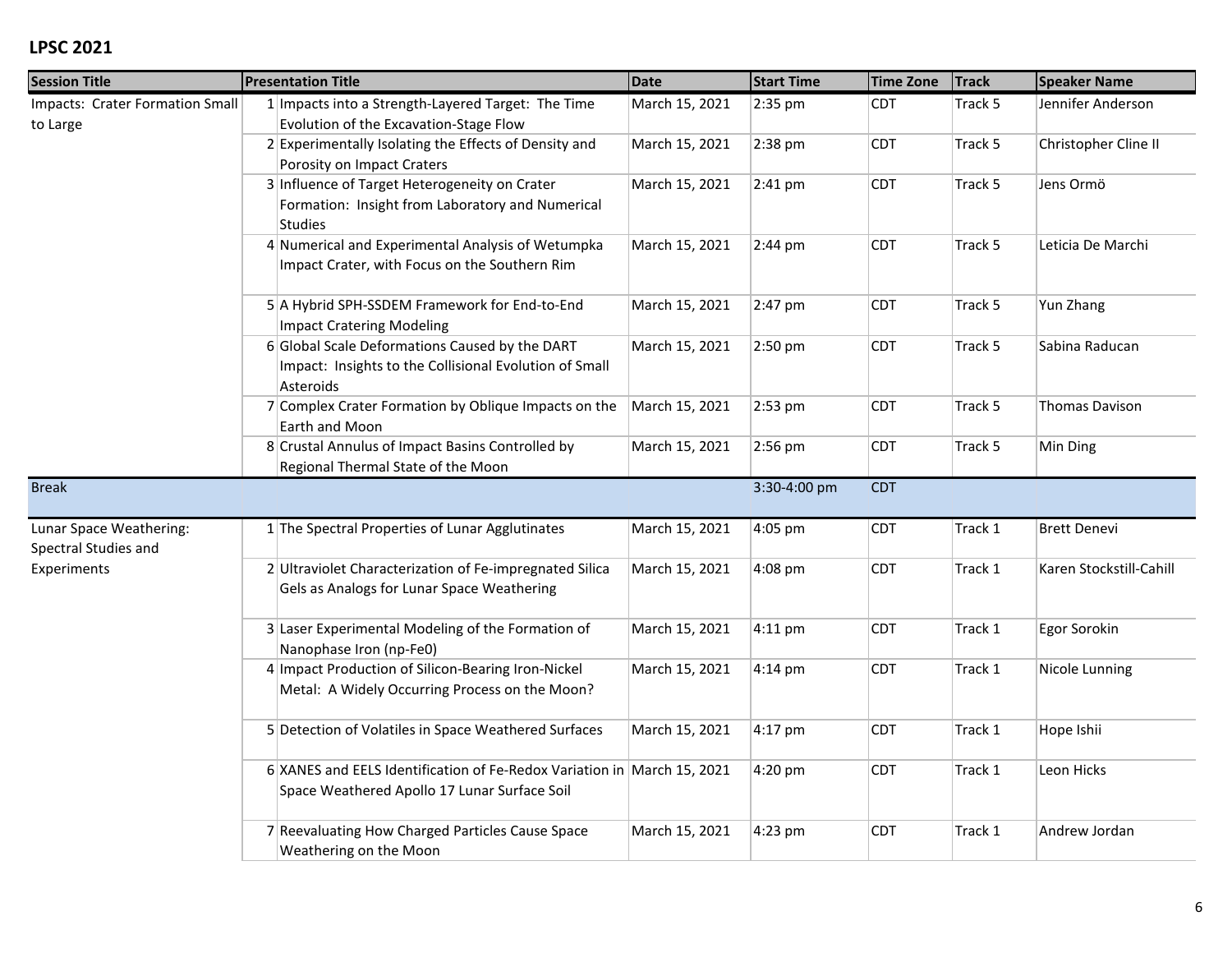| <b>Session Title</b>                                                                      | <b>Presentation Title</b>                                                                                                                                   | <b>Date</b>    | <b>Start Time</b> | <b>Time Zone</b> | <b>Track</b> | <b>Speaker Name</b>   |
|-------------------------------------------------------------------------------------------|-------------------------------------------------------------------------------------------------------------------------------------------------------------|----------------|-------------------|------------------|--------------|-----------------------|
|                                                                                           | 8 Dielectric Breakdown Weathering: Morphological<br>Effects of Electrical Breakdown in Laboratory-<br>Irradiated San Carlos Olivine                         | March 15, 2021 | 4:26 pm           | <b>CDT</b>       | Track 1      | Morgan Shusterman     |
| Crack, Boom! Active and<br><b>Eruptive Satellites and Ocean</b>                           | 1 Cryovolcanically Sourced Methane on Charon                                                                                                                | March 15, 2021 | 4:05 pm           | <b>CDT</b>       | Track 2      | Stephanie Menten      |
| Worlds                                                                                    | 2 Active Volcanoes on Io: Results of Ground-Based<br>Observations from IRTF 2017-2020                                                                       | March 15, 2021 | 4:08 pm           | <b>CDT</b>       | Track 2      | Julie Rathbun         |
|                                                                                           | 3 An Extensionally Fractured Upper Lithosphere on Io                                                                                                        | March 15, 2021 | $4:11$ pm         | <b>CDT</b>       | Track 2      | Paul Byrne            |
|                                                                                           | 4 Chaos Terrains on Pluto, Europa, and Mars: Insights to March 15, 2021<br>Crustal Lithology and Structure                                                  |                | $4:14 \text{ pm}$ | <b>CDT</b>       | Track 2      | Helle Skjetne         |
|                                                                                           | 5 Bringing Order to Chaos: Insights on the Formation of March 15, 2021<br>Chaos Terrain from Geologic Mapping of Europa at the<br><b>Regional Scale</b>     |                | $4:17$ pm         | <b>CDT</b>       | Track 2      | Erin Leonard          |
|                                                                                           | 6 Fomenting Chaos: Formation on Europa Through Dry<br>Porous Compaction                                                                                     | March 15, 2021 | $4:20$ pm         | <b>CDT</b>       | Track 2      | Samuel Howell         |
|                                                                                           | 7 Explosive Gas Emission Craters on Earth: Possible<br>Analog for Raised Rim Lakes on Titan                                                                 | March 15, 2021 | 4:23 pm           | <b>CDT</b>       | Track 2      | Lauren Schurmeier     |
|                                                                                           | 8 Variations in the Near-Infrared Spectra of the<br><b>Enceladus Plume</b>                                                                                  | March 15, 2021 | 4:26 pm           | <b>CDT</b>       | Track 2      | Himanshi Sharma       |
| <b>Evolution of Parent Bodies:</b><br>Accretion, Differentiation,<br>Crystallization, and | 1 Accretion and Thermal Evolution of IIAB and IIIAB Iron March 15, 2021<br>Meteorite Parent Bodies Inferred from Mn-Cr<br>Chronometry                       |                | 4:05 pm           | <b>CDT</b>       | Track 3      | <b>Aryavart Anand</b> |
| Bombardment                                                                               | 2 The Thermal Evolution of Planetesimals during<br>Accretion and Differentiation: Consequences for<br>Dynamo Generation by Thermally-Driven Convection      | March 15, 2021 | 4:08 pm           | <b>CDT</b>       | Track 3      | Kathryn Dodds         |
|                                                                                           | 3 New Insights to the Genetics, Formation, and<br>Crystallization History of Group IC Iron Meteorites                                                       | March 15, 2021 | $4:11$ pm         | <b>CDT</b>       | Track 3      | Hope Tornabene        |
|                                                                                           | 4 Mineralogy and Cooling History of Ungrouped<br>Achondrite Erg Chech 002                                                                                   | March 15, 2021 | $4:14 \text{ pm}$ | <b>CDT</b>       | Track 3      | Takashi Mikouchi      |
|                                                                                           | 5 Stratigraphic Comparison Between Quenched Angrites March 15, 2021<br>and Komatiites                                                                       |                | 4:17 pm           | <b>CDT</b>       | Track 3      | Hideyuki Hayashi      |
|                                                                                           | 6 Further Insights of Temperature-Time Events on HED<br>Parent Body Using U-Th-Pb Chronology of Zircon-<br>Bearing Noritic Diogenite Northwest Africa 10666 | March 15, 2021 | 4:20 pm           | <b>CDT</b>       | Track 3      | Minako Righter        |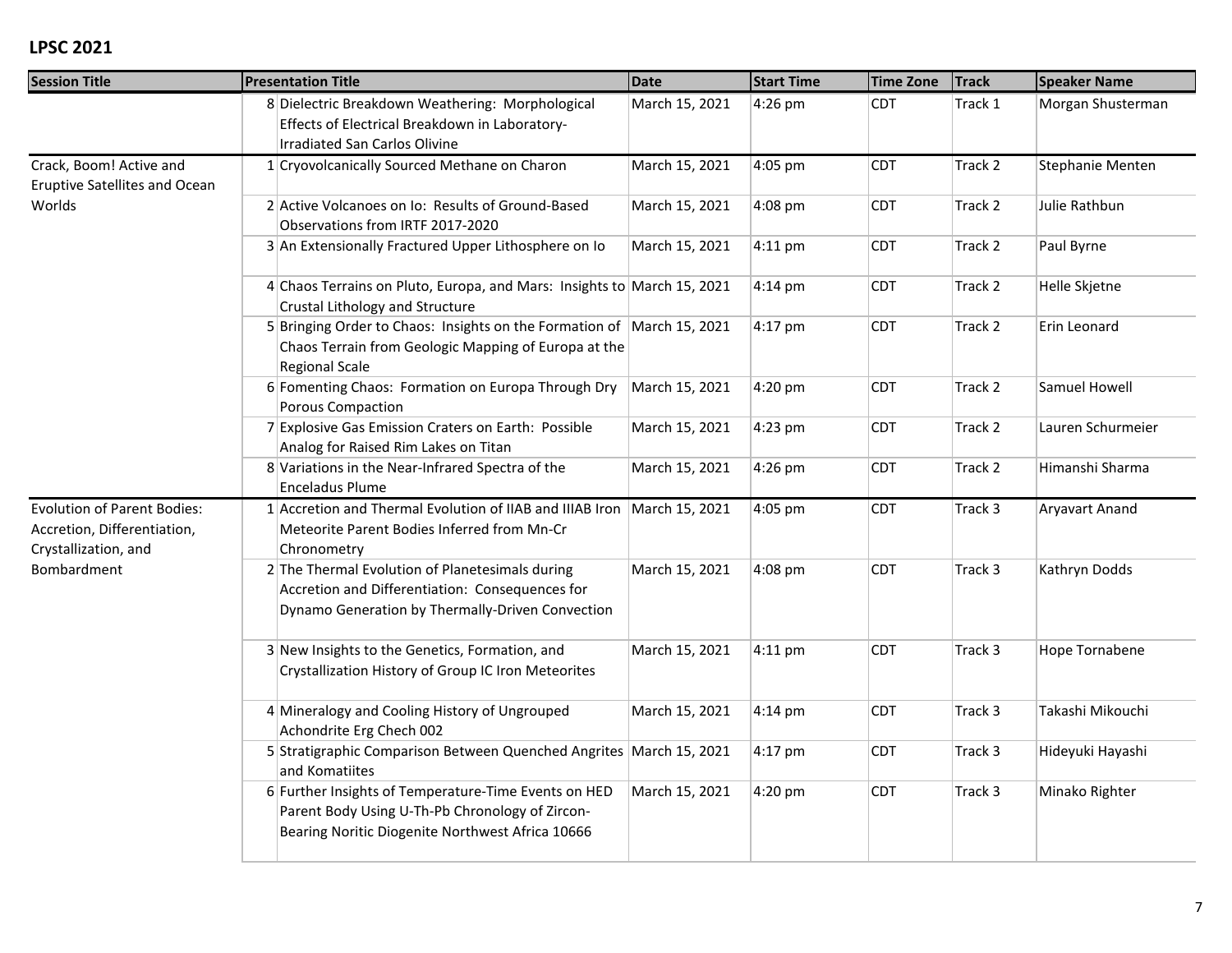| <b>Session Title</b>                          | <b>Presentation Title</b>                                                                                                                                           | <b>Date</b>    | <b>Start Time</b> | <b>Time Zone</b> | <b>Track</b> | <b>Speaker Name</b>      |
|-----------------------------------------------|---------------------------------------------------------------------------------------------------------------------------------------------------------------------|----------------|-------------------|------------------|--------------|--------------------------|
|                                               | 7 Insights from Siderophile Elements into the Impact<br>Origin of Mesosiderites                                                                                     | March 15, 2021 | 4:23 pm           | <b>CDT</b>       | Track 3      | Jasmeet Dhaliwal         |
|                                               | 8 Accessory Mineral Chronology of Eucrites Reveals New March 15, 2021<br>Insights into the Formation, Evolution, and<br><b>Bombardment of Vesta</b>                 |                | 4:26 pm           | <b>CDT</b>       | Track 3      | Lee White                |
| <b>Martian Fluids and Element</b><br>Mobility | 1 Modeling the Behavior of Selected Water-Soluble<br>Elements in Calcium Sulfate Veins of Gale Crater                                                               | March 15, 2021 | 4:05 pm           | <b>CDT</b>       | Track 4      | Debarati Das             |
|                                               | 2 Boron Adsorption onto Clay Minerals: Insight into<br>Martian Groundwater Geochemistry                                                                             | March 15, 2021 | 4:08 pm           | <b>CDT</b>       | Track 4      | <b>Matthew Nellessen</b> |
|                                               | 3 Elevated Fluorine Abundances Below the Siccar Point<br>Unconformity: Implications for Fluid Circulation in<br>Gale Crater                                         | March 15, 2021 | $4:11$ pm         | <b>CDT</b>       | Track 4      | Olivier Forni            |
|                                               | 4 Chemistry of Manganese-Bearing Materials at the<br>Groken Drill Site, Gale Crater, Mars                                                                           | March 15, 2021 | $4:14 \text{ pm}$ | <b>CDT</b>       | Track 4      | Nina Lanza               |
|                                               | 5 Possible Detection of a Jahnsite-Whiteite Group<br>Phosphate Mineral by MSL CheMin in Glen Torridon,<br>Gale Crater, Mars                                         | March 15, 2021 | 4:17 pm           | <b>CDT</b>       | Track 4      | Allan Treiman            |
|                                               | 6 X-Ray Amorphous Sulfates in Gale Crater, Mars                                                                                                                     | March 15, 2021 | 4:20 pm           | <b>CDT</b>       | Track 4      | Rebecca Smith            |
|                                               | 7 Constraining the Surface Weathering Formation<br>Conditions of the Olivine-Carbonate Unit in the<br>Northeast Syrtis Region Using Reactive Transport<br>Modelling | March 15, 2021 | 4:23 pm           | <b>CDT</b>       | Track 4      | Sierra Kaufman           |
|                                               | 8 A Possible Formation Pathway for Zeolites in Closed-<br>Basin Lakes on Noachian Mars: Insights from<br><b>Geochemical Modeling</b>                                | March 15, 2021 | 4:26 pm           | <b>CDT</b>       | Track 4      | Gayantha Loku Kodikara   |
| Impacts: Changing Planetary<br><b>Bodies</b>  | 1 Effects of Atmosphere on Ejecta Emplacement on<br><b>Earth and Mars</b>                                                                                           | March 15, 2021 | 4:05 pm           | <b>CDT</b>       | Track 5      | Michael Carlson          |
|                                               | 2 A Numerical Model to Constrain the Origin of Lunar<br>Impact Ejecta                                                                                               | March 15, 2021 | 4:08 pm           | <b>CDT</b>       | Track 5      | Soren Helhoski           |
|                                               | 3 Solid Fragments Ejected by Lunar Hypervelocity<br>Impacts                                                                                                         | March 15, 2021 | $4:11$ pm         | <b>CDT</b>       | Track 5      | Sean Wiggins             |
|                                               | 4 Modeling the Accumulation of Secondary Craters on<br>Mars and the Moon                                                                                            | March 15, 2021 | 4:14 pm           | <b>CDT</b>       | Track 5      | <b>Tyler Powell</b>      |
|                                               | 5 Thermal Consequences of Impact Bombardments to<br>the Silicate Crusts of Terrestrial-Type Exoplanets                                                              | March 15, 2021 | 4:17 pm           | <b>CDT</b>       | Track 5      | Oleg Abramov             |
|                                               | 6 Seismic Source Time Function and Frequency Content   March 15, 2021<br>of Impact-Generated Seismic Waves                                                          |                | 4:20 pm           | <b>CDT</b>       | Track 5      | Natalia Wójcicka         |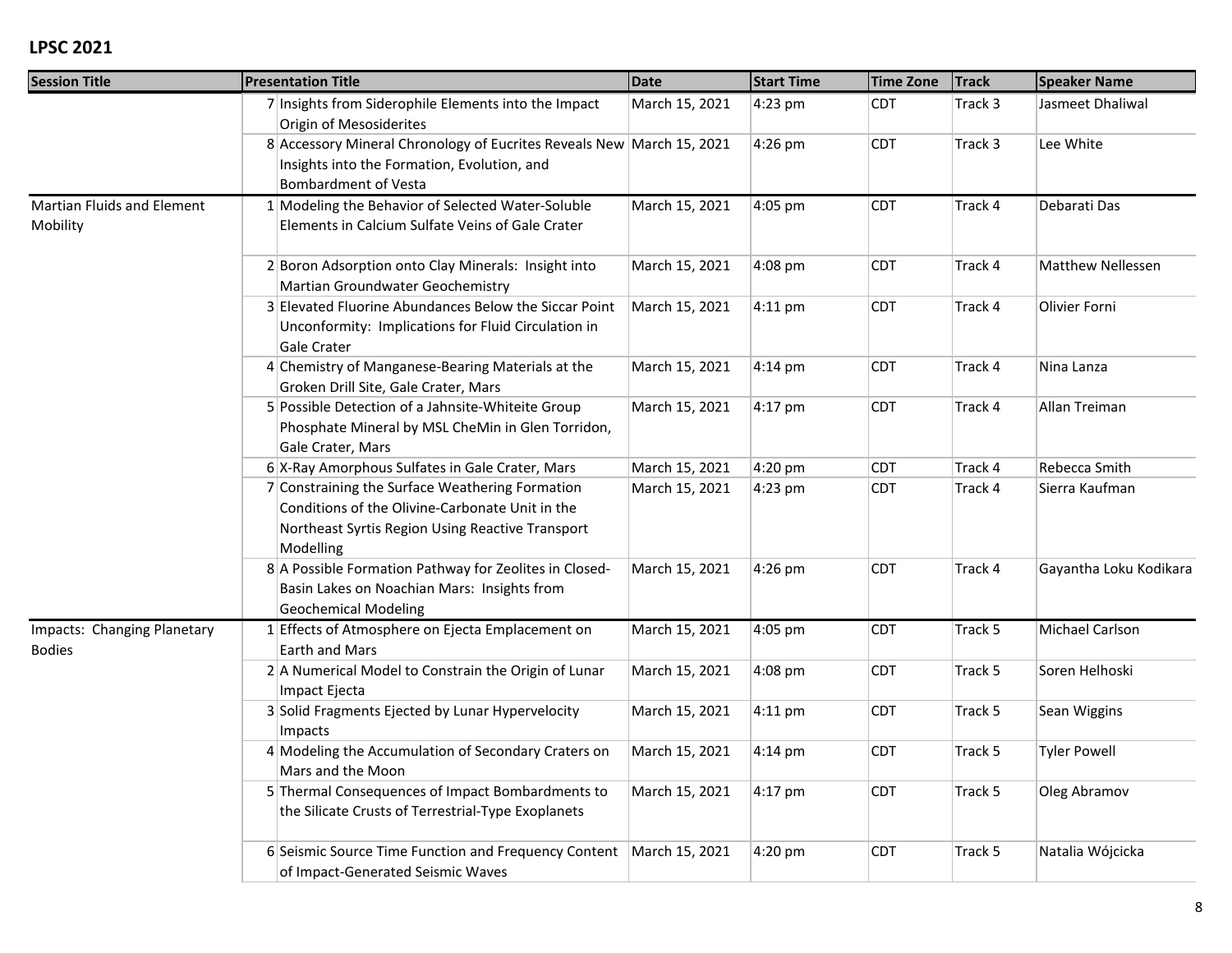| <b>Session Title</b>                                   | <b>Presentation Title</b>                                                                                                                                                                  | <b>Date</b>    | <b>Start Time</b> | <b>Time Zone</b> | <b>Track</b> | <b>Speaker Name</b>         |
|--------------------------------------------------------|--------------------------------------------------------------------------------------------------------------------------------------------------------------------------------------------|----------------|-------------------|------------------|--------------|-----------------------------|
|                                                        | 7 Twinned Magnetite in Granitic Samples from the Siljan March 15, 2021<br>Impact Structure, Sweden                                                                                         |                | 4:23 pm           | <b>CDT</b>       | Track 5      | Sanna Alwmark               |
|                                                        | 8 Identifying the Sweet Spot for an Impact-Induced<br>Martian Dichotomy                                                                                                                    | March 15, 2021 | 4:26 pm           | <b>CDT</b>       | Track 5      | Harry Ballantyne            |
| Tuesday, March 16, 2021                                |                                                                                                                                                                                            |                |                   |                  |              |                             |
| Special Session: Mars 2020 I<br>(Live Presentations)   | 1 The Mars 2020 Mission One Month After Landing                                                                                                                                            | March 16, 2021 | 11:00 am          | <b>CDT</b>       | Plenary      | Kenneth Farley              |
|                                                        | 2 A Tour of Ancient Habitable Environments In and<br>Around Jezero Crater, Mars                                                                                                            | March 16, 2021 | $11:15$ am        | <b>CDT</b>       | Plenary      | Kenneth Williford           |
|                                                        | 3 Sampling Mars: Notional Caches from Mars 2020<br><b>Strategic Planning</b>                                                                                                               | March 16, 2021 | 11:30 am          | <b>CDT</b>       | Plenary      | Christopher Herd            |
|                                                        | 4 Mineralogy from Mars-2020: Updates to the Regional<br>Geologic History of Jezero Crater, Its Watershed, and a<br>Framework for Perseverance Exploration                                  | March 16, 2021 | 11:45 am          | <b>CDT</b>       | Plenary      | Bethany Ehlmann             |
| <b>Break</b>                                           |                                                                                                                                                                                            |                | 12:00-12:30 pm    | <b>CDT</b>       |              |                             |
| Special Session: Mars 2020 II<br>(Live Presentations)  | 1 Initial Results from the Mars 2020 ECAM Imaging<br>System                                                                                                                                | March 16, 2021 | 12:30 pm          | <b>CDT</b>       | Plenary      | Justin Maki                 |
|                                                        | 2 Anticipated Initial Results from the NASA Mars 2020<br>Perseverance Rover Mastcam-Z Multispectral,<br>Stereoscopic Imaging Investigation                                                 | March 16, 2021 | 12:45 pm          | <b>CDT</b>       | Plenary      | James Bell III              |
|                                                        | 3 SuperCam on the Perseverance Rover for Exploration<br>of Jezero Crater: Remote LIBS, VISIR, Raman, and Time<br>Resolved Luminescence Spectroscopies Plus Micro-<br>Imaging and Acoustics | March 16, 2021 | $1:00$ pm         | <b>CDT</b>       | Plenary      | <b>Roger Wiens</b>          |
|                                                        | 4 First Observations with MEDA: The Environmental and March 16, 2021<br>Meteorological Package for Mars 2020                                                                               |                | $1:15$ pm         | <b>CDT</b>       | Plenary      | Jose Rodriguez-<br>Manfredi |
| <b>Break</b>                                           |                                                                                                                                                                                            |                | 1:30-2:30 pm      | <b>CDT</b>       |              |                             |
| Special Session: Mars 2020 III<br>(Live Presentations) | 1 RIMFAX GPR on the MARS 2020 Investigation at Jezero March 16, 2021<br>Crater                                                                                                             |                | $ 2:30$ pm        | <b>CDT</b>       | Track 1      | Svein-Erik Hamran           |
|                                                        | 2 The Scanning Habitable Environments with Raman and March 16, 2021<br>Luminescence for Organics and Chemicals Instrument<br>on the Mars 2020 Perseverance Rover                           |                | 2:45 pm           | <b>CDT</b>       | Track 1      | Rohit Bhartia               |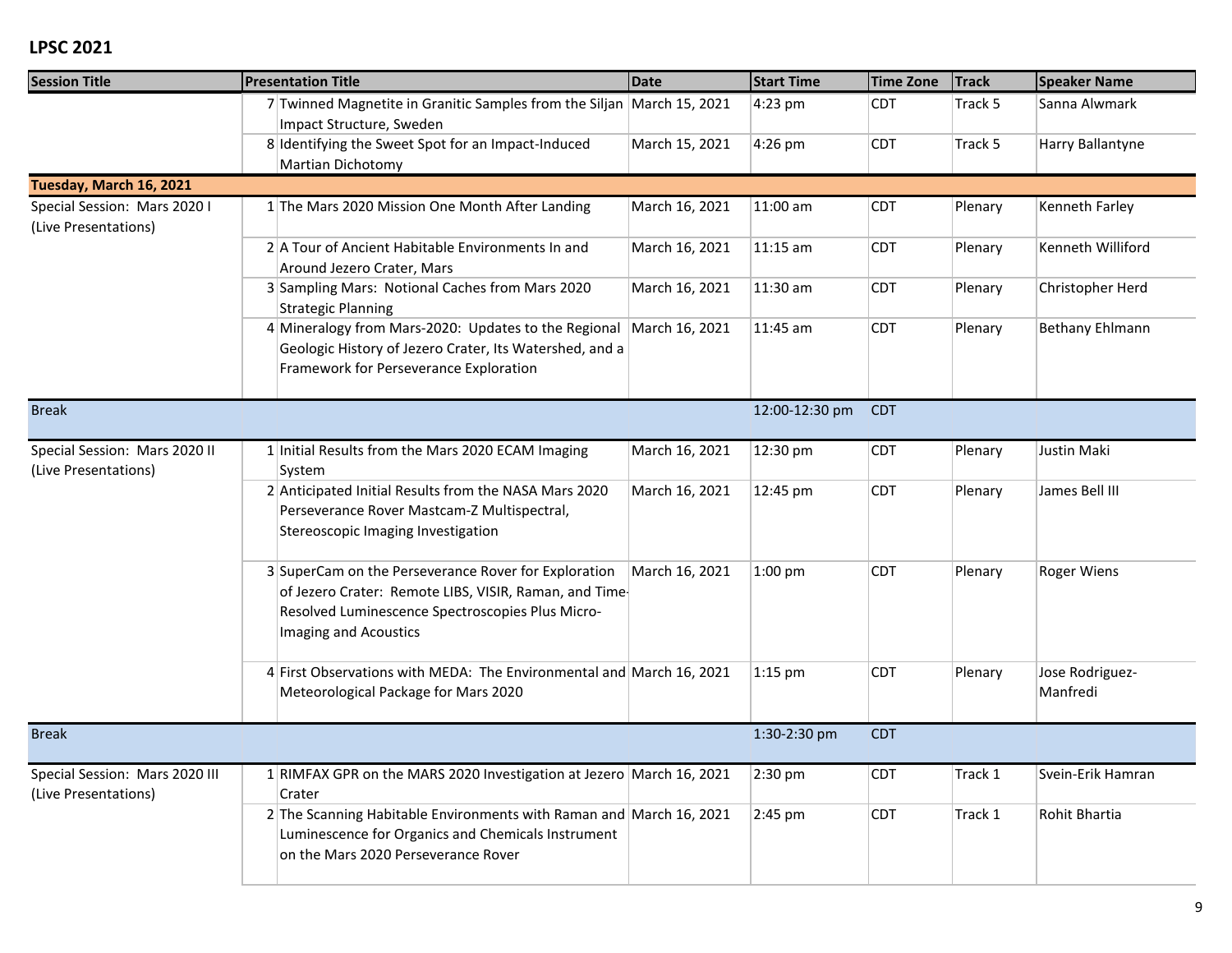| <b>Session Title</b>                                        | <b>Presentation Title</b>                                                                                                                                                             | <b>Date</b>    | <b>Start Time</b> | <b>Time Zone</b> | <b>Track</b> | <b>Speaker Name</b> |
|-------------------------------------------------------------|---------------------------------------------------------------------------------------------------------------------------------------------------------------------------------------|----------------|-------------------|------------------|--------------|---------------------|
|                                                             | 3 The Mars 2020 WATSON Imaging Subsystem of the<br><b>SHERLOC Investigation and Anticipated Early Results</b>                                                                         | March 16, 2021 | 3:00 pm           | <b>CDT</b>       | Track 1      | Michelle Minitti    |
|                                                             | 4 The PIXL Instrument on the Mars 2020 Perseverance<br>Rover                                                                                                                          | March 16, 2021 | $3:15$ pm         | <b>CDT</b>       | Track 1      | Joel Hurowitz       |
| <b>Endogenous Lunar Volatiles</b><br>Through Time and Space | 1 Tidal Pull of the Earth Strips the Proto-Moon of Its<br><b>Volatiles</b>                                                                                                            | March 16, 2021 | 2:35 pm           | <b>CDT</b>       | Track 2      | Sebastien Charnoz   |
|                                                             | 2 The Importance of Hydrogen Partitioning During Lunar March 16, 2021<br>Magma Ocean Crystallization: Implications for<br>Constraining the Water Content of the Bulk Silicate<br>Moon |                | 2:38 pm           | <b>CDT</b>       | Track 2      | Ananya Mallik       |
|                                                             | 3 15597 Pigeonite Basalts: Evidence for a Wet Primitive   March 16, 2021<br>Lunar Mantle                                                                                              |                | 2:41 pm           | <b>CDT</b>       | Track 2      | Xue Su              |
|                                                             | 4 Lunar Sample 15421,67: Enigmatic Magnesio-<br>Hornblende Monocrystal Hosting Almandine,<br>Omphacite, Quartz, Epidote, Osumilite-Mg, and<br>Al2SiO5                                 | March 16, 2021 | $2:44 \text{ pm}$ | <b>CDT</b>       | Track 2      | Donald Barker       |
|                                                             | 5 Discovery of A Na-K-Sulfate on Apollo 74220 Orange<br>Beads: Direct Evidence of Volcanic Outgassing of Na<br>and K on the Moon                                                      | March 16, 2021 | 2:47 pm           | <b>CDT</b>       | Track 2      | Yang Liu            |
|                                                             | 6 Magnitude of Stable Isotope Fractionation in Lunar<br><b>Basalts</b>                                                                                                                | March 16, 2021 | 2:50 pm           | <b>CDT</b>       | Track 2      | Youxue Zhang        |
|                                                             | 7 Polar Ice Accumulation on the Moon Due to<br>Volcanically Induced Transient Atmospheres                                                                                             | March 16, 2021 | 2:53 pm           | <b>CDT</b>       | Track 2      | Andrew Wilcoski     |
|                                                             | 8 The Role of the Transient Volcanically-Induced Lunar<br>Atmosphere in Transport and Deposition of Polar<br>Volatiles                                                                | March 16, 2021 | 2:56 pm           | <b>CDT</b>       | Track 2      | Igor Aleinov        |
| Calcium-Aluminum-Rich<br>Inclusions in Meteorites           | 1 Radial Distribution of CAIs                                                                                                                                                         | March 16, 2021 | 2:35 pm           | <b>CDT</b>       | Track 3      | Steven Desch        |
|                                                             | 2 Oxygen Isotope Reservoirs in the Solar Nebula                                                                                                                                       | March 16, 2021 | 2:38 pm           | <b>CDT</b>       | Track 3      | Prajkta Mane        |
|                                                             | 3 Evidence for the Survival of a P-Process Anomaly<br>Carrier in Fine-Grained CAIs from Allende                                                                                       | March 16, 2021 | $2:41$ pm         | <b>CDT</b>       | Track 3      | François Tissot     |
|                                                             | 4 Initial 244Pu/238U Ratios and Search for Presolar SiC<br>in CAIs Inferred from Noble Gas and Trace Element<br>Abundances in CAIs from CV3 Chondrites                                | March 16, 2021 | $2:44 \text{ pm}$ | <b>CDT</b>       | Track 3      | Daisuke Nakashima   |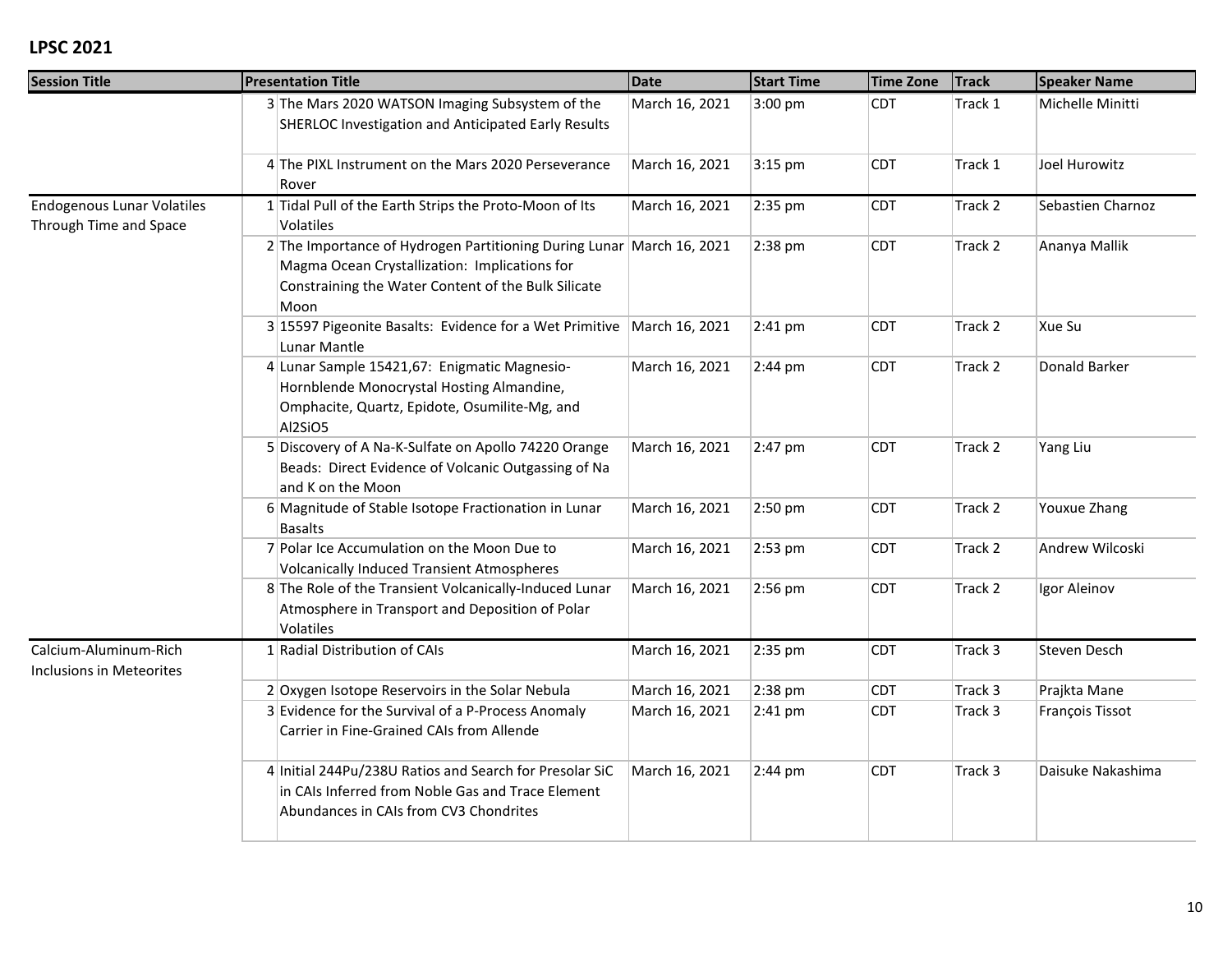| <b>Session Title</b>                                                | <b>Presentation Title</b>                                                                                                                     | <b>Date</b>    | <b>Start Time</b> | <b>Time Zone</b> | <b>Track</b> | <b>Speaker Name</b> |
|---------------------------------------------------------------------|-----------------------------------------------------------------------------------------------------------------------------------------------|----------------|-------------------|------------------|--------------|---------------------|
|                                                                     | 5 Titanium Isotope Systematics of Refractory Inclusions:<br>Echoes of Molecular Cloud Heterogeneity                                           | March 16, 2021 | 2:47 pm           | <b>CDT</b>       | Track 3      | Quinn Shollenberger |
|                                                                     | 6 Multiple Episodes of Superflares from Our Nascent<br>Sun: Evidences from a Canonical CAI in Vigarano                                        | March 16, 2021 | 2:50 pm           | <b>CDT</b>       | Track 3      | Ritesh Mishra       |
|                                                                     | 7 Experimental Determination of the 1291/1271 Ratio in<br>the Early Solar System                                                              | March 16, 2021 | 2:53 pm           | <b>CDT</b>       | Track 3      | Olga Pravdivtseva   |
|                                                                     | 8 Separate CAI Reservoirs for Allende (CV3) and<br>Murchison (CM2)                                                                            | March 16, 2021 | 2:56 pm           | <b>CDT</b>       | Track 3      | Denton Ebel         |
| Icy Satellites and Ocean Worlds:<br>Geology and Geophysics          | 1 New Constraints on Pluto's Lithosphere from<br>Tectonics, Cryovolcanism, and Sputnik Planitia Loading<br>Models                             | March 16, 2021 | 2:35 pm           | <b>CDT</b>       | Track 4      | Patrick McGovern    |
|                                                                     | 2 Constraining the Compensation State, Structure, and<br>Geophysical Evolution of Sputnik Basin on Pluto                                      | March 16, 2021 | 2:38 pm           | <b>CDT</b>       | Track 4      | Samantha Moruzzi    |
|                                                                     | 3 The Enceladus's Ice Shell Geometry: How It Could<br>Form and What It Tells Us                                                               | March 16, 2021 | $2:41$ pm         | <b>CDT</b>       | Track 4      | <b>Wanying Kang</b> |
|                                                                     | 4 Regional Photometric Study of Ganymede's Surface                                                                                            | March 16, 2021 | 2:44 pm           | <b>CDT</b>       | Track 4      | Ines Belgacem       |
|                                                                     | 5 Compositional Mapping of Europa and Ganymede<br>with VLT/SPHERE and Galileo/NIMS Using Markov<br>Chain Monte Carlo Fitting                  | March 16, 2021 | 2:47 pm           | <b>CDT</b>       | Track 4      | Oliver King         |
|                                                                     | 6 Regional Scale Tectonic Features at Argadnel Regio<br>and Agenor Linea, Europa: Plate Tectonic Evidence or<br>Global Tidal Forcing?         | March 16, 2021 | 2:50 pm           | <b>CDT</b>       | Track 4      | Charlene Detelich   |
|                                                                     | 7 Effect of a Superficial Porous Brittle Layer on the<br>Thermal Equilibrium of Europa's Ice Shell                                            | March 16, 2021 | 2:53 pm           | <b>CDT</b>       | Track 4      | Rawad Himo          |
|                                                                     | 8 Modeling Fracture Hazards at Europa for Cryobot<br>Tunneling and Communication                                                              | March 16, 2021 | 2:56 pm           | <b>CDT</b>       | Track 4      | Rudi Lien           |
| <b>Great Balls of Fire: Explosive</b><br>Volcanism Across the Solar | 1 Investigating the Unexpected Youth of Mercury's<br><b>Pyroclastic Deposits</b>                                                              | March 16, 2021 | 2:35 pm           | <b>CDT</b>       | Track 5      | Lauren Jozwiak      |
| System                                                              | 2 Global Analysis of Mercury's Pits Surroundings                                                                                              | March 16, 2021 | 2:38 pm           | <b>CDT</b>       | Track 5      | Océane Barraud      |
|                                                                     | 3 Spectral Analysis of Explosive and Effusive Volcanic<br>Edifices in the Marius Hills Volcanic Complex with<br><b>Moon Mineralogy Mapper</b> | March 16, 2021 | $2:41$ pm         | <b>CDT</b>       | Track 5      | Marie Henderson     |
|                                                                     | 4 Spectral Analysis of Lunar Pyroclastic Deposits in the<br>Montes Apenninus Region                                                           | March 16, 2021 | 2:44 pm           | <b>CDT</b>       | Track 5      | Lori Pigue          |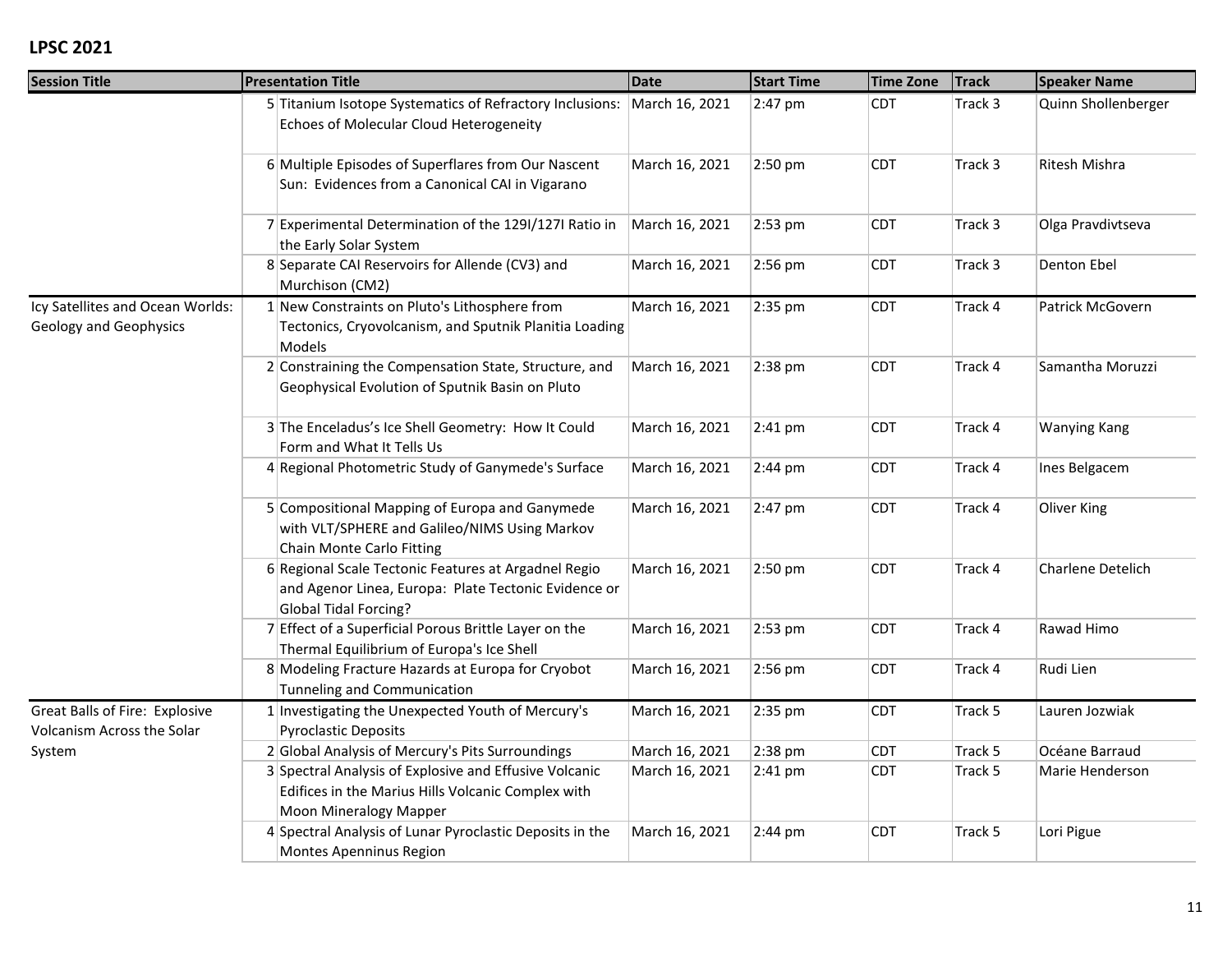| <b>Session Title</b>                                    | <b>Presentation Title</b>                                                                                                                           | <b>Date</b>    | <b>Start Time</b> | <b>Time Zone</b> | <b>Track</b> | <b>Speaker Name</b>    |
|---------------------------------------------------------|-----------------------------------------------------------------------------------------------------------------------------------------------------|----------------|-------------------|------------------|--------------|------------------------|
|                                                         | 5 Dynamics of Dense Pyroclastic Flows on Venus -<br>Insights into Pyroclastic Eruptions                                                             | March 16, 2021 | 2:47 pm           | <b>CDT</b>       | Track 5      | Indujaa Ganesh         |
|                                                         | 6 Evidence for Supervolcanic Resurfacing in Arabia<br>Terra, Mars                                                                                   | March 16, 2021 | 2:50 pm           | <b>CDT</b>       | Track 5      | <b>Augustus Bates</b>  |
|                                                         | 7 Is Tridymite a Witness of Explosive Volcanism in Early<br>Mars?                                                                                   | March 16, 2021 | 2:53 pm           | <b>CDT</b>       | Track 5      | Valerie Payre          |
|                                                         | 8 Roles of Magmatic Volatile, Ground Ice, and Impact<br>Triggering on the Dynamics of the Most Recent<br><b>Explosive Volcanic Eruption on Mars</b> | March 16, 2021 | 2:56 pm           | <b>CDT</b>       | Track 5      | Pranabendu Moitra      |
| <b>Break</b>                                            |                                                                                                                                                     |                | 3:30-4:00 pm      | <b>CDT</b>       |              |                        |
| Special Session: Mars 2020 IV<br>(Live Presentations)   | 1 Comparing the Jezero Floor Unit and the Circum-Isidis<br>Mafic Cap: Morphology, Stratigraphy, and<br>Composition                                  | March 16, 2021 | 4:00 pm           | <b>CDT</b>       | Track 1      | Carol Hundal           |
|                                                         | 2 The Complex Exhumation History of Jezero Crater<br>Floor Unit                                                                                     | March 16, 2021 | $4:15$ pm         | <b>CDT</b>       | Track 1      | Cathy Quantin-Nataf    |
|                                                         | 3 Origins of Carbonate-Bearing Rocks in Jezero Crater                                                                                               | March 16, 2021 | 4:30 pm           | <b>CDT</b>       | Track 1      | Jesse Tarnas           |
|                                                         | 4 Characterizing the Stratigraphy of the Nili Planum<br>Region Outside Jezero Crater: Implications for Mars<br>2020 Strategic Planning              | March 16, 2021 | 4:45 pm           | CDT              | Track 1      | Justin Simon           |
| Lunar Volatiles Through Remote<br>Sensing, Modeling and | 1 Understanding the Contemporary Lunar Volatile<br>System as a Key to the Past                                                                      | March 16, 2021 | 4:05 pm           | <b>CDT</b>       | Track 2      | Paul Lucey             |
| Experiments                                             | 2 Telescopic Hydration Observations of Change'e 5<br>Landing Site in Partial Eclipse                                                                | March 16, 2021 | 4:08 pm           | <b>CDT</b>       | Track 2      | Abigail Flom           |
|                                                         | 3 Enhanced Hydration at Craters with Central Peaks<br>Detected by Ground-Based Observations                                                         | March 16, 2021 | $4:11$ pm         | <b>CDT</b>       | Track 2      | Casey Honniball        |
|                                                         | 4 Water Anomalies at Rugged Lava Flows on the Moon                                                                                                  | March 16, 2021 | 4:14 pm           | <b>CDT</b>       | Track 2      | Shuai Li               |
|                                                         | 5 One of These Poles is Not Like the Other: Asymmetry<br>in the Global Distribution of Lunar CPR Anomalous<br>Craters                               | March 16, 2021 | $4:17$ pm         | <b>CDT</b>       | Track 2      | <b>Bradley Thomson</b> |
|                                                         | 6 Evaluating Water Adsorption Through Remotely<br>Acquired Spectra of the Lunar Surface                                                             | March 16, 2021 | 4:20 pm           | <b>CDT</b>       | Track 2      | Elizabeth Fisher       |
|                                                         | 7 Diurnal Storage and Release of Lunar Subsurface<br>Water in the Clavius Region                                                                    | March 16, 2021 | 4:23 pm           | <b>CDT</b>       | Track 2      | <b>Philipp Reiss</b>   |
|                                                         | 8 Negative Secondary Ion Sputtering by Solar Wind<br><b>Energy lons on Lunar Samples</b>                                                            | March 16, 2021 | 4:26 pm           | CDT              | Track 2      | John Keller            |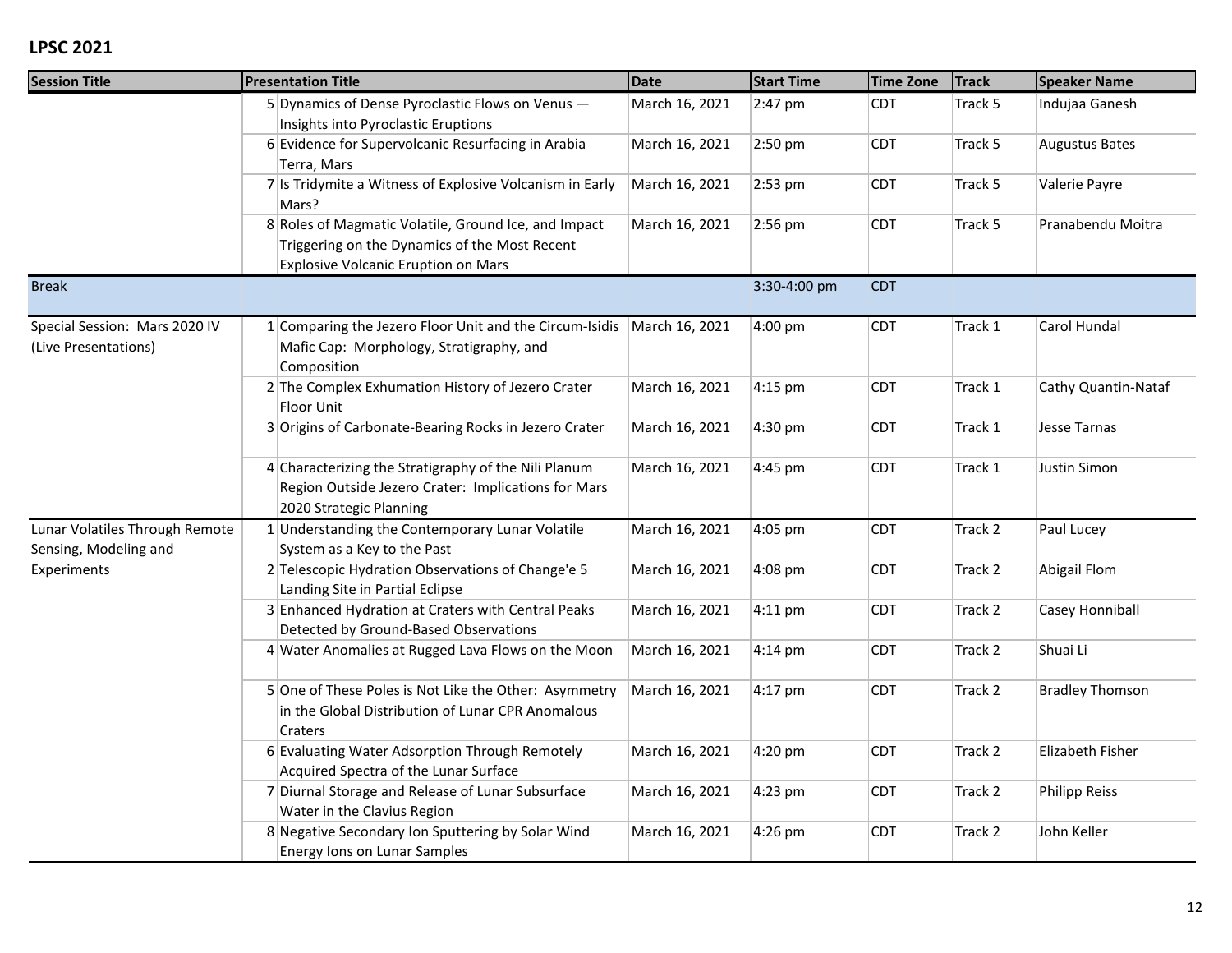| <b>Session Title</b>                                 | <b>Presentation Title</b>                                                                                                                                                  | <b>Date</b>    | <b>Start Time</b> | <b>Time Zone</b> | <b>Track</b> | <b>Speaker Name</b>          |
|------------------------------------------------------|----------------------------------------------------------------------------------------------------------------------------------------------------------------------------|----------------|-------------------|------------------|--------------|------------------------------|
| Chondrules: The Continuing<br>Conundrum              | 1 High Precision Al-Mg Chronology of Chondrules in<br>Unequilibrated Ordinary Chondrites                                                                                   | March 16, 2021 | 4:05 pm           | <b>CDT</b>       | Track 3      | Noriko Kita                  |
|                                                      | 2 Multiple CV Chondrule Precursors Originating from the March 16, 2021<br>Inner and Outer Solar System: Evidence from Cr-Ti-O<br>Isotope Systematics of Allende Chondrules |                | 4:08 pm           | <b>CDT</b>       | Track 3      | Kohei Fukuda                 |
|                                                      | 3 Producing Chondrules in the Outer Solar System: The March 16, 2021<br>Effect of Ice on Impact Jetting                                                                    |                | $4:11$ pm         | <b>CDT</b>       | Track 3      | Melissa Cashion              |
|                                                      | 4 New Constraints on Chondrule Formation from<br>Experimental Reproduction of Aluminum and Titanium<br>Zoning in Chondrule Olivine                                         | March 16, 2021 | 4:14 pm           | <b>CDT</b>       | Track 3      | James Greenwood              |
|                                                      | 5 K Isotope Systematics of the CB Chondrite Gujba:<br>Testing the Impact Plume Model of Formation                                                                          | March 16, 2021 | $4:17$ pm         | <b>CDT</b>       | Track 3      | Piers Koefoed                |
|                                                      | 6 Geochemical Constraints on Potential UOC Chondrule<br>Genesis by Hypervelocity Impact Vapor Plumes and<br><b>Likely Precursor Sources</b>                                | March 16, 2021 | 4:20 pm           | <b>CDT</b>       | Track 3      | Daniel Sheikh                |
|                                                      | 7 Hydrogen Content in Chondrules of CM Chondrites:<br>Influence of Aqueous Alteration or Preaccretional<br>Heritage?                                                       | March 16, 2021 | 4:23 pm           | <b>CDT</b>       | Track 3      | Samantha Azevedo-<br>Vannson |
|                                                      | 8 Early Accretion of Chondrule Dust Rims                                                                                                                                   | March 16, 2021 | 4:26 pm           | <b>CDT</b>       | Track 3      | Augusto Carballido           |
| Icy and Ocean Worlds:<br>Compositional Evolution and | 1 Water Activity of Europa's Ocean: Temporal<br>Variability and Implications                                                                                               | March 16, 2021 | 4:05 pm           | <b>CDT</b>       | Track 4      | <b>Elizabeth Spiers</b>      |
| State                                                | 2 Brine Evolution and Transport-Driven Fractionation of<br>Ocean Fluids Within Europa's Icy Shell                                                                          | March 16, 2021 | 4:08 pm           | <b>CDT</b>       | Track 4      | Mark Fox-Powell              |
|                                                      | 3 VIS-NIR Spectral Study of Salty Ice Analogue Samples<br>with Implications for Icy Moons                                                                                  | March 16, 2021 | $4:11$ pm         | <b>CDT</b>       | Track 4      | Romain Cerubini              |
|                                                      | 4 Rocky Core Meets Fluids - Modeling Metamorphic<br>Phases on Icy Moons                                                                                                    | March 16, 2021 | $4:14 \text{ pm}$ | <b>CDT</b>       | Track 4      | Julia Semprich               |
|                                                      | 5 Elemental Constraints on Ceres' Hydrothermal<br>Evolution: Regolith Models                                                                                               | March 16, 2021 | 4:17 pm           | <b>CDT</b>       | Track 4      | Thomas Prettyman             |
|                                                      | 6 Modelling Water-Rock Interactions in the Subsurface<br><b>Environment of Enceladus</b>                                                                                   | March 16, 2021 | 4:20 pm           | <b>CDT</b>       | Track 4      | Rachael Hamp                 |
|                                                      | 7 The New Field of Titan Cryomineralogy: Six Confirmed March 16, 2021<br>Co-Crystals and Counting                                                                          |                | $4:23$ pm         | <b>CDT</b>       | Track 4      | Morgan Cable                 |
|                                                      | 8 Outgassing Experiments on Carbonaceous Chondrites<br>and Their Implications for Titan's Secondary<br>Atmosphere                                                          | March 16, 2021 | 4:26 pm           | <b>CDT</b>       | Track 4      | <b>Taylor Duncan</b>         |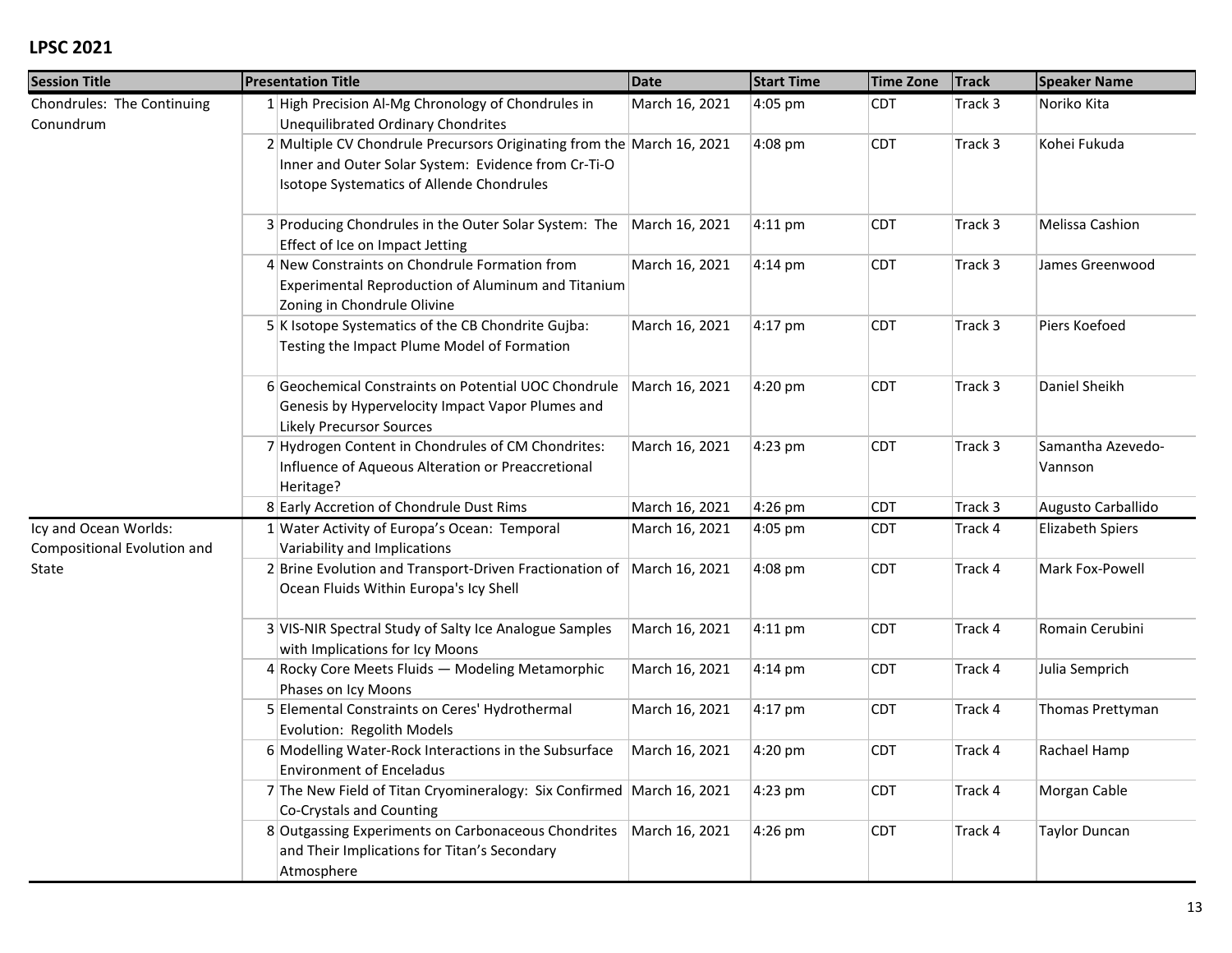| <b>Session Title</b>                                                                                       | <b>Presentation Title</b>                                                                                                                                | <b>Date</b>    | <b>Start Time</b> | <b>Time Zone</b> | <b>Track</b> | <b>Speaker Name</b>  |
|------------------------------------------------------------------------------------------------------------|----------------------------------------------------------------------------------------------------------------------------------------------------------|----------------|-------------------|------------------|--------------|----------------------|
| Let It Flow: Lava Flow Dynamics<br>and Emplacement Across the                                              | 1 Strong Variability in the Decameter-Scale Geometries<br>of Lava Flow Margins                                                                           | March 16, 2021 | 4:05 pm           | <b>CDT</b>       | Track 5      | Ethan Schaefer       |
| Solar System                                                                                               | 2 Progress Toward a Porous Flow Model for the<br>Emplacement of Pahoehoe Flow Fields                                                                     | March 16, 2021 | 4:08 pm           | <b>CDT</b>       | Track 5      | Laszlo Kestay        |
|                                                                                                            | 3 A Rheological, Mathematical, and Statistical<br>Comparison of Lunar Rilles and Terrestrial Lava Tubes                                                  | March 16, 2021 | $4:11$ pm         | <b>CDT</b>       | Track 5      | Sonit Sisolekar      |
|                                                                                                            | 4 Lunar Volcanic Eruptions: Estimates of Magma<br>Volatile Contents, Volumes, and Eruption Rates                                                         | March 16, 2021 | 4:14 pm           | <b>CDT</b>       | Track 5      | Lionel Wilson        |
|                                                                                                            | 5 Modelling Voluminous, Rapid Lava Flow Emplacement<br>on Io to Constrain Lava Composition                                                               | March 16, 2021 | 4:17 pm           | <b>CDT</b>       | Track 5      | <b>Ashley Davies</b> |
|                                                                                                            | 6 A Volume Flux Approach to Europa Cryolava Dome<br>Formation and Implications for the Thermal Evolution<br>of Crustal Fluid Reservoirs                  | March 16, 2021 | 4:20 pm           | <b>CDT</b>       | Track 5      | Lynnae Quick         |
|                                                                                                            | 7 Modeling Effusive Cryolava Flows: Reevaluating Flow<br>Emplacement                                                                                     | March 16, 2021 | 4:23 pm           | <b>CDT</b>       | Track 5      | Aaron Morrison       |
|                                                                                                            | 8 Subsurface Sediment Mobilization on Mars:<br>Compositional Analysis Using HiRISE Color Data                                                            | March 16, 2021 | 4:26 pm           | <b>CDT</b>       | Track 5      | Angela Dapremont     |
| Wednesday, March 17, 2021                                                                                  |                                                                                                                                                          |                |                   |                  |              |                      |
| Lunar Science for the New<br>Millennium                                                                    | 1 The Scientific Achievements by Chang'E-4 and the New March 17, 2021<br>Lunar Samples Returned by Chang'E-5                                             |                | 11:00 am          | <b>CDT</b>       | Plenary      | Yangting Lin         |
| (Live Presentations)                                                                                       | 2 Revisiting Apollo and Preparing for Artemis: A<br>Perspective from the ANGSA Initiative                                                                | March 17, 2021 | 11:20 am          | <b>CDT</b>       | Plenary      | Charles Shearer      |
|                                                                                                            | 3 The Artemis III Science Definition Team Report                                                                                                         | March 17, 2021 | 11:40 am          | <b>CDT</b>       | Plenary      | Renee Weber          |
| <b>Break</b>                                                                                               |                                                                                                                                                          |                | 12:00-12:30 pm    | <b>CDT</b>       |              |                      |
| Special Session: Apollo Next<br><b>Generation Sample Analysis I:</b><br><b>Fulfilling Apollo Goals and</b> | 1 The ANGSA Program: A Low-Cost Lunar "Sample<br>Rreturn Mission." An Overview and Progress Over the<br>Last 18 Months                                   | March 17, 2021 | 12:35 pm          | <b>CDT</b>       | Track 1      | Francis McCubbin     |
| Preparing for Artemis, New<br>Results from Special Apollo<br>Samples                                       | 2 Apollo 17 Deep Drill Core 70001/9: Large Impact Ages<br>at Taurus-Littrow, Recorded Increase in Solar<br>Luminance, and Implications for ANGSA Studies | March 17, 2021 | 12:38 pm          | <b>CDT</b>       | Track 1      | Harrison Schmitt     |
|                                                                                                            | 3 Compositional Variability and Basalt Stratigraphy of<br>the Taurus-Littrow Valley Floor: Implications for<br>Double Core Tube 73001/02                 | March 17, 2021 | 12:41 pm          | <b>CDT</b>       | Track 1      | Noah Petro           |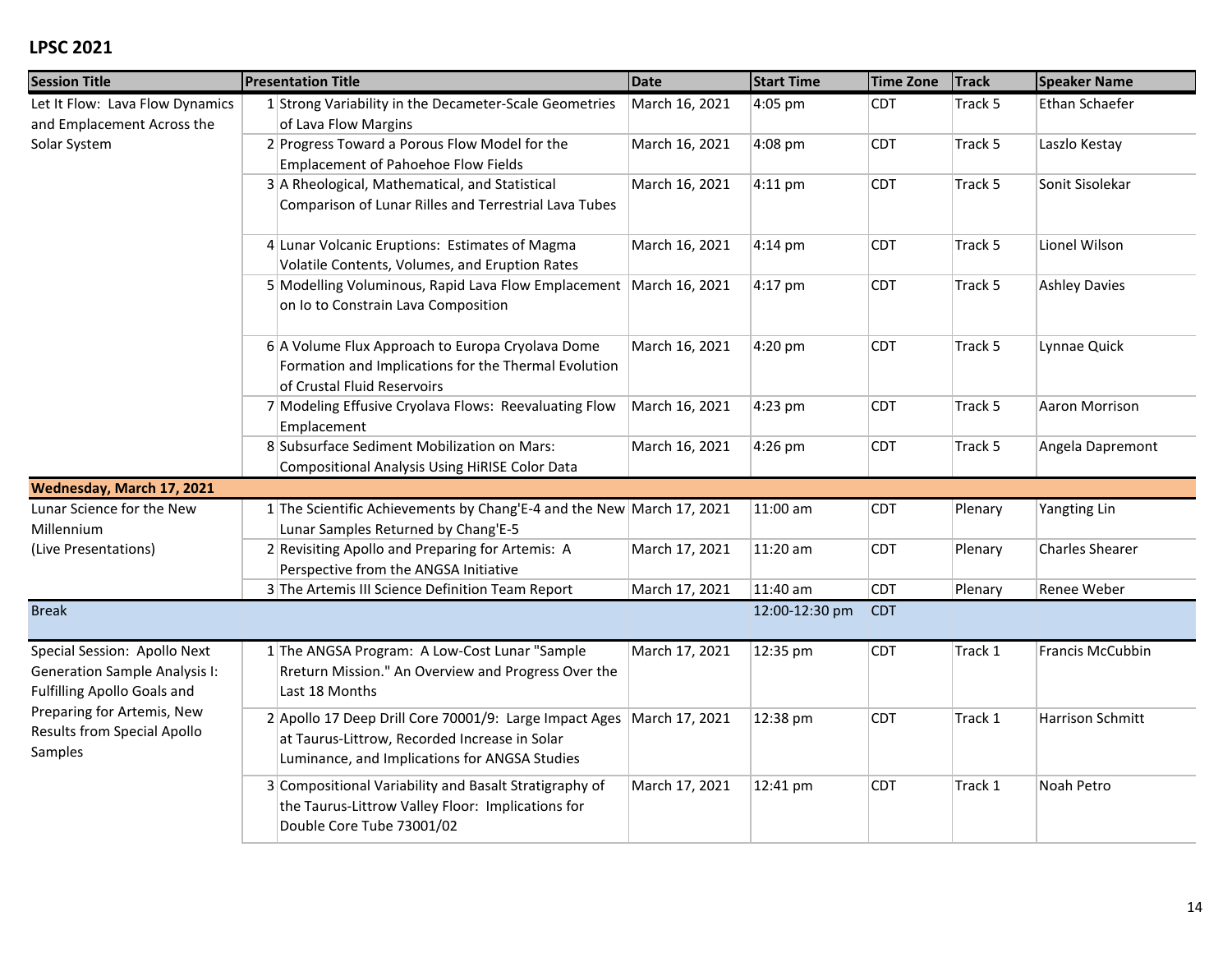| <b>Session Title</b>                                              | <b>Presentation Title</b>                                                                                                                                      | Date           | <b>Start Time</b> | <b>Time Zone</b> | <b>Track</b> | <b>Speaker Name</b>     |
|-------------------------------------------------------------------|----------------------------------------------------------------------------------------------------------------------------------------------------------------|----------------|-------------------|------------------|--------------|-------------------------|
|                                                                   | 4 Preliminary Examination Process of Apollo Core 73002 March 17, 2021<br>- Insights and Lessons Learned from ANGSA for<br><b>Future Sample Return Missions</b> |                | 12:44 pm          | <b>CDT</b>       | Track 1      | Juliane Gross           |
|                                                                   | 5 Using X-Ray Computed Tomography to Image Apollo<br>Drive Tube 73002                                                                                          | March 17, 2021 | 12:47 pm          | <b>CDT</b>       | Track 1      | Ryan Zeigler            |
|                                                                   | 6 Development of a High Vacuum CSVC Penetration<br>System for the Apollo Next-Generation Sample<br>Analysis Programme                                          | March 17, 2021 | 12:50 pm          | <b>CDT</b>       | Track 1      | Aidan Cowley            |
|                                                                   | 7 Multispectral Imaging and Hyperspectral Profile of the March 17, 2021<br>First Dissection of Core 73002                                                      |                | 12:53 pm          | <b>CDT</b>       | Track 1      | Lingzhi Sun             |
|                                                                   | 8 Apollo 17 Drive Tube 73002 Major and Trace Element   March 17, 2021<br>Characterization                                                                      |                | 12:56 pm          | <b>CDT</b>       | Track 1      | Mason Neuman            |
| Isotopic Reservoirs in the Early<br>Solar System                  | 1 Heterogeneous R-Process Chromium and Titanium<br>Ejecta from Core Collapse Supernova Ejecta Polluted<br>Our Solar System                                     | March 17, 2021 | 12:35 pm          | <b>CDT</b>       | Track 2      | Maitrayee Bose          |
|                                                                   | 2 Isotopic Constraints on the Building Blocks of the Solar March 17, 2021<br>System                                                                            |                | 12:38 pm          | <b>CDT</b>       | Track 2      | Katherine Bermingham    |
|                                                                   | 3 Inheritance of Meteoritic Isotopic Anomalies from a<br>Zoned Protosolar Cloud                                                                                | March 17, 2021 | 12:41 pm          | <b>CDT</b>       | Track 2      | <b>Emmanuel Jacquet</b> |
|                                                                   | 4 Nucleosynthetic Variations Generated by Size and<br>Density Driven Sorting of Dust in Protoplanetary Disk                                                    | March 17, 2021 | 12:44 pm          | <b>CDT</b>       | Track 2      | Jean-David Bodénan      |
|                                                                   | 5 Constraints on Chondrule Generation, Disk Dynamics,<br>and Asteroid Accretion from the Compositions of<br><b>Carbonaceous Meteorites</b>                     | March 17, 2021 | 12:47 pm          | <b>CDT</b>       | Track 2      | James Bryson            |
|                                                                   | 6 A Very Early Origin of Isotopically Distinct Nitrogen in<br>Inner Solar System Protoplanets                                                                  | March 17, 2021 | 12:50 pm          | <b>CDT</b>       | Track 2      | Damanyeer Grewal        |
|                                                                   | 7 K Isotope Variations in Chondrules, CAIs. Matrix and<br><b>Bulk Chondrites</b>                                                                               | March 17, 2021 | 12:53 pm          | <b>CDT</b>       | Track 2      | Yaray Ku                |
|                                                                   | 8 Stalking a Large Carbonaceous Chondrite Asteroid<br>Using $\epsilon$ 54Cr- $\Delta$ 170 Isotope Systematics of the Unique<br>Xenolith Almahata Sitta 202     | March 17, 2021 | 12:56 pm          | <b>CDT</b>       | Track 2      | <b>Audrey Miller</b>    |
| Small Body Spectroscopy:<br><b>Composition and Classification</b> | 1 VNIR Reflectance Spectroscopy of Five G-Class<br>Asteroids: Implications for Mineralogy and Geologic<br>Evolution                                            | March 17, 2021 | 12:35 pm          | <b>CDT</b>       | Track 3      | Justin Germann          |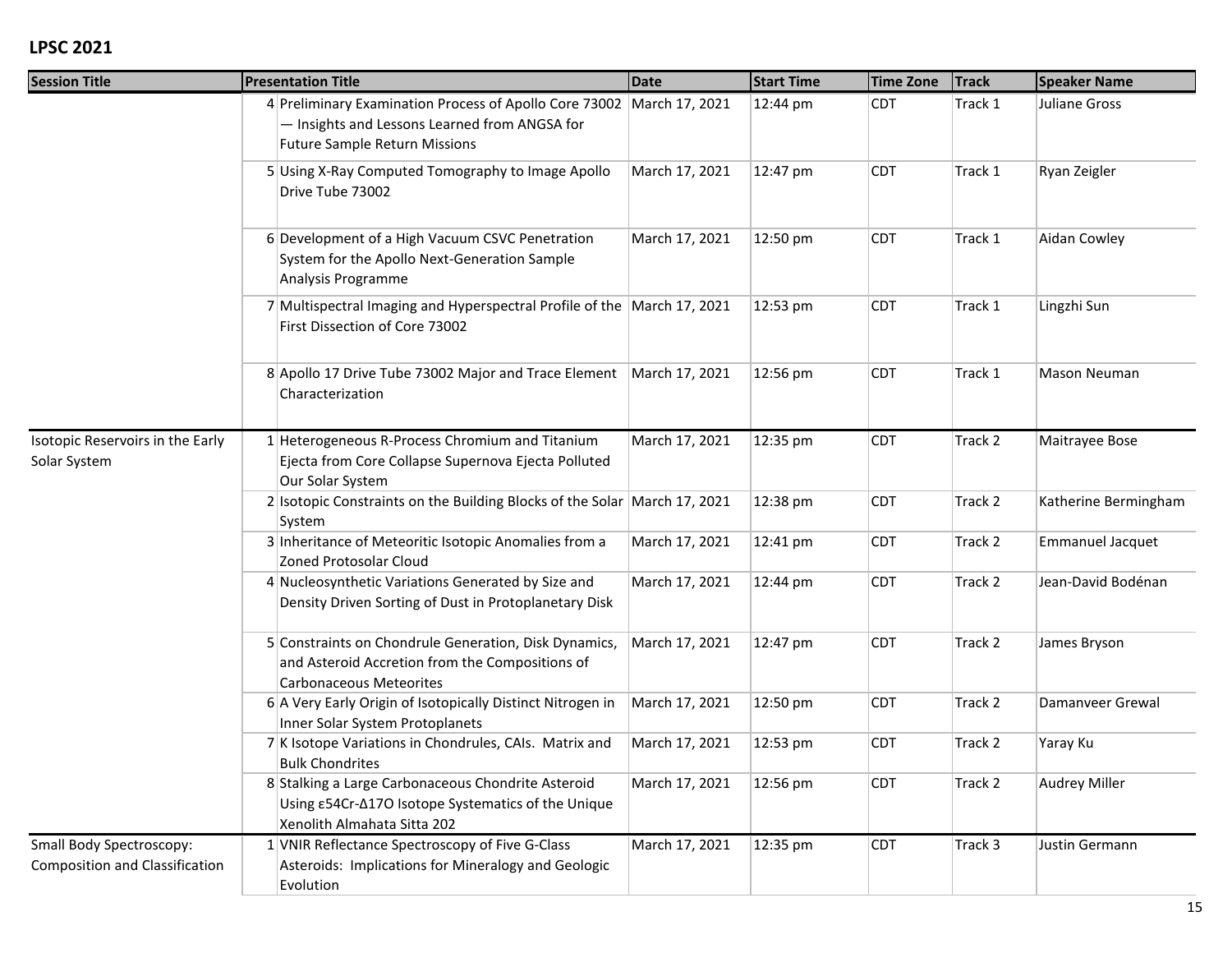| <b>Session Title</b>                                       | <b>Presentation Title</b>                                                                                                                                                                                   | <b>Date</b>    | <b>Start Time</b> | <b>Time Zone</b> | <b>Track</b> | <b>Speaker Name</b>   |
|------------------------------------------------------------|-------------------------------------------------------------------------------------------------------------------------------------------------------------------------------------------------------------|----------------|-------------------|------------------|--------------|-----------------------|
|                                                            | 2 A Spectral Analysis of the Massalia Asteroid Family to<br>Evaluate the L-Chondrite Source Hypothesis                                                                                                      | March 17, 2021 | 12:38 pm          | <b>CDT</b>       | Track 3      | Caleb Strom 5950874   |
|                                                            | 3 Hydrated Minerals on B-class Asteroids                                                                                                                                                                    | March 17, 2021 | 12:41 pm          | <b>CDT</b>       | Track 3      | Andrew Rivkin         |
|                                                            | 4 Main-Belt Infrared Spectral Analogues for (101955)<br>Bennu: Gaussian Fitting to AKARI Spectra of Bennu-<br>Like Asteroids                                                                                | March 17, 2021 | 12:44 pm          | CDT              | Track 3      | Lucy Lim              |
|                                                            | 5 Characterizing Spectral Diversity in Carbonaceous<br>Chondrites and Linking Meteorites to Asteroids with<br>Microimaging Spectroscopy                                                                     | March 17, 2021 | 12:47 pm          | <b>CDT</b>       | Track 3      | Sergio Parra          |
|                                                            | 6 Meteorite Controlled Ablation Under Low Vacuum<br>Studied Using Emission Spectroscopy: A Technique to<br>Sample the Bulk Composition of Asteroids                                                         | March 17, 2021 | 12:50 pm          | <b>CDT</b>       | Track 3      | Josep Trigo-Rodriguez |
|                                                            | 7 Utility of Generative Approaches for Meteorite and<br><b>Asteroid Classification</b>                                                                                                                      | March 17, 2021 | 12:53 pm          | CDT              | Track 3      | Sydney Wallace        |
|                                                            | 8 An Integrated Fine and Coarse Particulate Machine<br>Learning MIR Model Predicts Modal Mineralogy of<br>CI/CM Chondritic Asteroids and Bennu                                                              | March 17, 2021 | 12:56 pm          | CDT              | Track 3      | Laura Breitenfeld     |
| Martian Hydrated Minerals and<br><b>Aqueous Alteration</b> | 1 Unique Basin-Related Alteration on Early Mars                                                                                                                                                             | March 17, 2021 | 12:35 pm          | <b>CDT</b>       | Track 4      | Christina Viviano     |
|                                                            | 2 Mineralogy, Aqueous Alteration, and Biosignature<br>Preservation Potential of Bedrock Deposits at Oxia<br>Planum, ExoMars 2022 Landing Sites, as Inferred from<br>Spectral Study of Terrestrial Analogues | March 17, 2021 | 12:38 pm          | <b>CDT</b>       | Track 4      | Agata Krzesinska      |
|                                                            | 3 Near-Infrared Signature of Kaolinite: A Proxy for<br>Estimating Its Crystallinity and Its Geological Origin on<br>Earth and Mars                                                                          | March 17, 2021 | 12:41 pm          | CDT              | Track 4      | Maxime Pineau         |
|                                                            | 4 Presence of Clay Minerals Can Obscure Spectral<br>Evidence of Mg Sulfates: Implications for Orbital<br><b>Observations of Mars</b>                                                                        | March 17, 2021 | 12:44 pm          | <b>CDT</b>       | Track 4      | Rachel Sheppard       |
|                                                            | 5 Correlating Sulfates with the Aqueous Geochemical<br>History at Juventae Chasma, Mars                                                                                                                     | March 17, 2021 | 12:47 pm          | CDT              | Track 4      | Janice Bishop         |
|                                                            | 6 VNIR and Raman Spectral Characterization of Martian<br>Analogue Chloride and Sulfate Brines                                                                                                               | March 17, 2021 | 12:50 pm          | <b>CDT</b>       | Track 4      | <b>Emily Hughes</b>   |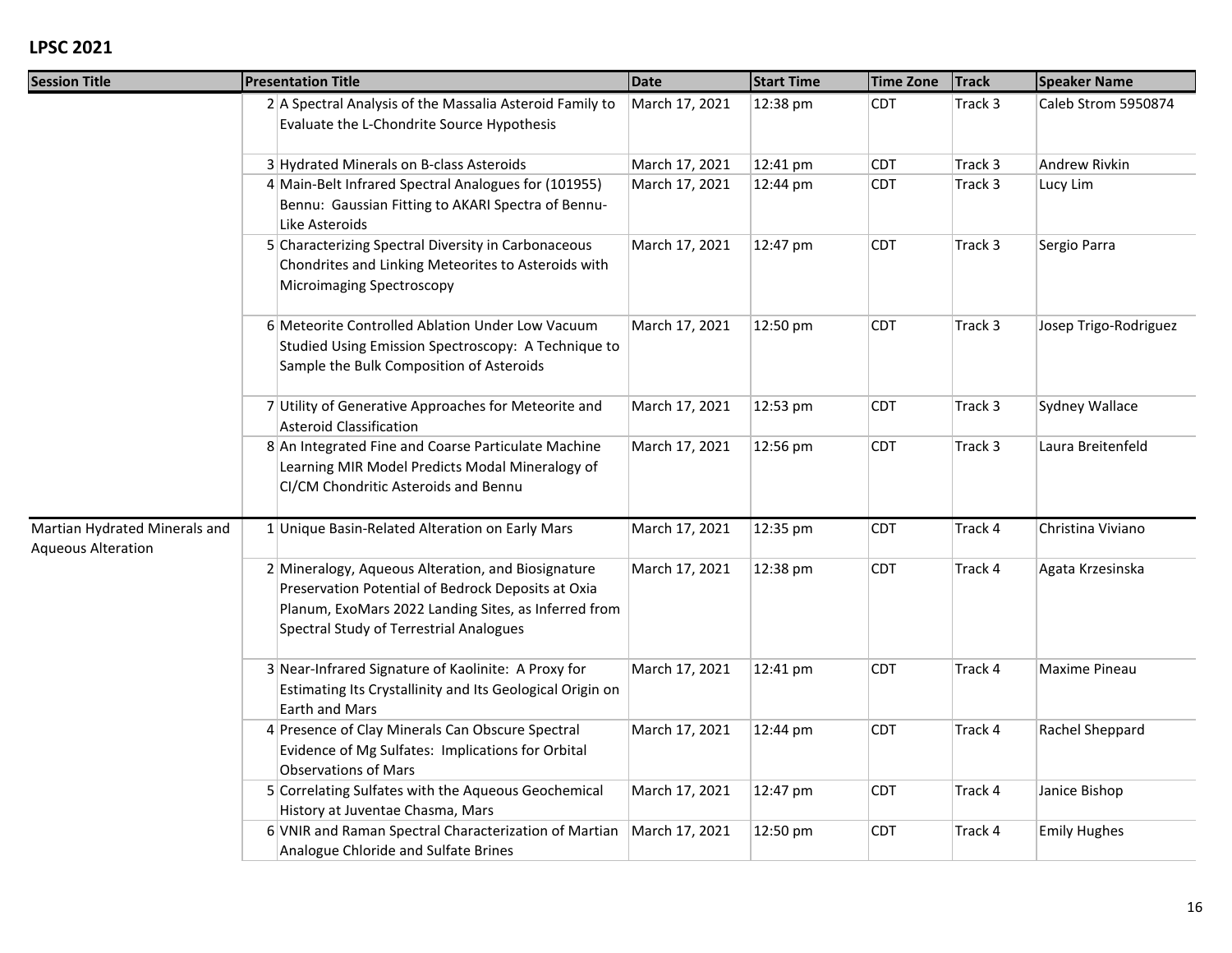| <b>Session Title</b>                                                                                                                                                     | <b>Presentation Title</b>                                                                                                                                                              | <b>Date</b>    | <b>Start Time</b> | <b>Time Zone</b> | <b>Track</b> | <b>Speaker Name</b>    |
|--------------------------------------------------------------------------------------------------------------------------------------------------------------------------|----------------------------------------------------------------------------------------------------------------------------------------------------------------------------------------|----------------|-------------------|------------------|--------------|------------------------|
|                                                                                                                                                                          | 7 Fe Mineralogy Controls on Generation Ratio of<br>Chlorate/Perchlorate on the Martian Surface                                                                                         | March 17, 2021 | 12:53 pm          | CDT              | Track 4      | Shuai-yi Qu            |
| Exoplanets: Composition and<br>Structure                                                                                                                                 | 1 Assessing the Abundance of Super-Mercuries and<br>Their Habitability                                                                                                                 | March 17, 2021 | 12:35 pm          | <b>CDT</b>       | Track 5      | Stephen Parman         |
|                                                                                                                                                                          | 2 Differentiating Exo-Venus and Exo-Earth Using<br><b>Transmission Spectroscopy</b>                                                                                                    | March 17, 2021 | 12:38 pm          | <b>CDT</b>       | Track 5      | Colby Ostberg          |
|                                                                                                                                                                          | 3 To See a World in a Shard of Ice: 'Oumuamua as a<br>Fragment of N2 Ice from an Exo-Pluto                                                                                             | March 17, 2021 | 12:41 pm          | <b>CDT</b>       | Track 5      | Alan Jackson           |
|                                                                                                                                                                          | 4 Petrological Experiments on Rocky Exoplanet<br>Compositions Reveal Clues to Habitability                                                                                             | March 17, 2021 | 12:44 pm          | <b>CDT</b>       | Track 5      | Karalee Brugman        |
|                                                                                                                                                                          | 5 The Compositional Range of Terrestrial Exoplanets in<br>the Solar Neighborhood                                                                                                       | March 17, 2021 | 12:47 pm          | <b>CDT</b>       | Track 5      | Rob Spaargaren         |
|                                                                                                                                                                          | 6 Energetic Requirements for Dynamos in the Metallic<br>Cores of Super-Earth and Super-Venus Exoplanets                                                                                | March 17, 2021 | 12:50 pm          | <b>CDT</b>       | Track 5      | Claire Blaske          |
|                                                                                                                                                                          | 7 Characterizing Exoplanet Transits and Stellar Activity in March 17, 2021<br>Kepler Lightcurves with Scalable Gaussian Processes                                                      |                | 12:53 pm          | <b>CDT</b>       | Track 5      | Victoria Foing         |
|                                                                                                                                                                          | 8 Towards Deep Learning for Transiting Exoplanet<br>Search Using Simulated TESS Data                                                                                                   | March 17, 2021 | 12:56 pm          | CDT              | Track 5      | <b>Yke Rusticus</b>    |
| <b>Break</b>                                                                                                                                                             |                                                                                                                                                                                        |                | 1:30-2:30 pm      | <b>CDT</b>       |              |                        |
| Special Session: Apollo Next<br><b>Generation Sample Analysis II:</b><br><b>Fulfilling Apollo Goals and</b><br>Preparing for Artemis, New<br>Results from Special Apollo | 1 Nanoscale Insights into Apollo 17 Regolith Samples<br>from Stations 2 and 6: Exposure History, Mineral<br>Phase Composition, and Space Weathering                                    | March 17, 2021 | 2:35 pm           | <b>CDT</b>       | Track 1      | <b>Brittany Cymes</b>  |
| Samples                                                                                                                                                                  | 2 Exploring the South Massif of the Taurus-Littrow<br>Valley (TLV) by Examining the Less Than 2mm Lithic<br>Fragments in the 73001/73002 Double Drive Tube                             | March 17, 2021 | 2:38 pm           | <b>CDT</b>       | Track 1      | Steven Simon           |
|                                                                                                                                                                          | 3 Lithology of Rock Fragments in Apollo 17 Double Drive March 17, 2021<br>Tube Core 73002 Using X-Ray Computed Tomography<br>and Comparison to Lithologic Makeup of Station 3<br>Soils |                | $2:41$ pm         | <b>CDT</b>       | Track 1      | <b>Bradley Jolliff</b> |
|                                                                                                                                                                          | 4 Crystal Size Distributions of Ilmenite in Basalt Clasts<br>from Apollo 17 Drive Tube 73002                                                                                           | March 17, 2021 | $2:44 \text{ pm}$ | <b>CDT</b>       | Track 1      | Jessika Valenciano     |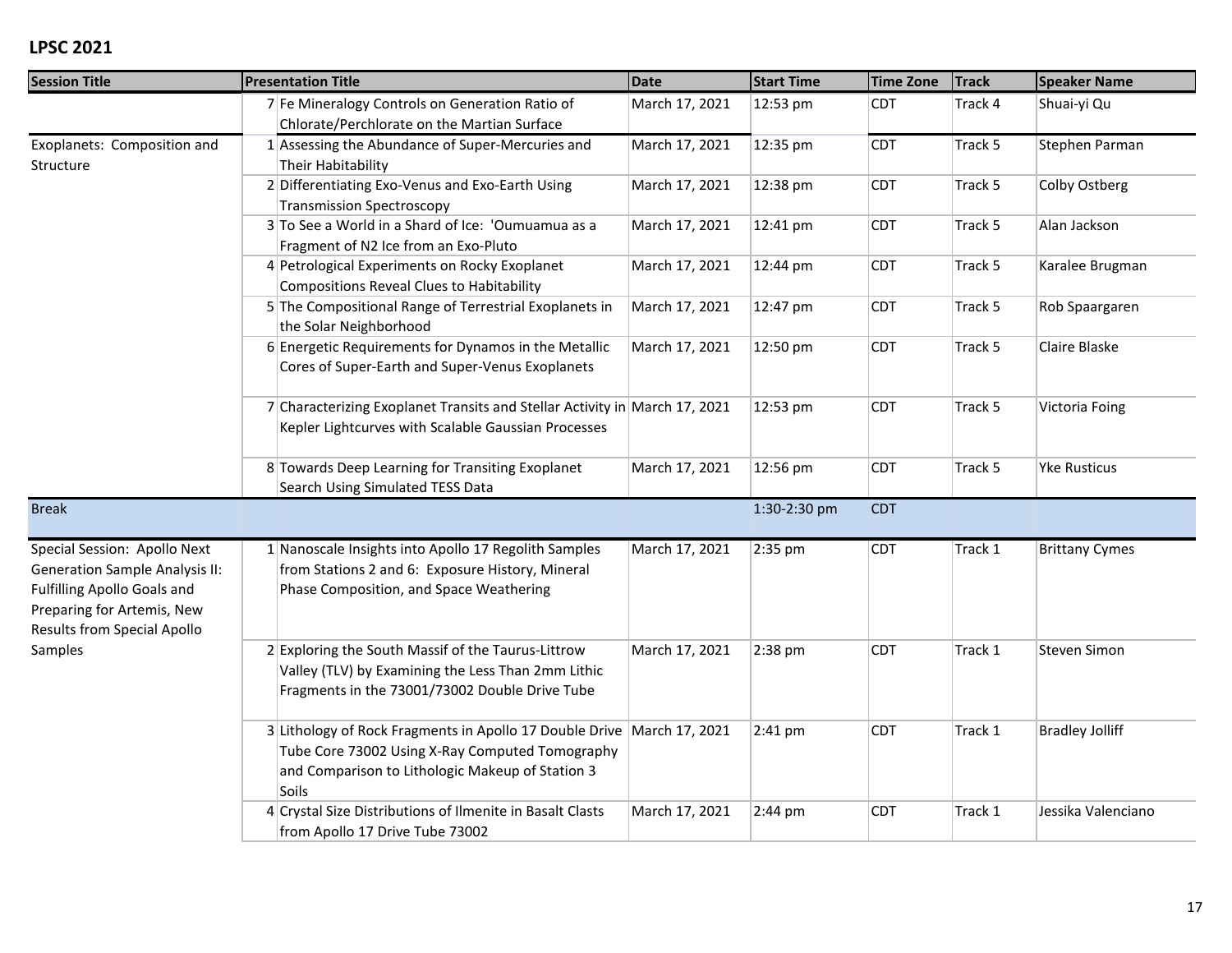| <b>Session Title</b>                                             | <b>Presentation Title</b>                                                                                                                                                               | <b>Date</b>    | <b>Start Time</b> | <b>Time Zone</b> | <b>Track</b> | <b>Speaker Name</b>     |
|------------------------------------------------------------------|-----------------------------------------------------------------------------------------------------------------------------------------------------------------------------------------|----------------|-------------------|------------------|--------------|-------------------------|
|                                                                  | 5 Investigating the Magmatic History of Volatiles in<br>Apollo 17 Basalts, Apollo Next Generation Sample<br>Analysis                                                                    | March 17, 2021 | 2:47 pm           | <b>CDT</b>       | Track 1      | Zoe Wilbur              |
|                                                                  | 6 Mapping Hydrogen Variations in Silicate Glasses:<br><b>Eruptive Lunar Degassing</b>                                                                                                   | March 17, 2021 | 2:50 pm           | <b>CDT</b>       | Track 1      | Erin Recchuiti          |
|                                                                  | 7 The Oxidation State of Sulfur in Apollo Samples 71035<br>and 71055                                                                                                                    | March 17, 2021 | 2:53 pm           | <b>CDT</b>       | Track 1      | Maryjo Brounce          |
|                                                                  | 8 Natural Thermoluminescence of Lunar Samples:<br>Review and Update                                                                                                                     | March 17, 2021 | $2:56$ pm         | <b>CDT</b>       | Track 1      | Alexander Sehlke        |
| Big Bodies: Modeling and<br><b>Measurements of Planetesimals</b> | 1 New Findings from Simulations of the History of Main<br><b>Belt Asteroids</b>                                                                                                         | March 17, 2021 | 2:35 pm           | <b>CDT</b>       | Track 2      | Keith Holsapple         |
|                                                                  | 2 Large Low-Albedo Asteroids: Thermal and Dynamical<br>Context                                                                                                                          | March 17, 2021 | 2:38 pm           | <b>CDT</b>       | Track 2      | <b>Driss Takir</b>      |
|                                                                  | 3 DAWN-VIR at Vesta and Ceres: A New Look in the<br>Visible Through Global Maps of Spectral Parameters                                                                                  | March 17, 2021 | $2:41$ pm         | <b>CDT</b>       | Track 2      | <b>Batiste Rousseau</b> |
|                                                                  | 4 Testing the Hypothesis that Curvilinear Gullies, Lobate   March 17, 2021<br>Deposits, and Pitted Terrain on Vesta and Ceres Were<br>Formed by Short-Lived, Debris-Flow-Like Processes |                | $2:44 \text{ pm}$ | <b>CDT</b>       | Track 2      | Jennifer Scully         |
|                                                                  | 5 The Evolving Crust of 4 Vesta from Compositional and<br><b>Thermal Modelling</b>                                                                                                      | March 17, 2021 | 2:47 pm           | <b>CDT</b>       | Track 2      | Jennifer Mitchell       |
|                                                                  | 6 Age Relationships of Large-Scale Troughs and Impact<br><b>Basins on Vesta</b>                                                                                                         | March 17, 2021 | 2:50 pm           | <b>CDT</b>       | Track 2      | Hiu Ching Jupiter Cheng |
|                                                                  | 7 Magnetization of Large C-Type Asteroids: A<br>Detectable Consequence of Pebble Accretion?                                                                                             | March 17, 2021 | 2:53 pm           | <b>CDT</b>       | Track 2      | Samuel Courville        |
|                                                                  | 8 Spectroscopic Survey of the Inner Belt Primitive<br><b>Background Population</b>                                                                                                      | March 17, 2021 | 2:56 pm           | <b>CDT</b>       | Track 2      | Anicia Arredondo        |
| Mercury: Big Science in a Small<br>Planet                        | 1 Small, Dense, and Isolated: Growing Better Mercury<br>Analogs with In-Situ Accretion and Cataclysmic<br>Instabilities                                                                 | March 17, 2021 | 2:35 pm           | <b>CDT</b>       | Track 3      | Matthew Clement         |
|                                                                  | 2 Thermal Evolution of Mercury with a Volcanic Heat<br>Pipe Flux                                                                                                                        | March 17, 2021 | 2:38 pm           | <b>CDT</b>       | Track 3      | Georgia Peterson        |
|                                                                  | 3 Carbon Solubility in Mercurian Magmas: What We<br>Don't Know                                                                                                                          | March 17, 2021 | $2:41$ pm         | <b>CDT</b>       | Track 3      | Kayla lacovino          |
|                                                                  | 4 Where Have All the Rings Gone? Exploring the<br>Reputed Multiring Nature of Mercury's Caloris Basin                                                                                   | March 17, 2021 | $2:44 \text{ pm}$ | <b>CDT</b>       | Track 3      | <b>Gregory Gosselin</b> |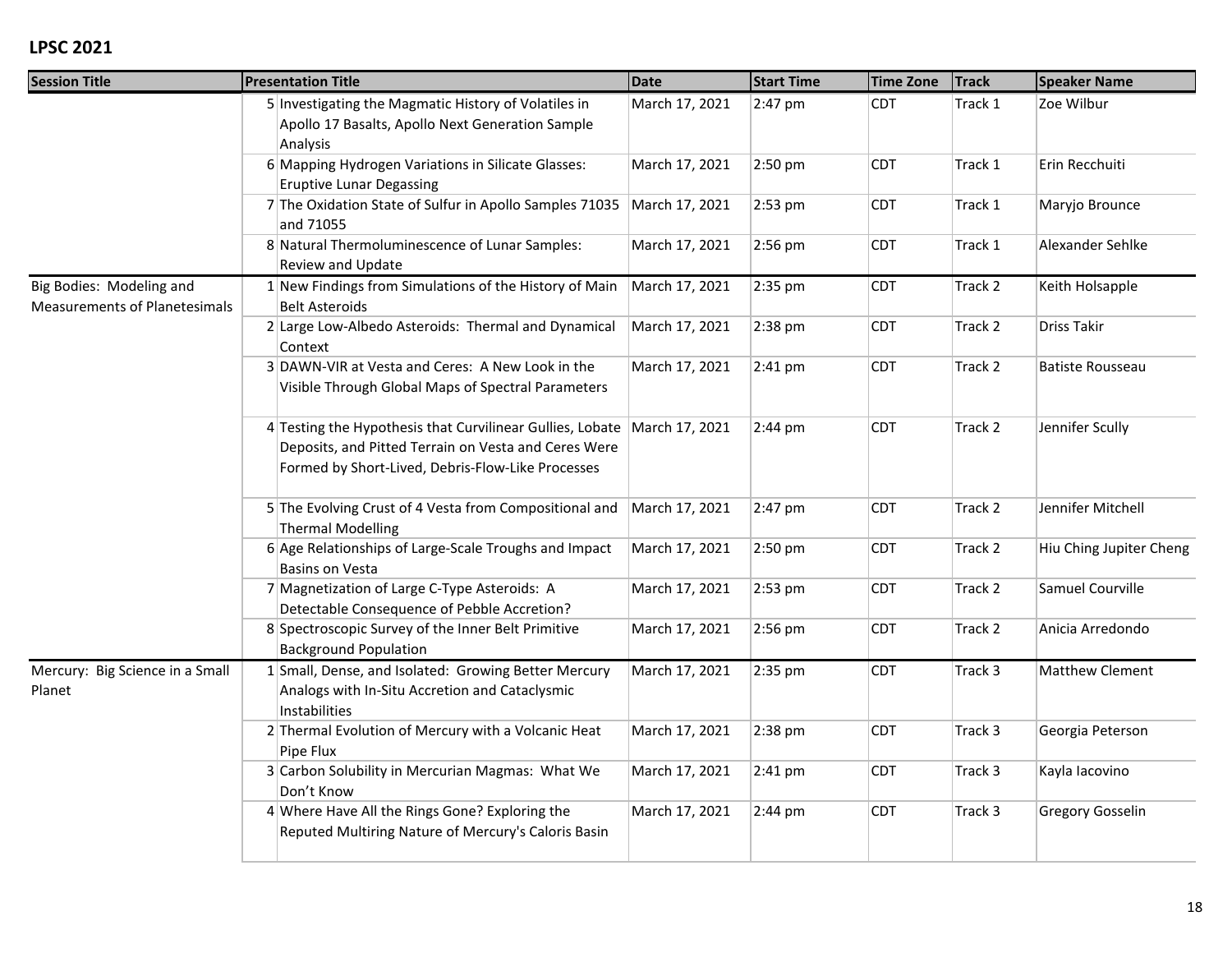| <b>Session Title</b>                                 | <b>Presentation Title</b>                                                                                                                                                                                     | <b>Date</b>    | <b>Start Time</b> | <b>Time Zone</b> | <b>Track</b> | <b>Speaker Name</b>         |
|------------------------------------------------------|---------------------------------------------------------------------------------------------------------------------------------------------------------------------------------------------------------------|----------------|-------------------|------------------|--------------|-----------------------------|
|                                                      | 5 Spectral Analysis of Distinct Geological Units on<br>Mercury                                                                                                                                                | March 17, 2021 | 2:47 pm           | <b>CDT</b>       | Track 3      | Rachel Gray                 |
|                                                      | 6 Surface Mineralogy of Major Geochemical Terranes of<br>Mercury: Results from NIR (0.7-4.2 microns) Ground<br>Based IRTF/SpeX Spectroscopy                                                                   | March 17, 2021 | 2:50 pm           | <b>CDT</b>       | Track 3      | Indhu Varatharajan          |
|                                                      | 7 A Multi-Wavelength Study of Mercury's Polar<br>Anomalies: New Data from Arecibo Informed by<br><b>MESSENGER</b>                                                                                             | March 17, 2021 | $2:53$ pm         | <b>CDT</b>       | Track 3      | <b>Heather Meyer</b>        |
|                                                      | 8 Understanding the Space Weathering of Mercury<br>Through Laboratory Experiments                                                                                                                             | March 17, 2021 | 2:56 pm           | <b>CDT</b>       | Track 3      | Michelle Thompson           |
| Martian Mineralogy from Orbit                        | $1$ A Tour of Carbonate Lithologies in Huygens Basin,<br>Mars                                                                                                                                                 | March 17, 2021 | 2:35 pm           | <b>CDT</b>       | Track 4      | <b>Allison Zastrow</b>      |
|                                                      | 2 Geological Investigation of Northern Rim of Argyre<br>Planitia, Mars Using High Resolution Datasets                                                                                                         | March 17, 2021 | 2:38 pm           | <b>CDT</b>       | Track 4      | Mamta Chauhan               |
|                                                      | 3 Identifying Two Distinct Olivine Compositions in<br>Tyrrhena Terra and Libya Montes, Mars                                                                                                                   | March 17, 2021 | $2:41$ pm         | <b>CDT</b>       | Track 4      | Melissa Lane                |
|                                                      | 4 The Mineralogy of Lithic Sediments Within the South<br>Polar Layered Deposits of Mars                                                                                                                       | March 17, 2021 | $2:44 \text{ pm}$ | <b>CDT</b>       | Track 4      | Prakhar Sinha               |
|                                                      | 5 CRISM-Derived Modal Mineralogy and Thermal Inertia March 17, 2021<br>for Oxia Planum                                                                                                                        |                | 2:47 pm           | <b>CDT</b>       | Track 4      | <b>Thomas Condus</b>        |
|                                                      | 6 Compositional Analysis of Martian Regolith and<br>Surface Deposits Using THEMIS Repeat Imaging Over<br>the Diurnal Cycle                                                                                    | March 17, 2021 | 2:50 pm           | <b>CDT</b>       | Track 4      | Justin Cowart               |
|                                                      | 7 Synthesis of Chemical Provinces on Mars and Their<br>Geologic Interpretations                                                                                                                               | March 17, 2021 | 2:53 pm           | <b>CDT</b>       | Track 4      | Alka Rani                   |
|                                                      | 8 Hydrated Silica Associated with Glacier-Like Forms on<br>Mars                                                                                                                                               | March 17, 2021 | 2:56 pm           | <b>CDT</b>       | Track 4      | Noel Scudder                |
| Atmospheres: Dynamics,<br>Evolution, and Composition | 1 Leveraging Meteorite Outgassing Experiments to<br>Improve Models of the Initial Atmospheres of<br><b>Terrestrial Exoplanets</b>                                                                             | March 17, 2021 | 2:35 pm           | <b>CDT</b>       | Track 5      | Maggie Thompson             |
|                                                      | 2 Sustaining Mars Surface Habitability: Climate and<br><b>Climate Evolution</b>                                                                                                                               | March 17, 2021 | $2:38$ pm         | <b>CDT</b>       | Track 5      | Edwin Kite                  |
|                                                      | 3 Abiotic Input of Fixed Nitrogen by Bolide Impacts in<br>CH4+CO2+N2 and H2+CH4+CO2+N2 Atmospheres.<br>Comparison with Nitrate Levels Measured by the<br>Curiosity Rover's Sample Analysis at Mars Instrument | March 17, 2021 | $2:41$ pm         | <b>CDT</b>       | Track 5      | Rafael Navarro-<br>Gonzalez |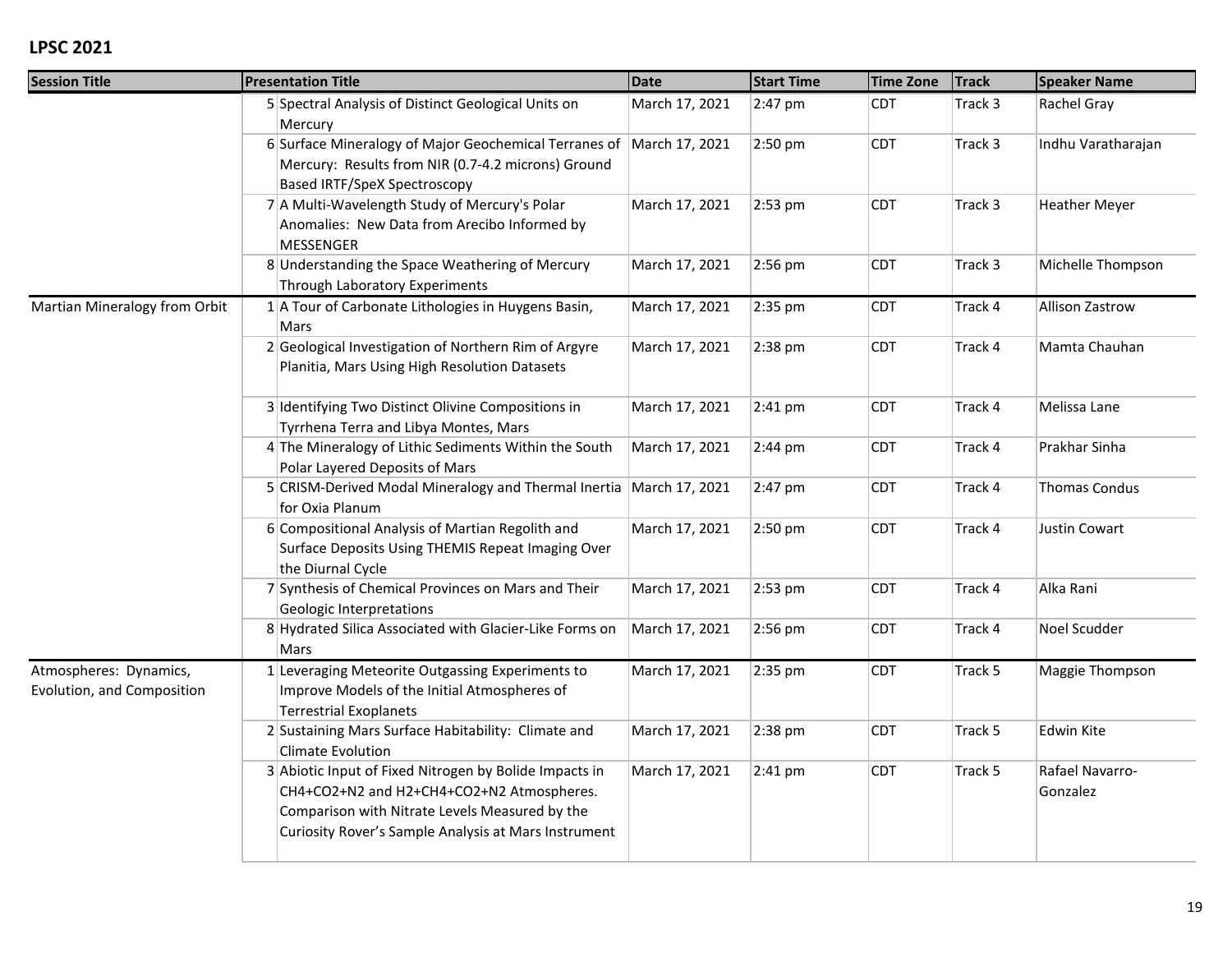| <b>Session Title</b>                                                 | <b>Presentation Title</b>                                                                                                               | Date           | <b>Start Time</b> | Time Zone  | <b>Track</b> | <b>Speaker Name</b>           |
|----------------------------------------------------------------------|-----------------------------------------------------------------------------------------------------------------------------------------|----------------|-------------------|------------|--------------|-------------------------------|
|                                                                      | 4 Diurnal Variations in Atmospheric Opacity at Gale<br>Crater, Mars                                                                     | March 17, 2021 | $2:44$ pm         | <b>CDT</b> | Track 5      | Alvaro Vicente-<br>Retortillo |
|                                                                      | 5 Global Dust Redistribution on Mars: Insights from<br><b>Observed Surface Temperatures</b>                                             | March 17, 2021 | 2:47 pm           | <b>CDT</b> | Track 5      | Jonathan Bapst                |
|                                                                      | 6 Emirates Mars Mission (EMM) 2020 Overview and<br>Status                                                                               | March 17, 2021 | 2:50 pm           | <b>CDT</b> | Track 5      | Hessa Almatroushi             |
|                                                                      | 7 The Effect of Diffusion on Oxygen Isotopes in the<br><b>Upper Atmosphere of Mars</b>                                                  | March 17, 2021 | 2:53 pm           | <b>CDT</b> | Track 5      | Marah Brinjikji               |
|                                                                      | 8 Stratospheric Haze Bands Observed in Cassini VIMS                                                                                     | March 17, 2021 | 2:56 pm           | <b>CDT</b> | Track 5      | Nicholas Kutsop               |
| <b>Break</b>                                                         |                                                                                                                                         |                | 3:30-4:00 pm      | <b>CDT</b> |              |                               |
| New Understanding of Mars and<br>Asteroids (Live Presentations)      | 1 Results from InSight's First Full Martian Year                                                                                        | March 17, 2021 | 4:00 pm           | <b>CDT</b> | Plenary      | <b>Mark Panning</b>           |
|                                                                      | 2 The OSIRIS-REx Touch-and-Go Sample Acquisition<br>Event and Implications for the Nature of the Returned<br>Sample                     | March 17, 2021 | $4:15$ pm         | <b>CDT</b> | Plenary      | Dante Lauretta                |
|                                                                      | 3 Hayabusa2 Reentry Capsule Retrieval and Sample<br><b>Container Opening Operations</b>                                                 | March 17, 2021 | 4:30 pm           | <b>CDT</b> | Plenary      | Shogo Tachibana               |
| Thursday, March 18, 2021                                             |                                                                                                                                         |                |                   |            |              |                               |
| Surface-Atmosphere Interactions<br>on Icy Worlds: A Volatile Session | 1 Cloud-Aerosol and Cloud-Lake Interactions on Titan                                                                                    | March 18, 2021 | 11:05 am          | <b>CDT</b> | Track 1      | Xinting Yu                    |
|                                                                      | 2 Interplay Between Grain Sintering and Transport-<br>Induced Abrasion in Creating Sand-Sized Sediments on<br>Titan                     | March 18, 2021 | 11:08 am          | CDT        | Track 1      | Mathieu Lapotre               |
|                                                                      | 3 Radar Backscatter Properties of the Dragonfly Landing<br>Site                                                                         | March 18, 2021 | $11:11$ am        | <b>CDT</b> | Track 1      | Lea Bonnefoy                  |
|                                                                      | 4 Methane-Saturated Crust May Prevent the Formation<br>of Detectable Impact Craters on Titan                                            | March 18, 2021 | 11:14 am          | <b>CDT</b> | Track 1      | Shigeru Wakita                |
|                                                                      | 5 Collisions with Small Classical Kuiper Belt Objects are<br>Not Sufficient to Cause Substantial Spin Changes to<br>Arrokoth            | March 18, 2021 | $11:17$ am        | <b>CDT</b> | Track 1      | Xiaochen Mao                  |
|                                                                      | 6 Nitrogen's Role in the Degradation of Craters on Pluto                                                                                | March 18, 2021 | 11:20 am          | <b>CDT</b> | Track 1      | Joshua Hedgepeth              |
|                                                                      | 7 On the Origin and Thermal Stability of Arrokoth's and<br>Pluto's Ices                                                                 | March 18, 2021 | 11:23 am          | CDT        | Track 1      | Carey Lisse                   |
|                                                                      | 8 Geomorphological Mapping of Sputnik Planitia and Its<br>Surroundings, and How It's Shaped by Pluto Internal<br>and External Processes | March 18, 2021 | 11:26 am          | <b>CDT</b> | Track 1      | Javier Suárez Valencia        |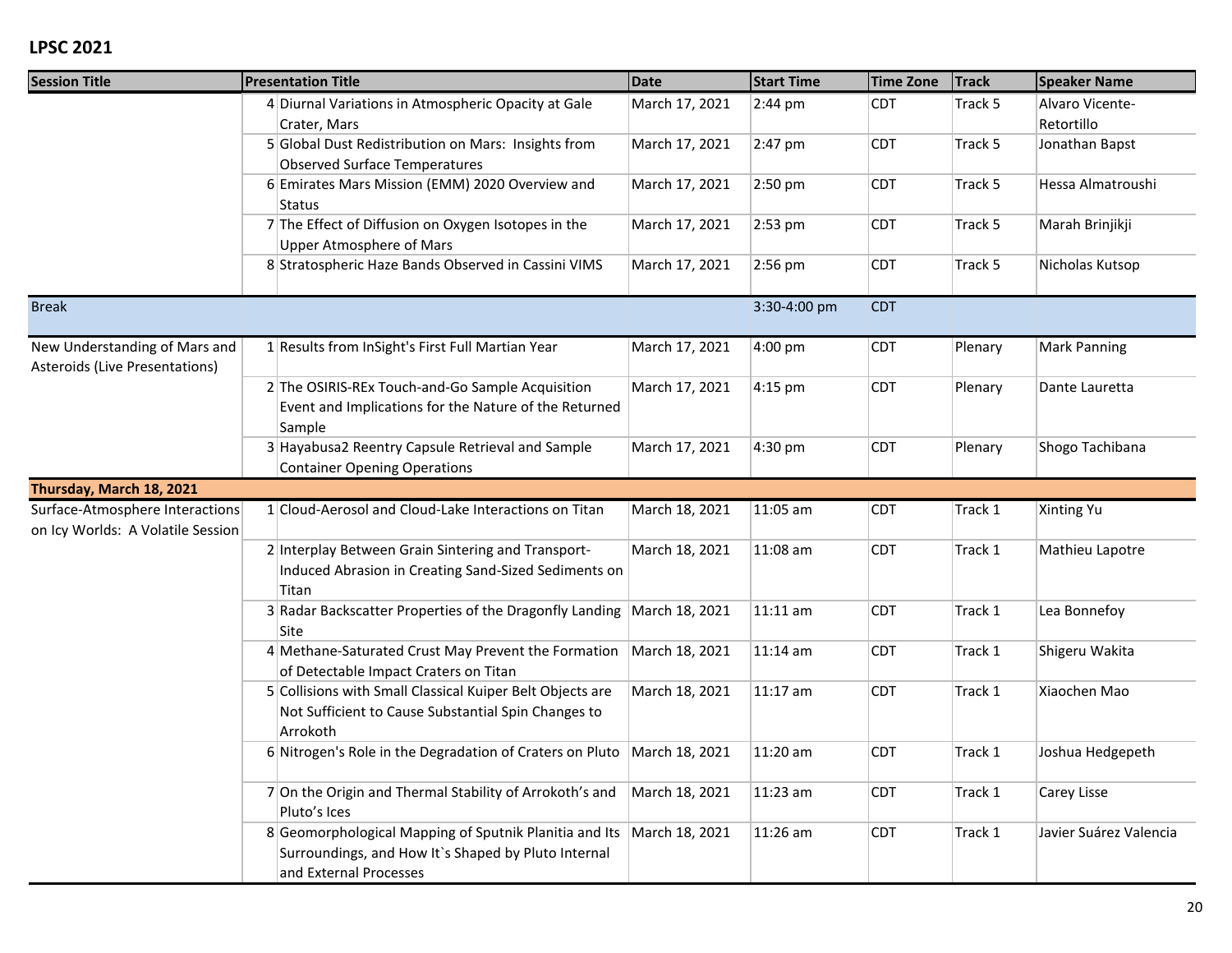| <b>Session Title</b>                                                            | <b>Presentation Title</b>                                                                                                                               | <b>Date</b>    | <b>Start Time</b> | <b>Time Zone</b> | <b>Track</b> | <b>Speaker Name</b>            |
|---------------------------------------------------------------------------------|---------------------------------------------------------------------------------------------------------------------------------------------------------|----------------|-------------------|------------------|--------------|--------------------------------|
| Lunar Remote Sensing: Bad<br>Moon Rising                                        | 1 New Insights from Chandrayaan-2 Large Area Soft X-<br>Ray Spectrometer                                                                                | March 18, 2021 | 11:05 am          | <b>CDT</b>       | Track 2      | Shyama Narendranath            |
|                                                                                 | 2 Detecting Olivine Composition in Troctolitic Mixtures<br>in the "Cross-Over" Infrared Range (4-8 µm)                                                  | March 18, 2021 | 11:08 am          | <b>CDT</b>       | Track 2      | Christopher Kremer             |
|                                                                                 | 3 Mini-RF X-Band Bistatic Observations of the Moon                                                                                                      | March 18, 2021 | 11:11 am          | <b>CDT</b>       | Track 2      | Gerald Patterson               |
|                                                                                 | 4 A Shallow Layered Structure at Chang'E-4 Landing Site<br>Revealed Using Lunar Penetrating Radar                                                       | March 18, 2021 | 11:14 am          | <b>CDT</b>       | Track 2      | Iraklis Giannakis              |
|                                                                                 | 5 The Size-Frequency Distribution of Rocky Craters at<br>the Chang'e 5 Landing Site: Rock Abundance as a<br>Probe for Mechanical Properties of Regolith | March 18, 2021 | 11:17 am          | <b>CDT</b>       | Track 2      | Marley Chertok                 |
|                                                                                 | 6 LROC NAC Photometry of the Apollo 16 Landing Site:<br>Correlating Feldspathic Compositions Using Landing<br>Site and Sample Data                      | March 18, 2021 | 11:20 am          | <b>CDT</b>       | Track 2      | Ryan Watkins                   |
|                                                                                 | 7 Surface Composition and Mineralogy of the Apennine<br><b>Bench Formation</b>                                                                          | March 18, 2021 | 11:23 am          | <b>CDT</b>       | Track 2      | Sarah Valencia                 |
|                                                                                 | 8 Mineral Detection Using Chandrayaan-2 Imaging<br>Infrared Spectrometer (IIRS): Some Initial Results                                                   | March 18, 2021 | 11:26 am          | <b>CDT</b>       | Track 2      | Mamta Chauhan                  |
| Carbonaceous Chondrites:<br>Parent Body Processing and<br><b>Organic Matter</b> | 1 Tarda (C2-Ung): A New and Unusual Carbonaceous<br><b>Chondrite Meteorite Fall from Morocco</b>                                                        | March 18, 2021 | 11:05 am          | <b>CDT</b>       | Track 3      | Hasnaa Chennaoui<br>Aoudjehane |
|                                                                                 | 2 Exploring the Planetary Genealogy of Tarda $-$ A<br>Unique New Carbonaceous Chondrite                                                                 | March 18, 2021 | 11:08 am          | <b>CDT</b>       | Track 3      | Supratim Dey                   |
|                                                                                 | 3 Clast Populations Within the CM2.2 Brecciated<br>Carbonaceaous Chondrite Aguas Zarcas: Implications<br>for Understanding Aqueous Alteration on Ryugu  | March 18, 2021 | 11:11 am          | <b>CDT</b>       | Track 3      | Pierre-Etienne Martin          |
|                                                                                 | 4 The Fe/S Ratio of Pyrrhotite Group Sulfides in<br>Chondrites is Related to the Degree of Oxidation                                                    | March 18, 2021 | 11:14 am          | <b>CDT</b>       | Track 3      | Devin Schrader                 |
|                                                                                 | 5 Parent Body Processing in CR Chondrites Recorded by<br><b>Noble Gases</b>                                                                             | March 18, 2021 | $11:17$ am        | <b>CDT</b>       | Track 3      | Henner Busemann                |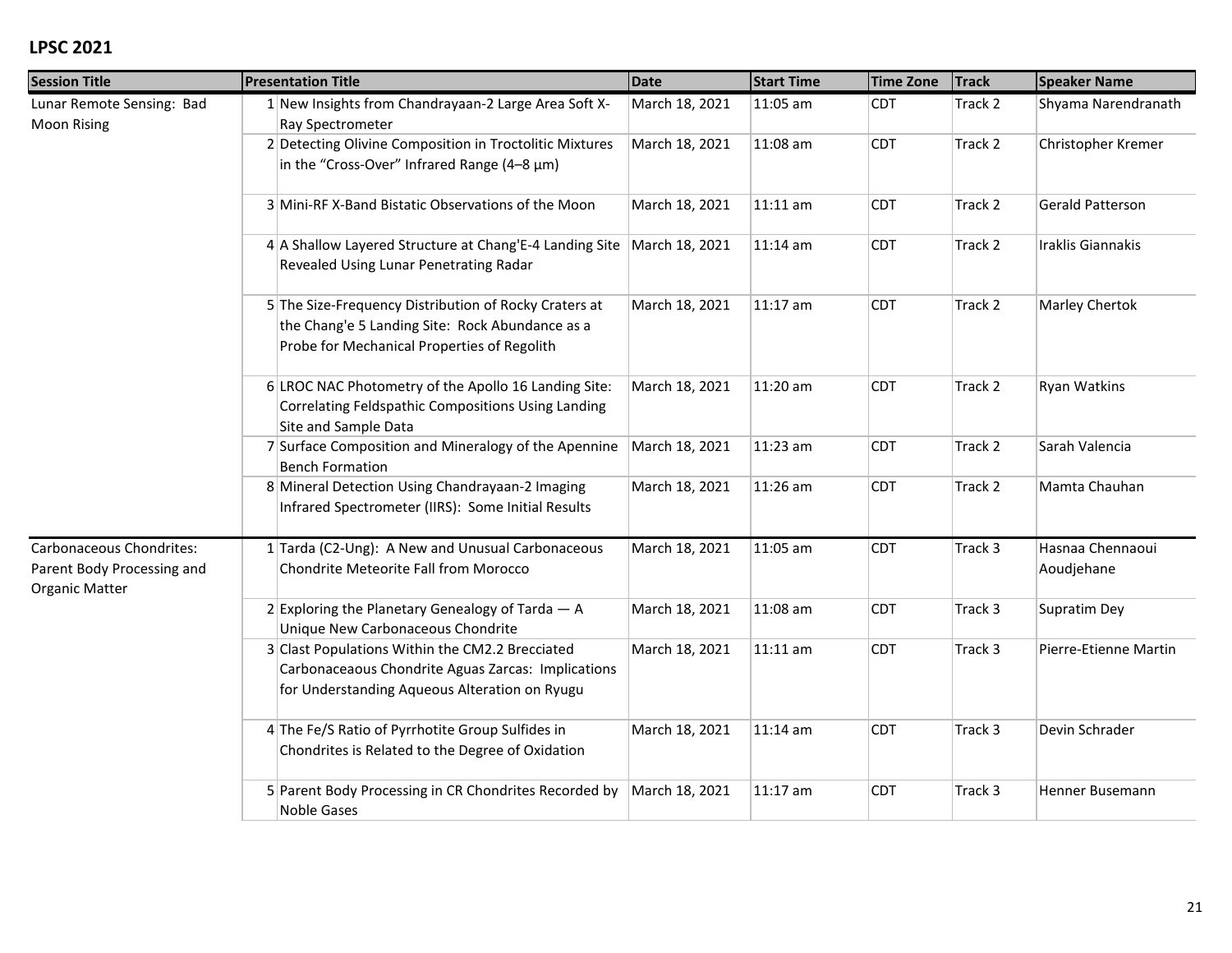| <b>Session Title</b>                                   | <b>Presentation Title</b>                                                                                                                     | Date           | <b>Start Time</b> | <b>Time Zone</b> | <b>Track</b> | <b>Speaker Name</b>         |
|--------------------------------------------------------|-----------------------------------------------------------------------------------------------------------------------------------------------|----------------|-------------------|------------------|--------------|-----------------------------|
|                                                        | 6 Elemental Composition and Functional Chemistry<br>Variation at the Nanoscale in Insoluble Organic Matter<br>from Carbonaceous Chondrites    | March 18, 2021 | 11:20 am          | <b>CDT</b>       | Track 3      | Rhonda Stroud               |
|                                                        | 7 Evidence for Extraterrestrial L-Amino Acid Excesses in<br>the CM2 Aguas Zarcas and Murchison Meteorites:<br>Predictions for Ryugu and Bennu | March 18, 2021 | $11:23$ am        | <b>CDT</b>       | Track 3      | Daniel Glavin               |
|                                                        | 8 Insoluble Organic Matter in Ryugu Analog Meteorite<br>Jbilet Winselwan                                                                      | March 18, 2021 | 11:26 am          | <b>CDT</b>       | Track 3      | <b>Bradley De Gregorio</b>  |
| Beginnings: Early Evolution and<br>the Origins of Life | 1 The Occurrence of Planets in the Abiogenesis Zone                                                                                           | March 18, 2021 | 11:05 am          | <b>CDT</b>       | Track 4      | Marcos Jusino-<br>Maldonado |
|                                                        | $2 N2$ Self-Shielding in the Solar Nebula as the<br>Mechanism of 15N Enrichment in Meteoritic Amino<br>Acids                                  | March 18, 2021 | 11:08 am          | <b>CDT</b>       | Track 4      | James Lyons                 |
|                                                        | 3 Interplanetary Exchange in the Solar System - Are We March 18, 2021<br>Really Biologically Isolated?                                        |                | 11:11 am          | <b>CDT</b>       | Track 4      | Margarita Safonova          |
|                                                        | 4 The Detection of Aromatic Amino Acids in CR<br>Chondrites Suggests They are Prebiotically Plausible                                         | March 18, 2021 | 11:14 am          | <b>CDT</b>       | Track 4      | Aaron Burton                |
|                                                        | 5 Synthetic Biology, Astrobiology, and the Search for Life March 18, 2021<br>in the Universe                                                  |                | 11:17 am          | <b>CDT</b>       | Track 4      | Lynn Rothschild             |
|                                                        | 6 Universal Constraints to Life Derived from Artificial<br><b>Agents and Games</b>                                                            | March 18, 2021 | 11:20 am          | <b>CDT</b>       | Track 4      | Anamaria Berea              |
|                                                        | 7 Habitability Models for Planetary Sciences                                                                                                  | March 18, 2021 | 11:23 am          | <b>CDT</b>       | Track 4      | Abel Mendez                 |
|                                                        | 8 Evolution of Terrestrial Habitability                                                                                                       | March 18, 2021 | 11:26 am          | <b>CDT</b>       | Track 4      | Nicole Torres-Santiago      |
| Insight Results: One Martian<br>Year                   | 1 One Martian Year of Seismic Monitoring of Mars by<br>InSight: Seis Results and Perspectives for the<br><b>Extended Mission</b>              | March 18, 2021 | 11:05 am          | <b>CDT</b>       | Track 5      | Philippe Lognonne           |
|                                                        | 2 Global Character of the Martian Crust as Revealed by<br>InSight Seismic Data                                                                | March 18, 2021 | 11:08 am          | <b>CDT</b>       | Track 5      | Mark Wieczorek              |
|                                                        | 3 Crustal Radioactivity on Mars Constrained by InSight<br>Data and Geodynamic Modeling                                                        | March 18, 2021 | $11:11$ am        | <b>CDT</b>       | Track 5      | Chloe Michaut               |
|                                                        | 4 Constraints on the Martian Upper Mantle from InSight March 18, 2021<br>Seismic Data                                                         |                | 11:14 am          | <b>CDT</b>       | Track 5      | Amir Khan                   |
|                                                        | 5 Seismic Detection of the Martian Core by InSight                                                                                            | March 18, 2021 | 11:17 am          | <b>CDT</b>       | Track 5      | Simon Stähler               |
|                                                        | 6 Preliminary Results of One Martian Year of<br>Observations from the Radio-Science Experiment of<br>InSight, RISE                            | March 18, 2021 | 11:20 am          | <b>CDT</b>       | Track 5      | Sebastien Le Maistre        |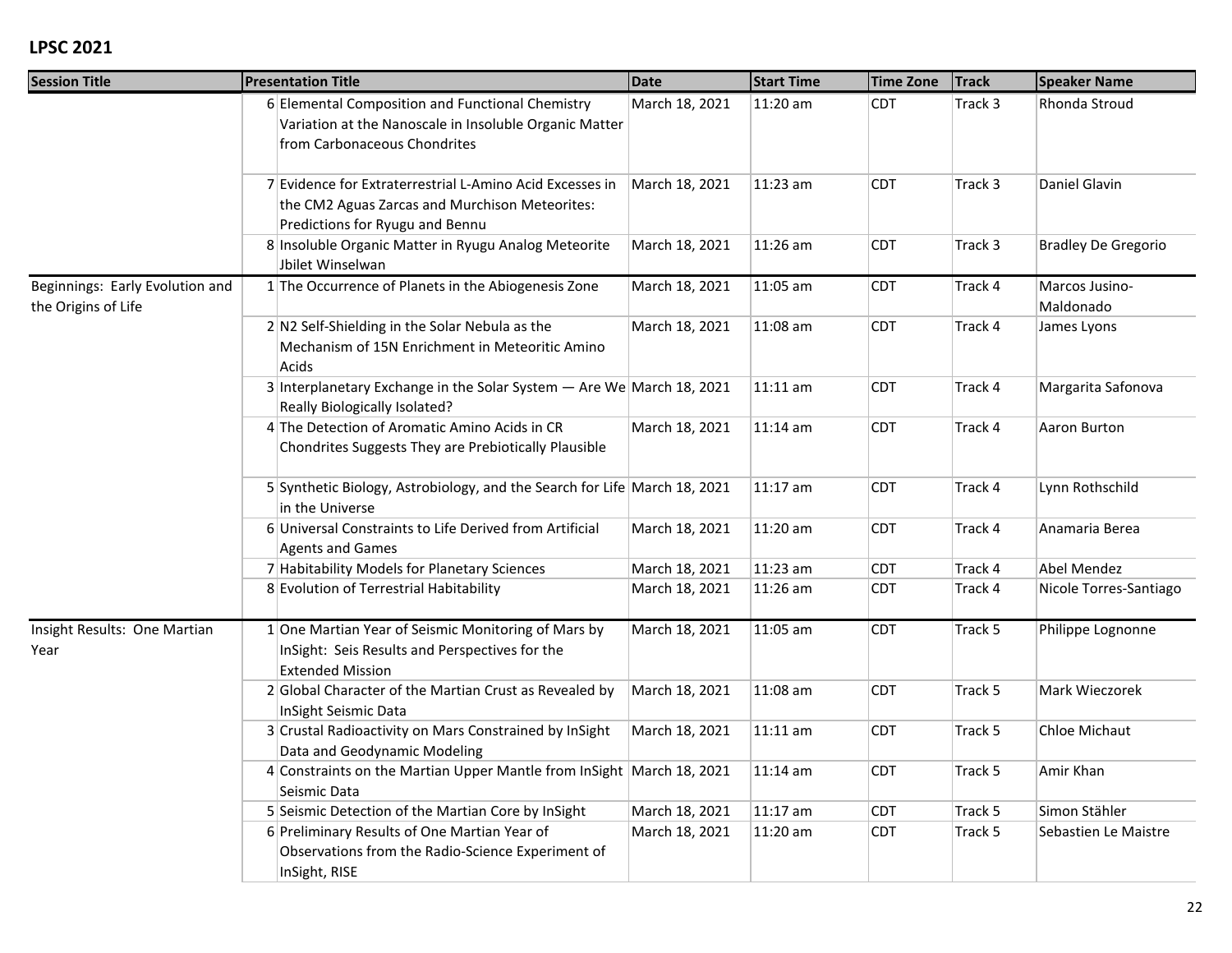| <b>Session Title</b>                                          | <b>Presentation Title</b>                                                                                                                                         | <b>Date</b>    | <b>Start Time</b> | <b>Time Zone</b> | <b>Track</b> | <b>Speaker Name</b>              |
|---------------------------------------------------------------|-------------------------------------------------------------------------------------------------------------------------------------------------------------------|----------------|-------------------|------------------|--------------|----------------------------------|
|                                                               | 7 Marsquakes' Location and 1-D Seismic Models for<br>Mars from InSight Data                                                                                       | March 18, 2021 | $ 11:23$ am       | <b>CDT</b>       | Track 5      | Melanie Drilleau                 |
|                                                               | 8 Marsquake Activity Driven by the Sun?                                                                                                                           | March 18, 2021 | 11:26 am          | CDT              | Track 5      | Martin Knapmeyer                 |
| <b>Break</b>                                                  |                                                                                                                                                                   |                | 12:00-12:30 pm    | <b>CDT</b>       |              |                                  |
| <b>NASA Headquarters Briefing</b><br>(Live Presentations)     | <b>NASA Headquarters Briefing</b>                                                                                                                                 | March 18, 2021 | 12:30 pm          | <b>CDT</b>       | Plenary      | NASA HQ Panel                    |
| <b>Break</b>                                                  |                                                                                                                                                                   |                | 1:30-2:30 pm      | <b>CDT</b>       |              |                                  |
| Special Session: Scientific<br>Exploration of the Lunar South | 1 Artemis Curation: Preparing for Sample Return from<br>the Lunar South Pole                                                                                      | March 18, 2021 | 2:35 pm           | <b>CDT</b>       | Track 1      | Julie Mitchell                   |
| Pole I                                                        | 2 Structuring Real-Time Science Support of Artemis<br>Crewed Operations: Results from the Lunar Surface<br>Science Workshop #8                                    | March 18, 2021 | 2:38 pm           | <b>CDT</b>       | Track 1      | Kelsey Young                     |
|                                                               | 3 Life and Research at SouthPole Moonbase:<br>EuroMoonMars Campaigns Results 2019-2020                                                                            | March 18, 2021 | $2:41$ pm         | <b>CDT</b>       | Track 1      | <b>Bernard Foing</b>             |
|                                                               | 4 The Volatiles Investigating Polar Exploration Rover<br>(VIPER) Mission                                                                                          | March 18, 2021 | $2:44$ pm         | <b>CDT</b>       | Track 1      | Anthony Colaprete                |
|                                                               | 5 Lunar Polar Autonomous Micro-Roving for<br>Hydrogenous Volatile Characterization                                                                                | March 18, 2021 | 2:47 pm           | <b>CDT</b>       | Track 1      | Paulo Rotband<br>Marchtein Fisch |
|                                                               | 6 The Peregrine Ion Trap Mass Spectrometer (PITMS): A March 18, 2021<br>CLPS-Delivered Ion Trap Mass Spectrometer for In Situ<br>Studies of the Lunar Water Cycle |                | $2:50$ pm         | <b>CDT</b>       | Track 1      | Barbara Cohen                    |
|                                                               | 7 Mission of Luna-25, as the First Step of Russian<br>Robotic Moon Exploration Program                                                                            | March 18, 2021 | 2:53 pm           | <b>CDT</b>       | Track 1      | Igor Mitrofanov<br>Mitrofanov    |
|                                                               | 8 Current Status of the Planned Lunar Polar Exploration<br>Mission Jointly Studied by India and Japan                                                             | March 18, 2021 | 2:56 pm           | CDT              | Track 1      | Makiko Ohtake                    |
| Bennu And Ryugu: Sample<br><b>Collection and Return</b>       | 1 Handling and Description of C-Type Asteroid Ryugu<br>Samples Returned by Hayabusa2                                                                              | March 18, 2021 | 2:35 pm           | <b>CDT</b>       | Track 2      | Toru Yada                        |
|                                                               | 2 Anomalously Porous and Dark Rocks on Asteroid<br>(162173) Ryugu                                                                                                 | March 18, 2021 | $2:38$ pm         | <b>CDT</b>       | Track 2      | Naoya Sakatani                   |
|                                                               | 3 Collisional and Thermal Evolution of Ryugu's Parent<br>Body Inferred from Bright Boulders                                                                       | March 18, 2021 | $ 2:41$ pm        | <b>CDT</b>       | Track 2      | Seiji Sugita                     |
|                                                               | 4 Parent Body of the Hayabusa2 Target (162173) Ryugu: March 18, 2021<br>High Porosity, Early Accretion, Small Size                                                |                | $2:44 \text{ pm}$ | <b>CDT</b>       | Track 2      | Wladimir Neumann                 |
|                                                               | 5 Topography of Nightingale, the OSIRIS-REx Sample Site March 18, 2021<br>on Bennu                                                                                |                | $2:47$ pm         | <b>CDT</b>       | Track 2      | Olivier Barnouin                 |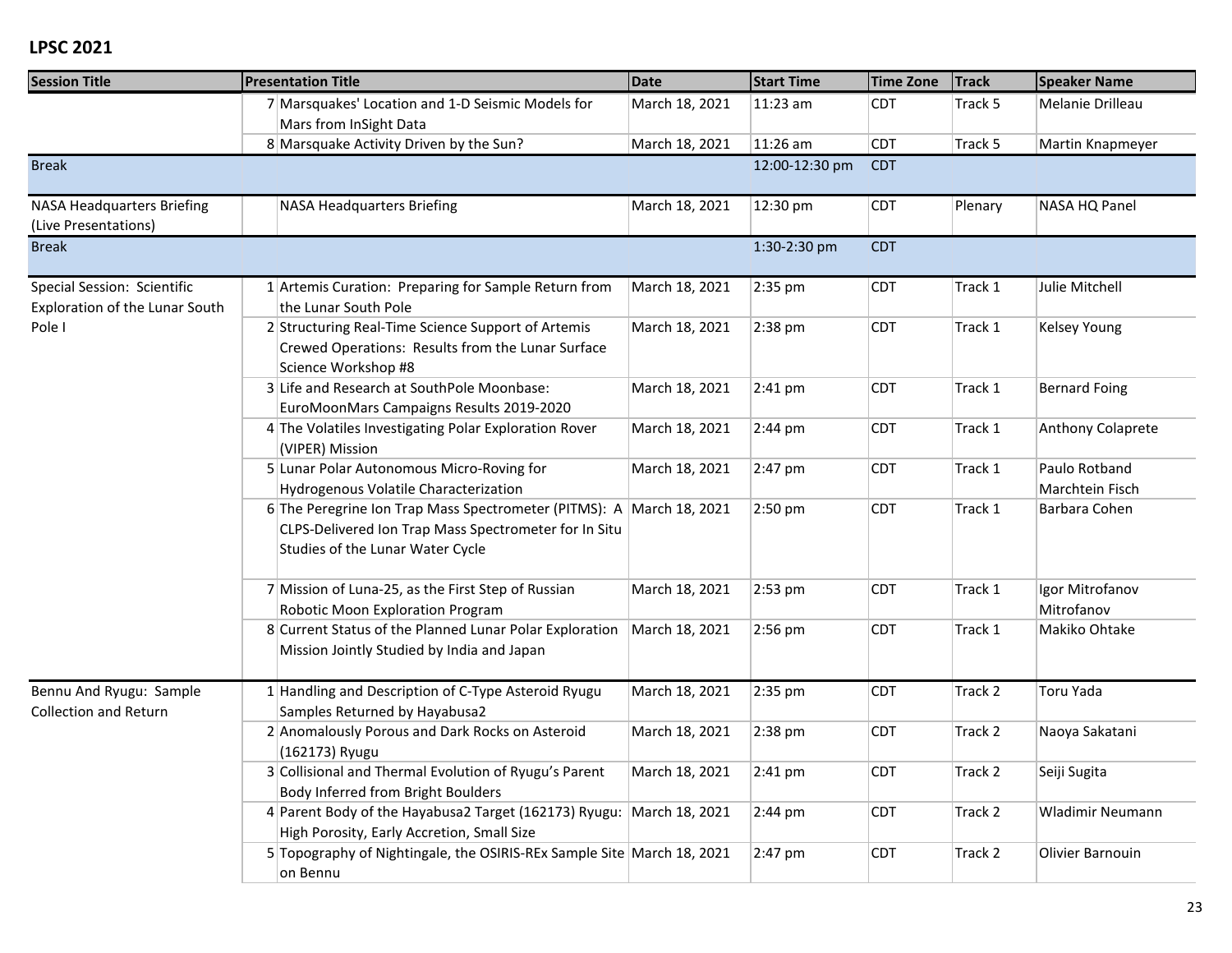| <b>Session Title</b>                                                                   | <b>Presentation Title</b>                                                                                                                                                              | <b>Date</b>    | <b>Start Time</b> | <b>Time Zone</b> | <b>Track</b> | <b>Speaker Name</b>     |
|----------------------------------------------------------------------------------------|----------------------------------------------------------------------------------------------------------------------------------------------------------------------------------------|----------------|-------------------|------------------|--------------|-------------------------|
|                                                                                        | 6 Landing on an Asteroid: Simulations of the OSIRIS-REx March 18, 2021<br>Spacecraft Touching Down on (101955) Bennu                                                                   |                | 2:50 pm           | <b>CDT</b>       | Track 2      | Ronald Ballouz          |
|                                                                                        | 7 Bennu's Candidate Sample Sites and Global Surface<br>Characterized by Spectral Clustering of OSIRIS-REx<br>Images                                                                    | March 18, 2021 | 2:53 pm           | <b>CDT</b>       | Track 2      | Juan Rizos              |
|                                                                                        | 8 Apparently Layered Boulders with Multiple Textures<br>on Bennu's Surface                                                                                                             | March 18, 2021 | 2:56 pm           | <b>CDT</b>       | Track 2      | Kana Ishimaru           |
| Melts on Differentiated Parent<br><b>Bodies</b>                                        | $1$ A New Occurrence of Phosphoran Olivine in<br>Ungrouped Achondrite Northwest Africa 12319                                                                                           | March 18, 2021 | 2:35 pm           | <b>CDT</b>       | Track 3      | <b>Runlian Pang</b>     |
|                                                                                        | 2 Experimental Evidence for Formation of Northwest<br>Africa 6962 CR-Related Achondrite from a CR<br>Chondrite Precursor Melt                                                          | March 18, 2021 | 2:38 pm           | <b>CDT</b>       | Track 3      | Daiki Abe               |
|                                                                                        | 3 Textural, Geochemical, and Thermodynamic<br>Constraints on the Evolution of Eucrite EET 90020                                                                                        | March 18, 2021 | $2:41$ pm         | <b>CDT</b>       | Track 3      | Jennifer Gorce          |
|                                                                                        | 4 26Al Chronology of Erg Chech 002, the Oldest Andesite March 18, 2021<br>in the Solar System                                                                                          |                | $2:44 \text{ pm}$ | <b>CDT</b>       | Track 3      | Marc Chaussidon         |
|                                                                                        | 5 Northwest Africa 6698: Dioritic Partial Melt of the<br><b>Ureilite Parent Body</b>                                                                                                   | March 18, 2021 | $2:47$ pm         | <b>CDT</b>       | Track 3      | Zoltan Vaci             |
|                                                                                        | 6 New Major and Trace Element Data from Acapulcoite-<br>Lodranite Clan Meteorites: Evidence for Melt-Rock<br>Reaction Events and Early Collisional Fragmentation of<br>the Parent Body | March 18, 2021 | $2:50$ pm         | <b>CDT</b>       | Track 3      | Michael Lucas           |
|                                                                                        | 7 Anomalous 40Ar/39Ar Shock Ages in Mbale:<br>Nonintuitive K and Ar Behavior, Implications for the<br>Interpretation of Shock Ages in Shocked Meteorites                               | March 18, 2021 | 2:53 pm           | <b>CDT</b>       | Track 3      | Mara Karageozian        |
|                                                                                        | 8 Topography and Impact Melt at Distal Tycho<br>Secondary Chains                                                                                                                       | March 18, 2021 | 2:56 pm           | <b>CDT</b>       | Track 3      | Kassandra Martin-Wells  |
| Early Mars Geomorphology I:<br>Warm and Wet, Cold and Dry, or<br>Something in Between? | 1 Are We Visiting the Coastlines of Mars? Load-<br>Corrected Paleo-Ocean Levels at Jezero, Oxia Planum,<br>and Gale                                                                    | March 18, 2021 | 2:35 pm           | <b>CDT</b>       | Track 4      | Robert Citron           |
|                                                                                        | 2 Fluvial Siliciclastic Deposition on an Unvegetated<br>Planet: The Izola Outcrop (Mars)                                                                                               | March 18, 2021 | 2:38 pm           | <b>CDT</b>       | Track 4      | <b>Francesco Salese</b> |
|                                                                                        | 3 Assessing Controls on the Termination of Overflow<br>Floods for Paleolakes on Mars                                                                                                   | March 18, 2021 | 2:41 pm           | <b>CDT</b>       | Track 4      | <b>Timothy Goudge</b>   |
|                                                                                        | 4 The Nature of Modified Impact Craters on Mars                                                                                                                                        | March 18, 2021 | $2:44 \text{ pm}$ | <b>CDT</b>       | Track 4      | Robert Craddock         |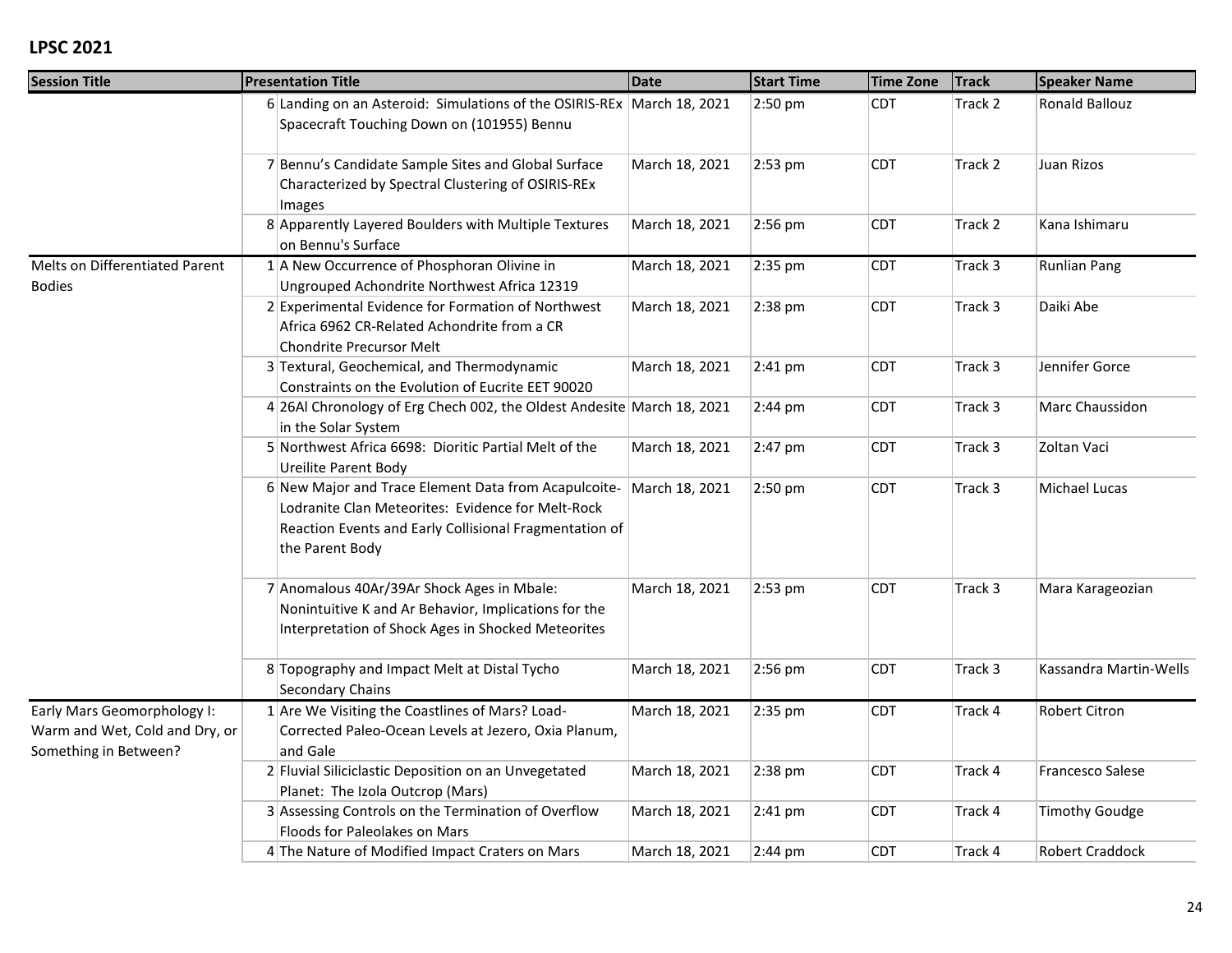| <b>Session Title</b>           | <b>Presentation Title</b>                                                                                 | <b>Date</b>    | <b>Start Time</b> | <b>Time Zone</b> | <b>Track</b> | <b>Speaker Name</b> |
|--------------------------------|-----------------------------------------------------------------------------------------------------------|----------------|-------------------|------------------|--------------|---------------------|
|                                | 5 Valley Networks and the Fingerprints of Martian Wet<br><b>Based Glaciation</b>                          | March 18, 2021 | 2:47 pm           | <b>CDT</b>       | Track 4      | Anna Grau Galofre   |
|                                | 6 Inverted Fluvial Channels in Terra Sabaea, Mars:                                                        | March 18, 2021 | 2:50 pm           | <b>CDT</b>       | Track 4      | Benjamin Boatwright |
|                                | Geomorphic Evidence for Proglacial Lakes and                                                              |                |                   |                  |              |                     |
|                                | Widespread Highlands Glaciation in the Late Noachian                                                      |                |                   |                  |              |                     |
|                                | 7 The Geology of Isolated Landforms on the Margin of<br>Chryse Planitia, Mars                             | March 18, 2021 | 2:53 pm           | <b>CDT</b>       | Track 4      | Joseph McNeil       |
|                                | 8 Her Desher and Nirgal Valles: An Integrated                                                             | March 18, 2021 | 2:56 pm           | <b>CDT</b>       | Track 4      | Debra Buczkowski    |
|                                | Geomorphic, Structural, and Mineralogic Evaluation of                                                     |                |                   |                  |              |                     |
|                                | Groundwater Flow in NW Noachis Terra                                                                      |                |                   |                  |              |                     |
| Venus: Geology and Geophysics  | 1 Global Morphologic Map of Tesserae on Venus                                                             | March 18, 2021 | 2:35 pm           | <b>CDT</b>       | Track 5      | Rebekah Albach      |
|                                | 2 The Lachesis Tessera Quadrangle (V-18), Venus                                                           | March 18, 2021 | 2:38 pm           | <b>CDT</b>       | Track 5      | Laura Fattaruso     |
|                                | 3 Geological Mapping of Unnamed Volcanic Event                                                            | March 18, 2021 | $2:41$ pm         | <b>CDT</b>       | Track 5      | Ekaterina Antropova |
|                                | (Centered at 0.6°N and 277.8°E) in Eastern Part of BAT<br>Region, Venus                                   |                |                   |                  |              |                     |
|                                | 4 Detailed Mapping of the Volcanic Center Atira Mons,                                                     | March 18, 2021 | $2:44 \text{ pm}$ | <b>CDT</b>       | Track 5      | Carlos Guerra Braga |
|                                | <b>BAT Region, Venus</b>                                                                                  |                |                   |                  |              |                     |
|                                | 5 Uplift Record of Baltis Vallis, Venus                                                                   | March 18, 2021 | 2:47 pm           | <b>CDT</b>       | Track 5      | Jack Conrad         |
|                                | 6 A Global Survey of Lithospheric Flexure at Pancake<br>Domes on Venus Reveals Intermediate Elastic       | March 18, 2021 | 2:50 pm           | <b>CDT</b>       | Track 5      | Madison Borrelli    |
|                                | Thickness                                                                                                 |                |                   |                  |              |                     |
|                                | 7 Crustal Thickness of Venusian Crustal Plateaus                                                          | March 18, 2021 | 2:53 pm           | <b>CDT</b>       | Track 5      | Julia Maia          |
|                                | 8 The Effects of Venus' Thermal Conditions on Multiring                                                   | March 18, 2021 | 2:56 pm           | <b>CDT</b>       | Track 5      | Evan Bjonnes        |
|                                | <b>Basin Formation</b>                                                                                    |                |                   |                  |              |                     |
| <b>Break</b>                   |                                                                                                           |                | 3:30-4:00 pm      | <b>CDT</b>       |              |                     |
| Special Session: Scientific    | 1 Carbon Dioxide Cold Traps on the Moon                                                                   | March 18, 2021 | 4:05 pm           | <b>CDT</b>       | Track 1      | Norbert Schorghofer |
| Exploration of the Lunar South |                                                                                                           |                |                   |                  |              |                     |
| Pole II                        | 2 Moon's Polar Ice and Hematite: A Consequence of<br>Ancient Lunar Dynamo                                 | March 18, 2021 | 4:08 pm           | <b>CDT</b>       | Track 1      | Chuanfei Dong       |
|                                | 3 The Origin of Volatiles Samples by the LCROSS Mission March 18, 2021<br>in Cabeus Crater                |                | $4:11$ pm         | <b>CDT</b>       | Track 1      | Kathleen Mandt      |
|                                | 4 L-Band Radar Observations of Cabeus Crater: Initial<br>Results from DFSAR Onboard Chandrayaan-2 Mission | March 18, 2021 | $4:14 \text{ pm}$ | <b>CDT</b>       | Track 1      | Sriram Bhiravarasu  |
|                                |                                                                                                           |                |                   |                  |              |                     |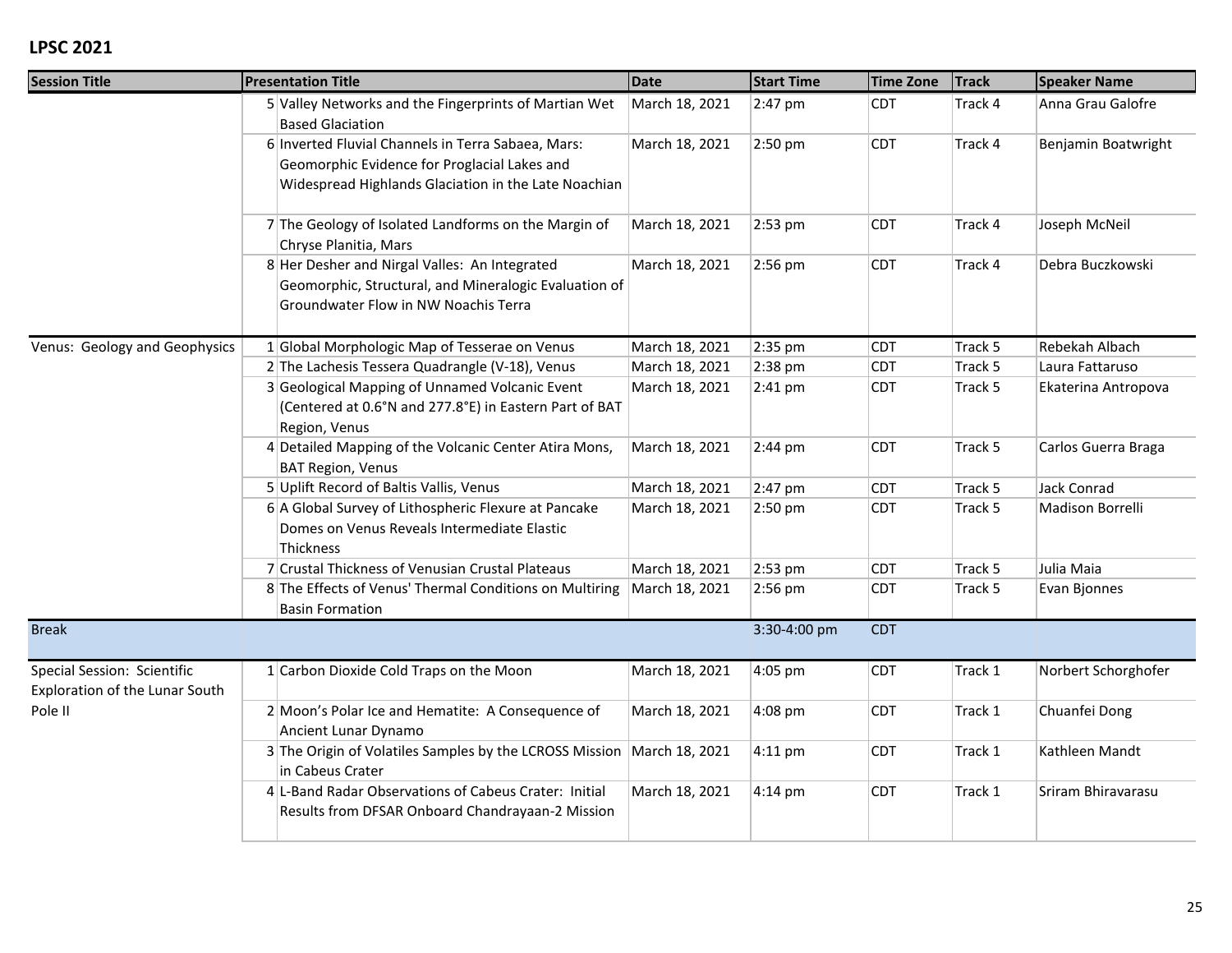| <b>Session Title</b>                                                               | <b>Presentation Title</b>                                                                                                                                                              | <b>Date</b>    | <b>Start Time</b> | <b>Time Zone</b> | <b>Track</b> | <b>Speaker Name</b>   |
|------------------------------------------------------------------------------------|----------------------------------------------------------------------------------------------------------------------------------------------------------------------------------------|----------------|-------------------|------------------|--------------|-----------------------|
|                                                                                    | 5 Investigating the Control of Surface Temperature on<br>Surface Ruggedness at the Lunar Poles                                                                                         | March 18, 2021 | 4:17 pm           | <b>CDT</b>       | Track 1      | Ariel Deutsch         |
|                                                                                    | 6 Thermal Gradient in the Lunar South Polar Region<br><b>Estimated from Infrared and Microwave Observations</b>                                                                        | March 18, 2021 | 4:20 pm           | <b>CDT</b>       | Track 1      | Jianging Feng         |
|                                                                                    | 7 Stratigraphy of Ice and Ejecta Deposits at the Lunar<br>Poles: Updates and New Insights                                                                                              | March 18, 2021 | 4:23 pm           | <b>CDT</b>       | Track 1      | Kevin Cannon          |
|                                                                                    | 8 Impact Gardening Does Not Protect South Polar Ice                                                                                                                                    | March 18, 2021 | 4:26 pm           | <b>CDT</b>       | Track 1      | Emily Costello        |
| Bennu and Ryugu: Surface<br>Evolution                                              | 1 Last Epoch of Resurfacing on Asteroid (101955) Bennu March 18, 2021<br>Revealed by Global Geologic Map                                                                               |                | 4:05 pm           | <b>CDT</b>       | Track 2      | Erica Jawin           |
|                                                                                    | 2 Thermal Infrared Evidence for Limited Compositional<br>and Particle Size Variability on Asteroid (101955)<br>Bennu                                                                   | March 18, 2021 | 4:08 pm           | <b>CDT</b>       | Track 2      | Victoria Hamilton     |
|                                                                                    | 3 OVIRS Visible to Near-IR Spectral Results at (101955)<br>Bennu                                                                                                                       | March 18, 2021 | $4:11$ pm         | <b>CDT</b>       | Track 2      | Amy Simon             |
|                                                                                    | 4 Hydration State of Asteroid (162173) Ryugu's Surface<br>Using Hayabusa2/NIRS3 Spectral Data                                                                                          | March 18, 2021 | $4:14 \text{ pm}$ | <b>CDT</b>       | Track 2      | <b>Alice Praet</b>    |
|                                                                                    | 5 Albedo and Spectro-Photometric Properties of Ryugu<br>from NIRS3/Hayabusa2, Implications for the<br>Composition of Ryugu, and the Representativity of the<br><b>Returned Samples</b> | March 18, 2021 | $4:17$ pm         | <b>CDT</b>       | Track 2      | Cedric Pilorget       |
|                                                                                    | 6 Rapid Space Weathering Process on Ryugu Inferred<br>from the Artificial Crater                                                                                                       | March 18, 2021 | 4:20 pm           | <b>CDT</b>       | Track 2      | Eri Tatsumi           |
|                                                                                    | 7 Surface Flows Mechanism on Asteroid Ryugu Inferred<br>from the Azimuthal Direction of Wake-Like Features<br>on Regolith Around Large Boulders                                        | March 18, 2021 | 4:23 pm           | <b>CDT</b>       | Track 2      | Naofumi Takaki        |
|                                                                                    | 8 Analysis and Simulation of Boulder Mass Movement<br>Sites on Asteroid Bennu                                                                                                          | March 18, 2021 | 4:26 pm           | <b>CDT</b>       | Track 2      | Yuhui Tang            |
| Planetary Differentiation:<br>Accretion, Evolution,<br>Experiments - Lots of Metal | 1 Using Moderately Volatile Elements to Probe<br>Planetary Accretion                                                                                                                   | March 18, 2021 | 4:05 pm           | <b>CDT</b>       | Track 3      | Francis Nimmo         |
|                                                                                    | 2 Potassium Isotope Composition of Mars Reveals a<br>Mechanism of Planetary Volatile Retention                                                                                         | March 18, 2021 | 4:08 pm           | <b>CDT</b>       | Track 3      | Zhen Tian             |
|                                                                                    | 3 Giant Impact Origin for the Large Low Shear Velocity<br>Provinces                                                                                                                    | March 18, 2021 | $4:11$ pm         | <b>CDT</b>       | Track 3      | Qian Yuan             |
|                                                                                    | 4 182Hf-182W Dating of Iron Meteorites and Pallasites:<br><b>Virtues and Vices</b>                                                                                                     | March 18, 2021 | $4:14 \text{ pm}$ | <b>CDT</b>       | Track 3      | <b>Richard Walker</b> |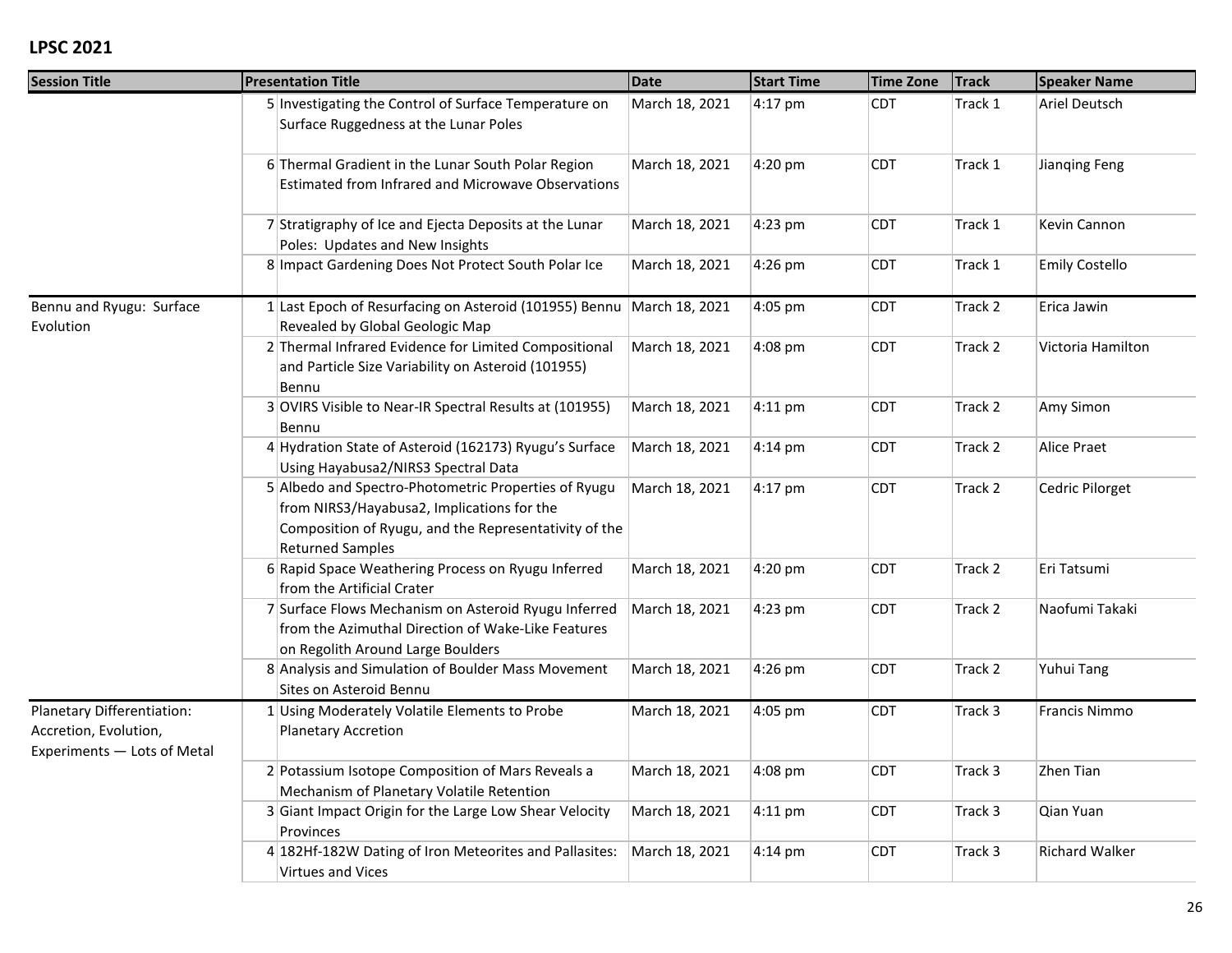| <b>Session Title</b>                                            | <b>Presentation Title</b>                                                                                                                        | <b>Date</b>    | <b>Start Time</b> | <b>Time Zone</b> | <b>Track</b> | <b>Speaker Name</b>      |
|-----------------------------------------------------------------|--------------------------------------------------------------------------------------------------------------------------------------------------|----------------|-------------------|------------------|--------------|--------------------------|
|                                                                 | 5 Parent Body Histories Recorded in Oxidized Chondrite March 18, 2021<br>Sulfides: Implications for Core Formation                               |                | $4:17$ pm         | CDT              | Track 3      | Samuel Crossley          |
|                                                                 | 6 Evidence for Rhenium Isotopic Fractionation During<br>Crystallization and Mixing in the IIAB Iron Core                                         | March 18, 2021 | 4:20 pm           | <b>CDT</b>       | Track 3      | Qing-Feng Mei            |
|                                                                 | 7 Correlated Iron and Silicon Isotope Compositions of<br>Aubrites as Tracers of Differentiation Processes                                        | March 18, 2021 | 4:23 pm           | <b>CDT</b>       | Track 3      | Soumya Ray               |
|                                                                 | 8 Metal-Silicate Partitioning of Re, Ru, Pt, Os, Ti, Nb, and March 18, 2021<br>Ta in Reduced Differentiated Planetary Bodies                     |                | 4:26 pm           | <b>CDT</b>       | Track 3      | Kevin Righter            |
| Early Mars Geomorphology II:<br>Cooler with a Chance of Showers | $1$ Cold Late Hesperian Climate                                                                                                                  | March 18, 2021 | 4:05 pm           | <b>CDT</b>       | Track 4      | Frederic Schmidt         |
|                                                                 | 2 Discordance Mapping of Argyre Basin: An Insight into<br>the Fluvial and Subglacial Origin of Valley Networks in<br>Southern Mars               | March 18, 2021 | 4:08 pm           | <b>CDT</b>       | Track 4      | Rickbir Bahia            |
|                                                                 | 3 Main Topographic and Morphologic Characteristics<br>and Chronology of the Uzboi-Ladon Fluvial System on<br>Mars                                | March 18, 2021 | $4:11$ pm         | <b>CDT</b>       | Track 4      | Mikhail Ivanov           |
|                                                                 | 4 Interpreting Paleohydrology and Fluvial Dynamics of<br>Martian Channels in the Aeolis Dorsa Region                                             | March 18, 2021 | $4:14 \text{ pm}$ | <b>CDT</b>       | Track 4      | <b>Catherine Russell</b> |
|                                                                 | 5 Late Aqueous Activity on Mars: Evidence from<br>Southern Margaritifer Terra and Gale Crater                                                    | March 18, 2021 | $4:17$ pm         | <b>CDT</b>       | Track 4      | John Grant               |
|                                                                 | 6 What Do You Call a Martian That (Still) Likes Stream<br>Deposits? A Big Alluvial Fan                                                           | March 18, 2021 | 4:20 pm           | <b>CDT</b>       | Track 4      | Marisa Palucis           |
|                                                                 | 7 Spatially and Temporally Variable Degradation of<br>Large Post-Noachian Impact Craters: A Record of<br>Paleoclimate and Climate Change on Mars | March 18, 2021 | 4:23 pm           | <b>CDT</b>       | Track 4      | Rossman Irwin III        |
|                                                                 | 8 Relating Thermal Inertia to Crater Shape<br>Characteristics in Equatorial Mars                                                                 | March 18, 2021 | 4:26 pm           | <b>CDT</b>       | Track 4      | <b>Wesley Watters</b>    |
| Venus: Coupled Evolution of the<br>Interior, Surface, and       | 1 The Effects of Intrusive Magmatism on the Mechanical March 18, 2021<br>Lithosphere Thickness of Venus                                          |                | 4:05 pm           | <b>CDT</b>       | Track 5      | Ana-Catalina Plesa       |
| Atmosphere                                                      | 2 Large Igneous Provinces: Integrating Lessons from<br>Venus and Earth                                                                           | March 18, 2021 | 4:08 pm           | <b>CDT</b>       | Track 5      | <b>Richard Ernst</b>     |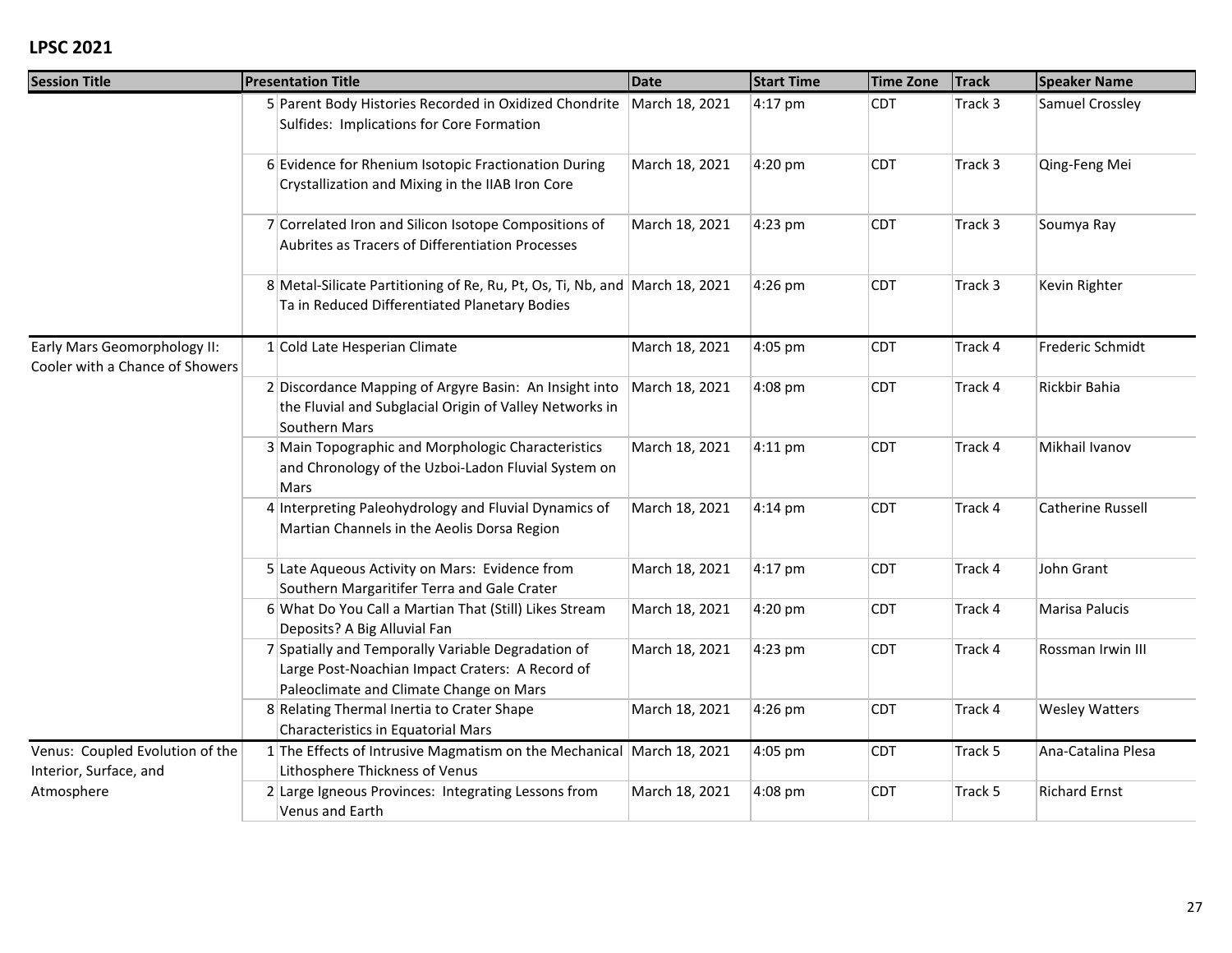| <b>Session Title</b>                                      | <b>Presentation Title</b>                                                                                                                                    | <b>Date</b>    | <b>Start Time</b> | <b>Time Zone</b> | <b>Track</b> | <b>Speaker Name</b>    |
|-----------------------------------------------------------|--------------------------------------------------------------------------------------------------------------------------------------------------------------|----------------|-------------------|------------------|--------------|------------------------|
|                                                           | 3 Contributions of Volatiles to the Venus Atmosphere<br>from the Observed Extrusive Volcanic Record:<br>Implications for the History of the Venus Atmosphere | March 18, 2021 | 4:11 pm           | <b>CDT</b>       | Track 5      | James Head III         |
|                                                           | 4 Punctuated Evolution of the Venusian Atmosphere<br>from Mantle Outgassing                                                                                  | March 18, 2021 | $4:14 \text{ pm}$ | <b>CDT</b>       | Track 5      | Matthew Weller         |
|                                                           | 5 Degassing, Decarbonation, and Dehydration:<br>Investigating the Likelihood of a Habitable Era on<br>Venus                                                  | March 18, 2021 | $4:17$ pm         | <b>CDT</b>       | Track 5      | Alexandra Warren       |
|                                                           | 6 An Experimental Study of the Alteration of Basalt on<br>the Surface of Venus                                                                               | March 18, 2021 | 4:20 pm           | <b>CDT</b>       | Track 5      | Hannah Teffeteller     |
|                                                           | 7 Venus Alteration: Model and Experimental Results                                                                                                           | March 18, 2021 | 4:23 pm           | <b>CDT</b>       | Track 5      | Justin Filiberto       |
|                                                           | 8 Extended, High-Temperature Cooling of Lava Tube<br>Interiors: Analog for Venus                                                                             | March 18, 2021 | 4:26 pm           | <b>CDT</b>       | Track 5      | Lindsay McHenry        |
| Friday, March 19, 2021                                    |                                                                                                                                                              |                |                   |                  |              |                        |
| High-Impact Lunar Impact<br><b>Studies</b>                | 1 Evidence for the Lunar Procellarum Basin: Insights<br>from the Spatial Distribution of Floor-Fractured and<br><b>Concentric Craters</b>                    | March 19, 2021 | 11:05 am          | <b>CDT</b>       | Track 1      | Srinidhi Ravi          |
|                                                           | 2 Constraining the Thickness of the Lunar Regolith Using March 19, 2021<br><b>Cold-Spot Craters</b>                                                          |                | 11:08 am          | <b>CDT</b>       | Track 1      | Catherine Elder        |
|                                                           | 3 The Subsurface Coherent Rock Content of the Moon as March 19, 2021<br>Revealed by Cold-Spot Craters                                                        |                | 11:11 am          | <b>CDT</b>       | Track 1      | Catherine Elder        |
|                                                           | 4 Prolonged Boulder Exhumation at the Rims of<br>Kilometer-Scale Craters on the Lunar Maria                                                                  | March 19, 2021 | 11:14 am          | <b>CDT</b>       | Track 1      | Cole Nypaver           |
|                                                           | 5 Surface Residence Times of Regolith on the Lunar<br>Maria                                                                                                  | March 19, 2021 | 11:17 am          | <b>CDT</b>       | Track 1      | Patrick O'Brien        |
|                                                           | 6 Physical Properties of Lunar Impact Melt Deposits                                                                                                          | March 19, 2021 | 11:20 am          | <b>CDT</b>       | Track 1      | <b>Catherine Neish</b> |
|                                                           | 7 The Depletion of Craters Larger than 600-800 m in<br>Diameter on the Walls of Lunar Complex Craters                                                        | March 19, 2021 | $11:23$ am        | <b>CDT</b>       | Track 1      | Catherine Talkington   |
|                                                           | 8 Numerical Simulations of the Apollo S-IVB Artificial<br>Impacts on the Moon                                                                                | March 19, 2021 | 11:26 am          | <b>CDT</b>       | Track 1      | Andrea Rajsic          |
| Planetary Tectonics and<br>Interiors: Surface Expressions | 1 Plume-Induced Flood Basalts on Hesperian Mars: An<br>Investigation of Hesperia Planum                                                                      | March 19, 2021 | 11:05 am          | <b>CDT</b>       | Track 2      | Adrien Broquet         |
| and Deep Issues                                           | 2 Transpression and Multiphase Deformations Identified March 19, 2021<br>from the Discontinuity Patterns in Lunae Planum, Mars                               |                | 11:08 am          | <b>CDT</b>       | Track 2      | Narayan Bose           |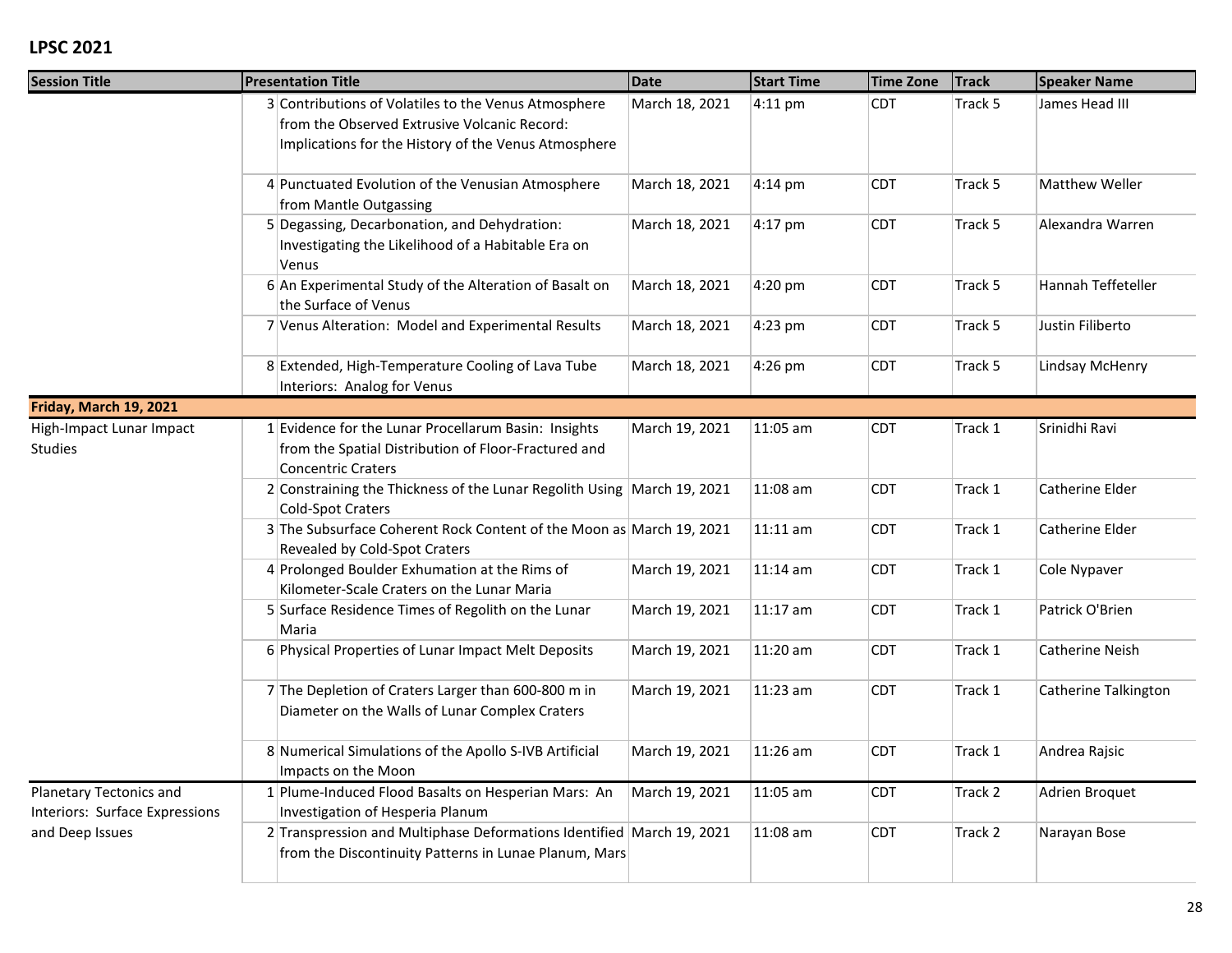| <b>Session Title</b>                                      | <b>Presentation Title</b>                                                                                              | <b>Date</b>    | <b>Start Time</b> | <b>Time Zone</b> | <b>Track</b> | <b>Speaker Name</b>              |
|-----------------------------------------------------------|------------------------------------------------------------------------------------------------------------------------|----------------|-------------------|------------------|--------------|----------------------------------|
|                                                           | 3 Possible Timing of Wrinkle Ridge Formation in Mare<br>Tranquillitatis                                                | March 19, 2021 | 11:11 am          | <b>CDT</b>       | Track 2      | Thomas Früh                      |
|                                                           | 4 Investigating Morphometric Characteristics of<br><b>Shortening Structures Across Mars</b>                            | March 19, 2021 | 11:14 am          | <b>CDT</b>       | Track 2      | <b>Rachel Atkins</b>             |
|                                                           | 5 Deep-Seated Thrust Ring Faults Bound Elevated<br>Mantle Plug Beneath Several Lunar Basins                            | March 19, 2021 | 11:17 am          | <b>CDT</b>       | Track 2      | <b>Matthew Collins</b>           |
|                                                           | 6 Evaluating Magma Ascent at Pavonis Mons, Mars<br><b>Using Stress from Flexure</b>                                    | March 19, 2021 | 11:20 am          | <b>CDT</b>       | Track 2      | Nicholas Wagner                  |
|                                                           | 7 Compositional Variations of Martian Primary Magmas<br>Due to the Water Loss from the Martian Mantle                  | March 19, 2021 | 11:23 am          | <b>CDT</b>       | Track 2      | Johnny Seales Jr                 |
|                                                           | 8 Plate Tectonics on Mars Hindered by Buoyant Martian   March 19, 2021<br>Eclogite                                     |                | 11:26 am          | <b>CDT</b>       | Track 2      | Jin Zhang                        |
| The Legacy of Arecibo<br>Observatory in Planetary Science | 1 The Legacy of Arecibo Observatory in Planetary<br>Science and Beyond                                                 | March 19, 2021 | 11:05 am          | <b>CDT</b>       | Track 3      | Patrick Taylor                   |
|                                                           | 2 Arecibo S-Band Radar Characterization of the<br>Mercurian North Polar Deposits                                       | March 19, 2021 | 11:08 am          | <b>CDT</b>       | Track 3      | Edgard Rivera-Valentín           |
|                                                           | 3 The Earth-Based Radar Search for Volcanic Activity on<br>Venus                                                       | March 19, 2021 | 11:11 am          | <b>CDT</b>       | Track 3      | <b>Bruce Campbell</b>            |
|                                                           | 4 The Moon at 12.6 cm: Legacy of Arecibo/LRO Mini-RF March 19, 2021<br>Partnership                                     |                | 11:14 am          | <b>CDT</b>       | Track 3      | Gareth Morgan                    |
|                                                           | 5 Constraints on the Water-Production Rates of<br>Interstellar Comet 2I/Borisov from Arecibo Radio OH<br>Observations  | March 19, 2021 | 11:17 am          | <b>CDT</b>       | Track 3      | Kevin Ortiz Ceballos             |
|                                                           | 6 Asteroid (16) Psyche: A Ferrovolcanic World?                                                                         | March 19, 2021 | 11:20 am          | <b>CDT</b>       | Track 3      | Michael Shepard                  |
|                                                           | 7 Radar Observations of Near-Earth Asteroid 2019 OK                                                                    | March 19, 2021 | 11:23 am          | <b>CDT</b>       | Track 3      | Luisa Fernanda<br>Zambrano-Marin |
|                                                           | 8 The Heterogeneous Population of Near-Earth<br>Asteroids Revealed by the Arecibo Planetary Radar                      | March 19, 2021 | 11:26 am          | <b>CDT</b>       | Track 3      | Michael Nolan                    |
| Modern Mars: Earth, Wind, and<br>Ice                      | 1 Comparison of Degradation Rates at the InSight and<br>Spirit Landing Sites on Mars                                   | March 19, 2021 | 11:05 am          | <b>CDT</b>       | Track 4      | Matthew Golombek                 |
|                                                           | 2 Slow Hillslope Processes on Equatorial Mars as<br>Revealed by the Topographic Diffusivity of Km-Scale<br>Crater Rims | March 19, 2021 | 11:08 am          | <b>CDT</b>       | Track 4      | Caleb Fassett                    |
|                                                           | 3 Using Thermal Inertia and Short-Wave Infrared<br>Spectroscopy to Characterize Lithified Bedforms on<br>Mars          | March 19, 2021 | 11:11 am          | <b>CDT</b>       | Track 4      | Aaron Weintraub                  |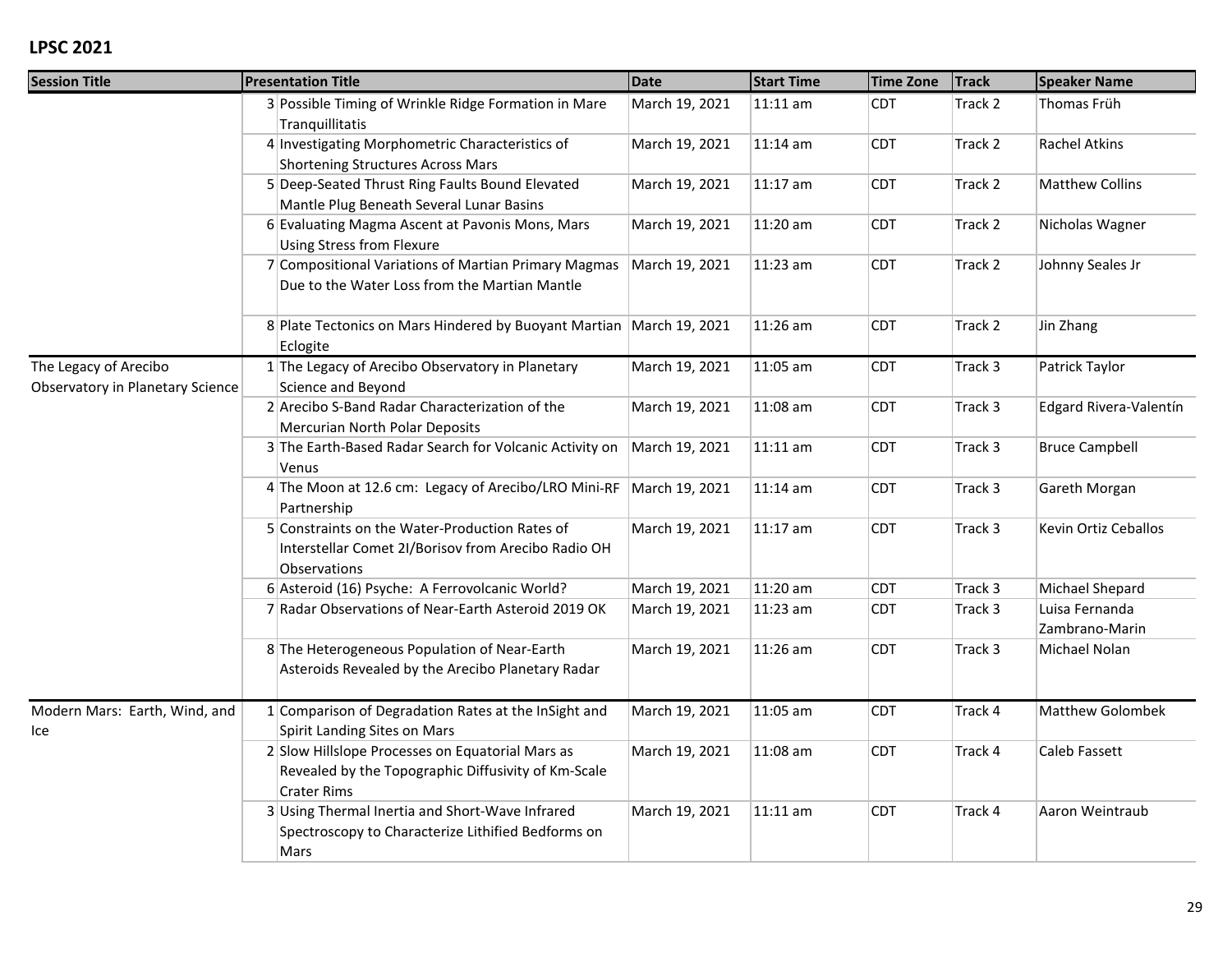| <b>Session Title</b>                       |  | <b>Presentation Title</b>                                                                                                                                                         | <b>Date</b>    | <b>Start Time</b> | <b>Time Zone</b> | <b>Track</b> | <b>Speaker Name</b>    |
|--------------------------------------------|--|-----------------------------------------------------------------------------------------------------------------------------------------------------------------------------------|----------------|-------------------|------------------|--------------|------------------------|
|                                            |  | 4 Characteristics of the Basal Interface of the Martian<br>South Polar Layered Deposits                                                                                           | March 19, 2021 | $11:14$ am        | <b>CDT</b>       | Track 4      | Aditya Khuller         |
|                                            |  | 5 Seasonality and Surface Properties of Slope Streaks at<br>Acheron Fossae                                                                                                        | March 19, 2021 | 11:17 am          | <b>CDT</b>       | Track 4      | Katherine Primm        |
|                                            |  | 6 Observing Seasonal Ices on Gullied Slopes in Sisyphi<br>Cavi with CaSSIS and HiRISE                                                                                             | March 19, 2021 | 11:20 am          | <b>CDT</b>       | Track 4      | Kelly Pasquon          |
|                                            |  | 7 The Elevation Distribution of Mid-Latitude Gullies on<br>Mars as a Test of CO2 and H2O Formation and<br><b>Modification Processes</b>                                           | March 19, 2021 | 11:23 am          | <b>CDT</b>       | Track 4      | James Dickson          |
|                                            |  | 8 Potential for Sampling of Subglacial and Englacial<br>Environments in Mars' Mid Latitudes, Without Deep<br>Drilling                                                             | March 19, 2021 | 11:26 am          | <b>CDT</b>       | Track 4      | <b>Frances Butcher</b> |
| Organics: Early Synthesis and<br>Detection |  | 1 Abiotic Synthesis of Organic Matter in Aqueous<br><b>Environments Simulating Parent Bodies of Meteorites</b><br>and the Effects of Minerals on the Production of<br>Amino Acids | March 19, 2021 | 11:05 am          | <b>CDT</b>       | Track 5      | Walaa Elmasry Dr.      |
|                                            |  | 2 Ribose Stability in Solutions with Borate and Borate-<br>Bearing Clays: Implications for Origins of Life on Earth<br>and Mars                                                   | March 19, 2021 | 11:08 am          | <b>CDT</b>       | Track 5      | Shelbie Legett         |
|                                            |  | 3 Reactive Transport Modeling to Interpret<br>Environmental Conditions that May Preserve Organic<br>Molecules on Mars                                                             | March 19, 2021 | $11:11$ am        | <b>CDT</b>       | Track 5      | Elisabeth Hausrath     |
|                                            |  | 4 Focusing the Search for Organic Biosignatures on Mars March 19, 2021                                                                                                            |                | 11:14 am          | <b>CDT</b>       | Track 5      | Dorothy Oehler         |
|                                            |  | 5 Trimethylsulfonium Hydroxide (TMSH)<br>Thermochemolysis with Py-GC-MS as a Method of<br>Organic Biosignature Detection: Optimization for<br>Nucleobase Detection                | March 19, 2021 | 11:17 am          | <b>CDT</b>       | Track 5      | Lydia Kivrak           |
|                                            |  | 6 Assessing Mars Pyrolysis Data for the Presence of<br>Organic Salts                                                                                                              | March 19, 2021 | 11:20 am          | <b>CDT</b>       | Track 5      | James Lewis            |
|                                            |  | 7 Organic Molecules Revealed in Glen Torridon by the<br><b>SAM Instrument</b>                                                                                                     | March 19, 2021 | 11:23 am          | <b>CDT</b>       | Track 5      | Maëva Millan           |
|                                            |  | 8 Organic Molecules Detected with the First TMAH Wet<br>Chemistry Experiment, Gale Crater, Mars                                                                                   | March 19, 2021 | 11:26 am          | <b>CDT</b>       | Track 5      | Amy Williams           |
| <b>Break</b>                               |  |                                                                                                                                                                                   |                | 12:00-12:30 pm    | <b>CDT</b>       |              |                        |
| Decadal Survey<br>(Live Presentations)     |  | Decadal Survey                                                                                                                                                                    | March 19, 2021 | 12:30 pm          | <b>CDT</b>       | Plenary      | Panel                  |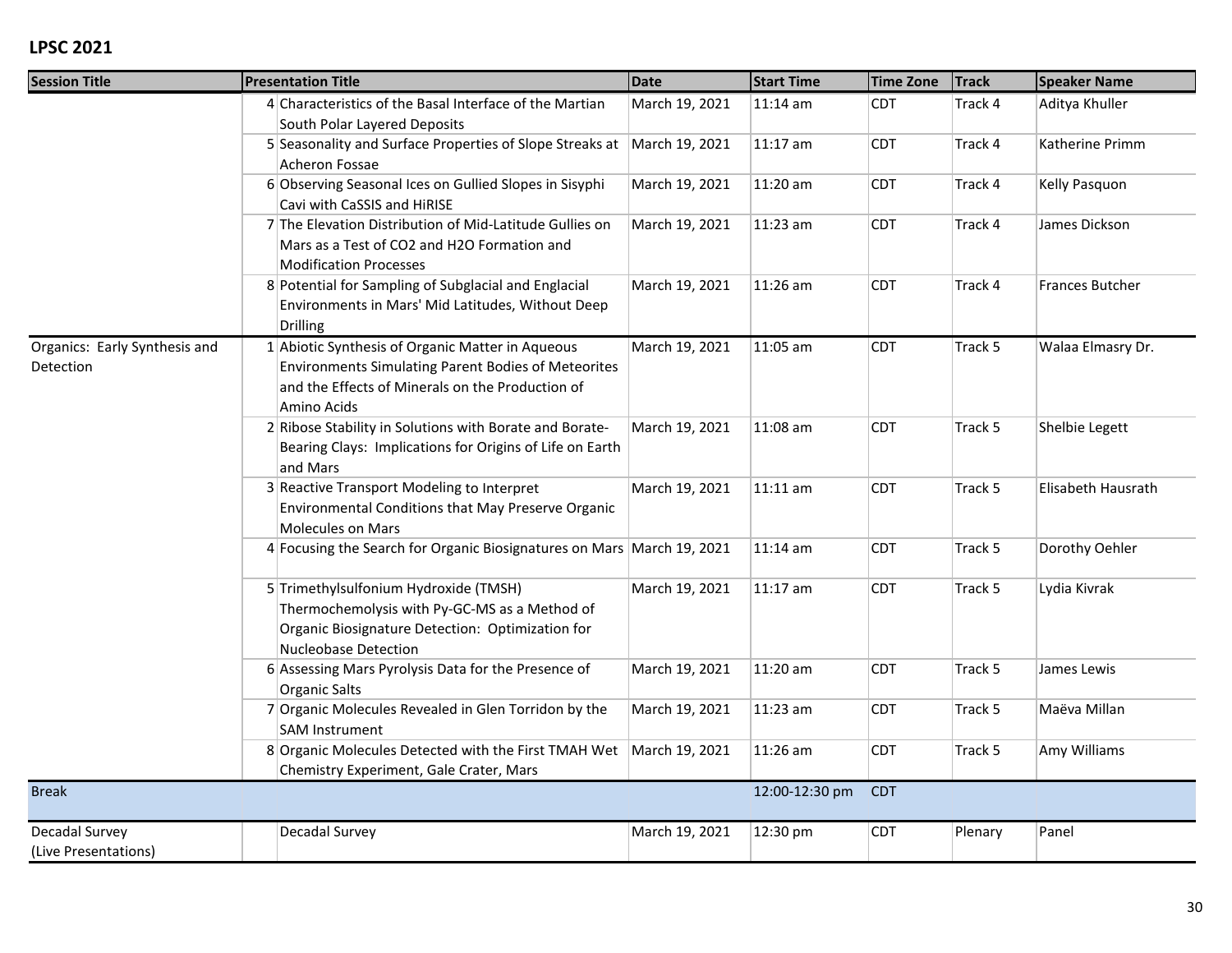| <b>Session Title</b>                                     | <b>Presentation Title</b>                                                                                                        | Date           | <b>Start Time</b> | <b>Time Zone</b> | <b>Track</b> | <b>Speaker Name</b>  |  |
|----------------------------------------------------------|----------------------------------------------------------------------------------------------------------------------------------|----------------|-------------------|------------------|--------------|----------------------|--|
| <b>Break</b>                                             |                                                                                                                                  |                | 1:30-2:30 pm      | <b>CDT</b>       |              |                      |  |
| <b>Lunar Volcanism and Tectonics</b>                     | 1 Investigating the Mineralogy and Origin of Irregular<br>Mare Patches with Spectra from Moon Mineralogy<br>Mapper               | March 19, 2021 | 2:35 pm           | <b>CDT</b>       | Track 1      | Hunter Vannier       |  |
|                                                          | 2 Morphometry, Morphology, and Topography of<br>Volcanic Cones in Marius Hill, the Moon                                          | March 19, 2021 | 2:38 pm           | <b>CDT</b>       | Track 1      | Sheng Wan            |  |
|                                                          | 3 Occurrence and Origin of Lunar Pits: Observations<br>from a New Catalog                                                        | March 19, 2021 | 2:41 pm           | <b>CDT</b>       | Track 1      | Robert Wagner        |  |
|                                                          | 4 Laccolith Model for Lunar Ring-Moat Dome Structures                                                                            | March 19, 2021 | 2:44 pm           | <b>CDT</b>       | Track 1      | Ian Garrick-Bethell  |  |
|                                                          | 5 Global Drivers of Lunar Rockfall                                                                                               | March 19, 2021 | 2:47 pm           | <b>CDT</b>       | Track 1      | Valentin Bickel      |  |
|                                                          | 6 Analyses of Compositional and Topographical<br>Characters of the Wrinkle Ridge and Dark Holo Crater<br>on Mare Orientale Basin | March 19, 2021 | 2:50 pm           | <b>CDT</b>       | Track 1      | Karthi Annamalai     |  |
|                                                          | 7 Exploring the Source of the Lunar Linear Gravity<br>Anomalies                                                                  | March 19, 2021 | 2:53 pm           | <b>CDT</b>       | Track 1      | <b>Weigang Liang</b> |  |
|                                                          | 8 Variations in Lunar Elastic Thickness from Spectral<br>Admittance Analysis and Synthetic Noise Tests                           | March 19, 2021 | 2:56 pm           | <b>CDT</b>       | Track 1      | Rachel Maxwell       |  |
| Small Body Regolith and<br>Interiors: Laboratory Studies | 1 Almahata Sitta is No More Exotic Than any Other<br><b>Polymict Ureilite</b>                                                    | March 19, 2021 | 2:35 pm           | <b>CDT</b>       | Track 2      | Cyrena Goodrich      |  |
| and Modeling                                             | 2 Cohesive Force Measurements of Meteorite Powders                                                                               | March 19, 2021 | 2:38 pm           | <b>CDT</b>       | Track 2      | Yuuya Nagaashi       |  |
|                                                          | 3 AFM Measurements of Asteroid-Relevant Particle<br>Adhesion                                                                     | March 19, 2021 | $2:41$ pm         | <b>CDT</b>       | Track 2      | Keanna Jardine       |  |
|                                                          | 4 Coefficient of Restitution / Leeb Hardness for Six<br>Meteorites and HCCL-1 Simulant                                           | March 19, 2021 | 2:44 pm           | <b>CDT</b>       | Track 2      | Alan Hildebrand      |  |
|                                                          | 5 The Potential Role of Asteroid Class on Surface Slopes:<br>Investigating the Effects of Density and Spin Period                | March 19, 2021 | 2:47 pm           | <b>CDT</b>       | Track 2      | Hannah Susorney      |  |
|                                                          | 6 Small Body Radar Inverse Scattering in Monostatic and March 19, 2021<br><b>Bistatic Geometries</b>                             |                | 2:50 pm           | <b>CDT</b>       | Track 2      | Mark Haynes          |  |
|                                                          | 7 Geophysical Constraints on Phobos's Interior Structure March 19, 2021                                                          |                | 2:53 pm           | <b>CDT</b>       | Track 2      | Andrei Dmitrovskii   |  |
|                                                          | 8 Tidal Dissipation in Binaries of Asteroid Pairs                                                                                | March 19, 2021 | 2:56 pm           | <b>CDT</b>       | Track 2      | Laurent Pou          |  |
| Martian Meteorites: Petrology<br>and Petrogenesis        | 1 The Plagioclase-Bearing Poikilitic Shergottite<br>Northwest Africa 12241, a Not-So Shocked Martian<br>Meteorite                | March 19, 2021 | 2:35 pm           | <b>CDT</b>       | Track 3      | Arya Udry            |  |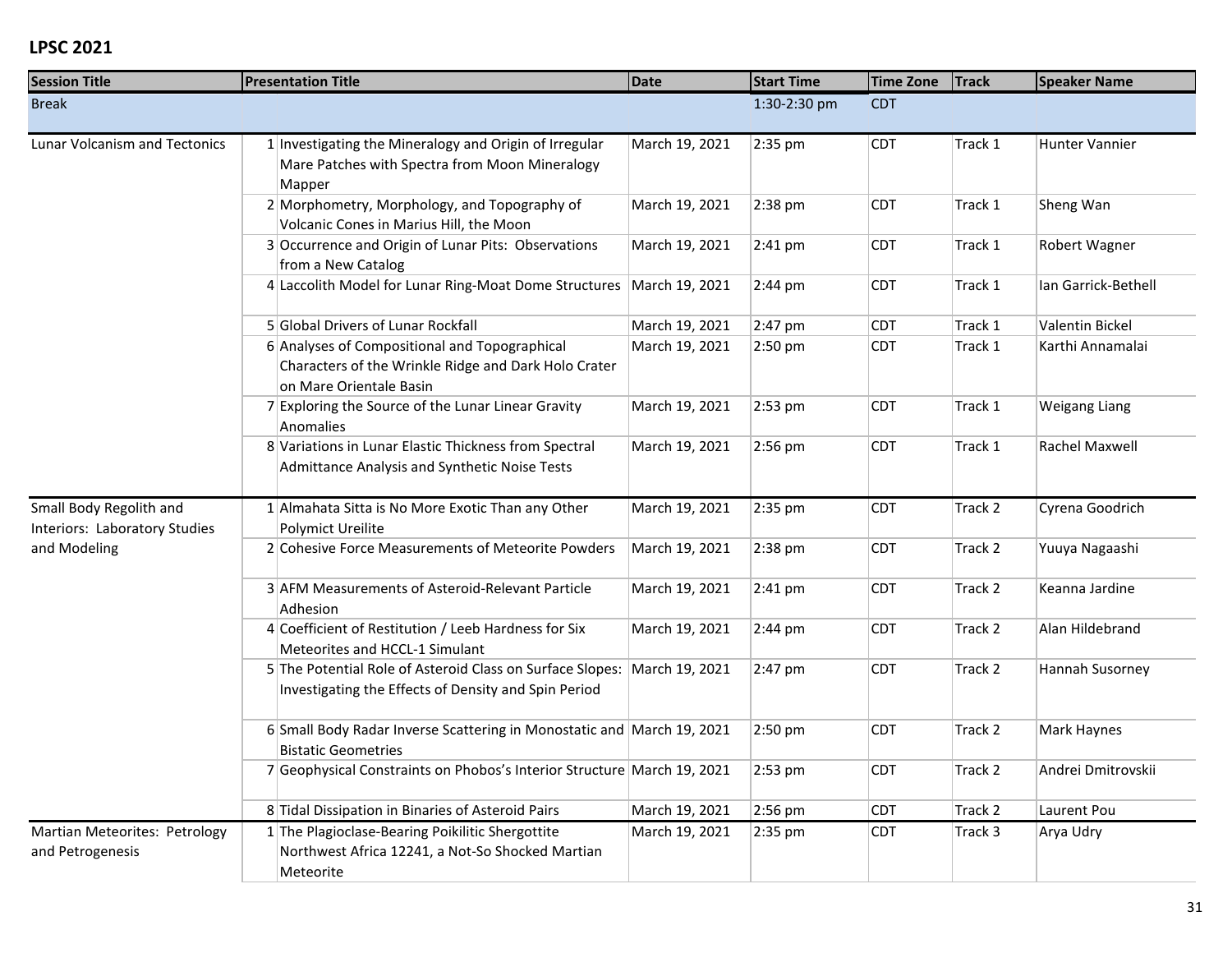| <b>Session Title</b>     | <b>Presentation Title</b>                                                                                                                 | <b>Date</b>    | <b>Start Time</b> | <b>Time Zone</b> | <b>Track</b> | <b>Speaker Name</b>  |
|--------------------------|-------------------------------------------------------------------------------------------------------------------------------------------|----------------|-------------------|------------------|--------------|----------------------|
|                          | 2 Petrogenesis of Northwest Africa (NWA) 8686, a New<br>Olivine-Phyric Shergottite                                                        | March 19, 2021 | 2:38 pm           | <b>CDT</b>       | Track 3      | Willie Nicklas       |
|                          | 3 Crystallization History of Martian Meteorite Northwest March 19, 2021<br>Africa 13227: A New Olivine Gabbroic Shergottite               |                | 2:41 pm           | <b>CDT</b>       | Track 3      | Sophie Benaroya      |
|                          | 4 Late-Stage Oxidation of Yamato 980459 Shergottite:<br>Evidence from Chromite + Silica Trails in Olivine                                 | March 19, 2021 | $2:44 \text{ pm}$ | CDT              | Track 3      | Shaofan Che          |
|                          | 5 The Oxidation State of Sulfur in Apatites from Martian March 19, 2021<br>Meteorite - Shergotty                                          |                | 2:47 pm           | <b>CDT</b>       | Track 3      | Proteek Chowdhury    |
|                          | 6 The Role of Assimilation and Fractional Crystallization<br>in Evolved Martian Crustal Compositions                                      | March 19, 2021 | 2:50 pm           | <b>CDT</b>       | Track 3      | Amanda Ostwald       |
|                          | 7 Assimilation of Fossil Hydrothermal Sulfide by Early<br>Amazonian Martian Magmas: Implications for Ore<br><b>Mineralization on Mars</b> | March 19, 2021 | $2:53$ pm         | CDT.             | Track 3      | Munir Humayun        |
|                          | 8 Elemental Partitioning Constraints on the Mineralogy<br>of the Martian Mantle                                                           | March 19, 2021 | 2:56 pm           | <b>CDT</b>       | Track 3      | <b>Shuying Yang</b>  |
| Ice at the Martian Poles | 1 Mars' Obliquity-Driven Mobile CO2 Inventory Derived<br>from Polar Stratigraphy                                                          | March 19, 2021 | 2:35 pm           | <b>CDT</b>       | Track 4      | Peter Buhler         |
|                          | 2 CO2 Glaciers on the South Polar Layered Deposits of<br>Mars                                                                             | March 19, 2021 | 2:38 pm           | <b>CDT</b>       | Track 4      | <b>Isaac Smith</b>   |
|                          | 3 Monitoring of CO2 Seasonal Variations at the Martian<br>Polar Ice Caps Using SHARAD Data                                                | March 19, 2021 | $2:41$ pm         | <b>CDT</b>       | Track 4      | Maria Carmela Raguso |
|                          | 4 Experimental Setup to Record the Bidirectional<br>Reflectance Distribution Function of CO2 Ice Under<br><b>Polar Martian Conditions</b> | March 19, 2021 | $2:44$ pm         | CDT.             | Track 4      | Rushana Karimova     |
|                          | 5 Identification of Spectral Endmembers in the Martian<br>South Polar Residual Cap                                                        | March 19, 2021 | 2:47 pm           | <b>CDT</b>       | Track 4      | Samuel Cartwright    |
|                          | 6 Development and Evolution of Exposed Icy Layers at<br>Mars' North Pole Through Space and Time                                           | March 19, 2021 | 2:50 pm           | <b>CDT</b>       | Track 4      | Alyssa Pascuzzo      |
|                          | 7 New Radar Evidence of Subglacial Liquid Water Below<br>the Martian South Pole                                                           | March 19, 2021 | 2:53 pm           | <b>CDT</b>       | Track 4      | Sebastian Lauro      |
|                          | 8 Explaining Bright Radar Reflections in the Martian<br>SPLD Without Liquid Water                                                         | March 19, 2021 | 2:56 pm           | <b>CDT</b>       | Track 4      | Daniel Lalich        |
| Microbes: Where We Live  | 1 Habitability of Cloudy Worlds: Intersecting Constraints March 19, 2021<br>and Unknowns                                                  |                | 2:35 pm           | CDT              | Track 5      | Diana Gentry         |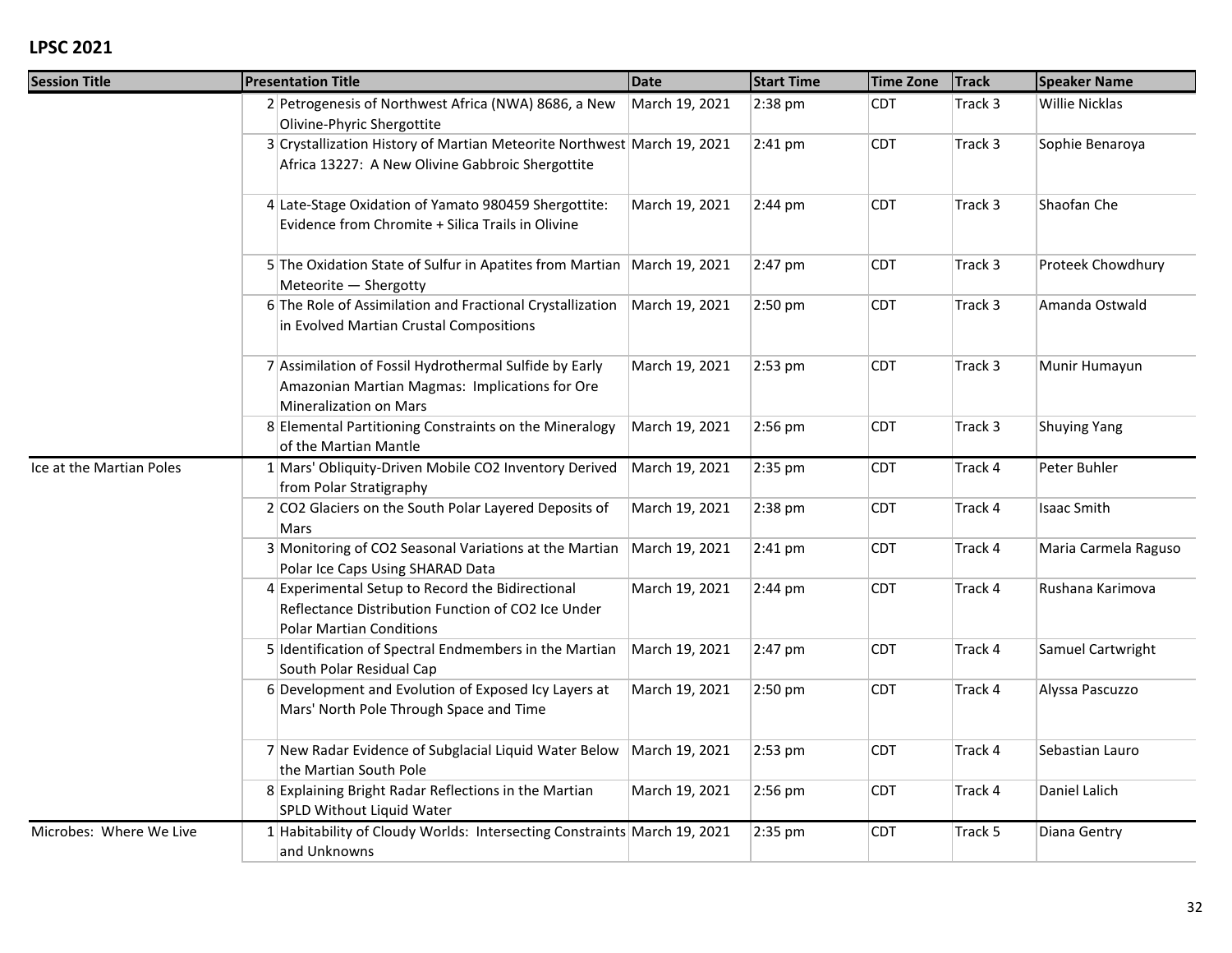| <b>Session Title</b>                                                                            | <b>Presentation Title</b>                                                                                                             | <b>Date</b><br><b>Start Time</b> |              | <b>Time Zone</b> | <b>Track</b> | <b>Speaker Name</b>    |  |
|-------------------------------------------------------------------------------------------------|---------------------------------------------------------------------------------------------------------------------------------------|----------------------------------|--------------|------------------|--------------|------------------------|--|
|                                                                                                 | 2 A Drilling Mission to Search for Biosignatures of Life on March 19, 2021<br>Mars Simulated in Atacama Chile                         |                                  | 2:38 pm      | <b>CDT</b>       | Track 5      | Carol Stoker           |  |
|                                                                                                 | 3 The Identification of Sulfide Oxidation as a Potential<br>Metabolism Driving Primary Production on Late<br>Noachian Mars            | March 19, 2021                   | 2:41 pm      | <b>CDT</b>       | Track 5      | Michael Macey          |  |
|                                                                                                 | 4 Habitability of Eridania Lake: An Ancient Mars<br>Lacustrine Hydrothermal Vent, Compared to an<br>Icelandic Analogue Fjord Site     | March 19, 2021                   | 2:44 pm      | <b>CDT</b>       | Track 5      | <b>Holly Rucker</b>    |  |
|                                                                                                 | 5 Alteration-Associated Spatial Distribution of Organic<br>Biosignatures in Mars-Analogue Volcanic Rocks                              | March 19, 2021                   | 2:47 pm      | <b>CDT</b>       | Track 5      | Catheryn Ryan          |  |
|                                                                                                 | 6 Lunar and Martian Lava Tube Research Simulation at<br><b>HI-SEAS</b>                                                                | March 19, 2021                   | 2:50 pm      | <b>CDT</b>       | Track 5      | Michaela Musilova      |  |
|                                                                                                 | 7 Life in the Dark: The Blue Dragon Flow as an Analog<br>for the Martian Subsurface                                                   | March 19, 2021                   | 2:53 pm      | <b>CDT</b>       | Track 5      | Margaret Weng          |  |
|                                                                                                 | 8 Microbial Survival in an Extreme Martian Analog<br>Ecosystem: Poás Volcano, Costa Rica                                              | March 19, 2021                   | 2:56 pm      | <b>CDT</b>       | Track 5      | Justin Wang            |  |
| <b>Break</b>                                                                                    |                                                                                                                                       |                                  | 3:30-4:00 pm | <b>CDT</b>       |              |                        |  |
| Space Weathering on Airless<br>Planetary Bodies: Beyond Lunar-<br><b>Style Space Weathering</b> | 1 Simulating Solar-Wind-Ion Sputtering of Sodium from<br>Silicate Minerals: The Importance of the Surface<br><b>Binding Energy</b>    | March 19, 2021                   | 4:05 pm      | <b>CDT</b>       | Track 1      | Liam Morrissey         |  |
|                                                                                                 | 2 Experimental Investigation of the Space Weathering of March 19, 2021<br>Phobos by Planetary Oxygen Ions                             |                                  | 4:08 pm      | <b>CDT</b>       | Track 1      | Paul Szabo             |  |
|                                                                                                 | 3 Micro-FTIR Imaging and Spectroscopy of<br>Experimentally Space Weathered CM2 Chondrite<br>Murchison                                 | March 19, 2021                   | $4:11$ pm    | <b>CDT</b>       | Track 1      | <b>Timothy Glotch</b>  |  |
|                                                                                                 | 4 Understanding Space Weathering of Carbonaceous<br>Asteroids Through H+ and He+ Ion Irradiation of the<br>Murchison Meteorite        | March 19, 2021                   | 4:14 pm      | <b>CDT</b>       | Track 1      | Dara Laczniak          |  |
|                                                                                                 | 5 Space Weathering Features in a Sulfide Grain from<br>Asteroid Itokawa                                                               | March 19, 2021                   | 4:17 pm      | <b>CDT</b>       | Track 1      | Laura Chaves           |  |
|                                                                                                 | 6 Laboratory Simulations of Troilite Space Weathering<br>by Solar Wind Ion Irradiation: Surface, Composition,<br>and Spectral Effects | March 19, 2021                   | 4:20 pm      | <b>CDT</b>       | Track 1      | John Christoph         |  |
|                                                                                                 | 7 Modeling the Effect of Solar Ion Irradiation of Troilite<br>with SDTrimSP -- Implications for (16) Psyche                           | March 19, 2021                   | 4:23 pm      | <b>CDT</b>       | Track 1      | <b>Catherine Dukes</b> |  |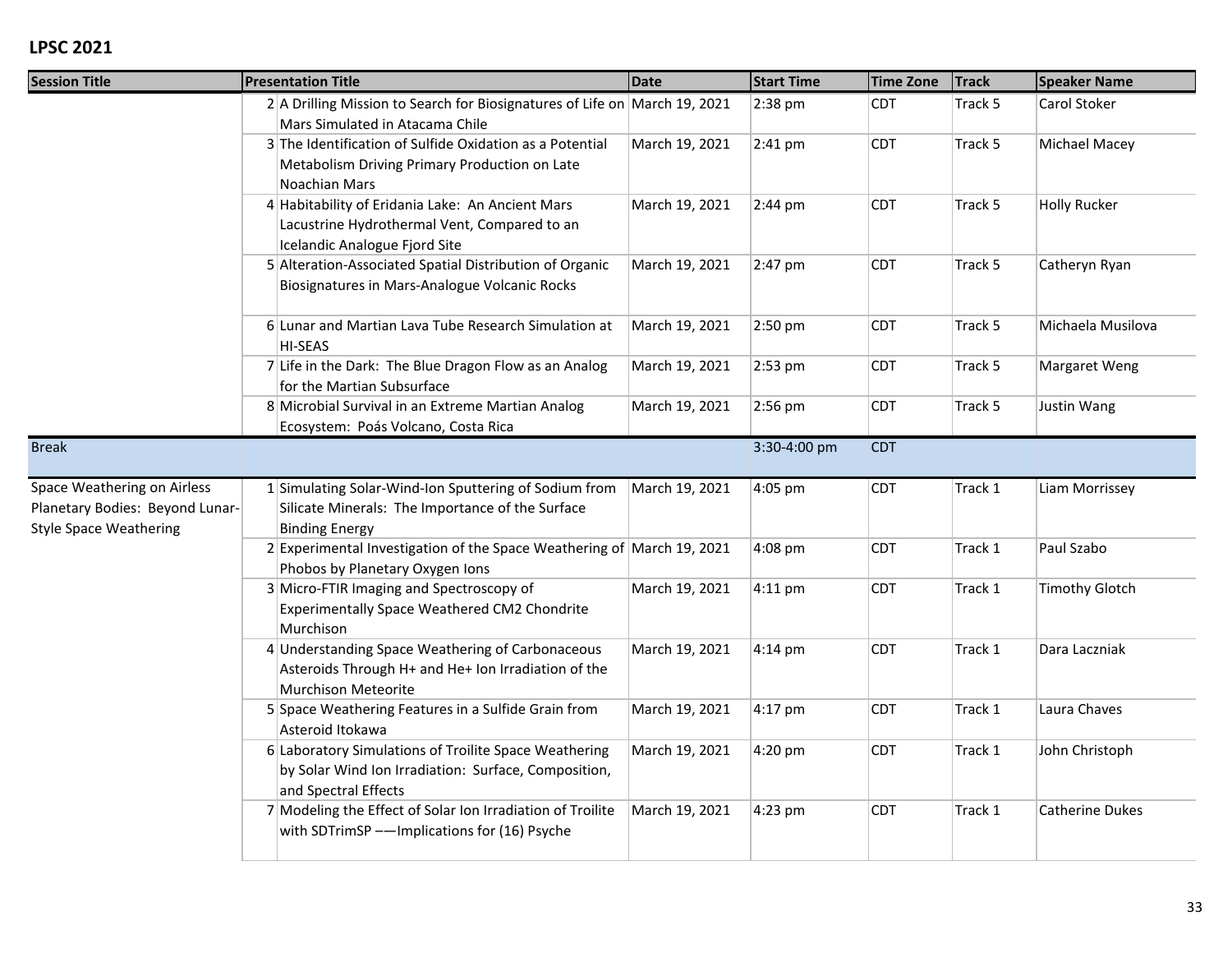| <b>Session Title</b>                              | <b>Presentation Title</b>                                                                                                                       | <b>Date</b>    | <b>Start Time</b> | <b>Time Zone</b> | <b>Track</b> | <b>Speaker Name</b> |
|---------------------------------------------------|-------------------------------------------------------------------------------------------------------------------------------------------------|----------------|-------------------|------------------|--------------|---------------------|
|                                                   | 8 Latitude Dependence of Spectral Properties on Bennu: March 19, 2021<br>Relevance to Space Weathering                                          |                | 4:26 pm           | <b>CDT</b>       | Track 1      | Antara Sen          |
| Small Body Evolution: Forces of<br>Heat and Light | 1 Experiment on Thermal Fatigue of Near-Earth<br>Asteroids and Lunar Surfaces Using Representative<br><b>Temperature Conditions and Samples</b> | March 19, 2021 | 4:05 pm           | <b>CDT</b>       | Track 2      | Markus Patzek       |
|                                                   | 2 Minimum Perihelion Distances and Dwell Times During March 19, 2021<br>the Dynamical Evolution of NEOs                                         |                | 4:08 pm           | <b>CDT</b>       | Track 2      | Athanasia Toliou    |
|                                                   | 3 Modeling Thermophysical Properties of 2100 Ra-<br>Shalom                                                                                      | March 19, 2021 | $4:11$ pm         | <b>CDT</b>       | Track 2      | Kiana McFadden      |
|                                                   | 4 Unexpected Thermal Properties of the Near-Earth<br>Object (499998) 2011 PT                                                                    | March 19, 2021 | $4:14 \text{ pm}$ | <b>CDT</b>       | Track 2      | Marco Fenucci       |
|                                                   | 5 YORP Effect on Asteroid 162173 Ryugu and Its Spin<br>Evolution                                                                                | March 19, 2021 | $4:17$ pm         | <b>CDT</b>       | Track 2      | Masanori Kanamaru   |
|                                                   | 6 Modeling the Seasonal Evolution of 67P/Churyumov-<br>Gerasimenko Water Loss Rate                                                              | March 19, 2021 | 4:20 pm           | <b>CDT</b>       | Track 2      | Mauro Ciarniello    |
|                                                   | 7 Asteroid Thermal Evolution with Fragmentation and<br>Reassembly into a Rubble Pile                                                            | March 19, 2021 | 4:23 pm           | <b>CDT</b>       | Track 2      | Jialong Ren         |
|                                                   | 8 Modeling Carbon Outgassing from Anhydrous<br>Planetesimals                                                                                    | March 19, 2021 | 4:26 pm           | <b>CDT</b>       | Track 2      | Bo Peng             |
| Lunar Geochemistry and<br>Petrology               | 1 Ghadduwah 001: Uniquely Unbrecciated Ferroan<br>Anorthosite Lunar Meteorite                                                                   | March 19, 2021 | 4:05 pm           | <b>CDT</b>       | Track 3      | Carl Agee           |
|                                                   | 2 Chlorine and Hydrogen in Brecciated Lunar<br>Meteorites: Implications for Lunar Volatile History                                              | March 19, 2021 | 4:08 pm           | <b>CDT</b>       | Track 3      | Tara Hayden         |
|                                                   | 3 Moderately Volatile Elements in Lunar Basalts; New<br>Insights on LMO and Source Region Evolution                                             | March 19, 2021 | $4:11$ pm         | <b>CDT</b>       | Track 3      | David Burney        |
|                                                   | 4 Magmatic Fractionation and Degassing of Siderophile<br>Volatile Elements in Lunar Magmatic Rocks                                              | March 19, 2021 | $4:14$ pm         | <b>CDT</b>       | Track 3      | Philipp Gleißner    |
|                                                   | 5 Provenance of Lunar Basaltic Meteorite Northwest<br>Africa 8632 and Related Meteorites                                                        | March 19, 2021 | $4:17$ pm         | <b>CDT</b>       | Track 3      | Alissa Madera       |
|                                                   | 6 Apollo Sample 12032, 366-18: Characterization and<br>Experimental Investigation of a Chemically Evolved<br>Lunar Basalt                       | March 19, 2021 | 4:20 pm           | <b>CDT</b>       | Track 3      | Amanda Stadermann   |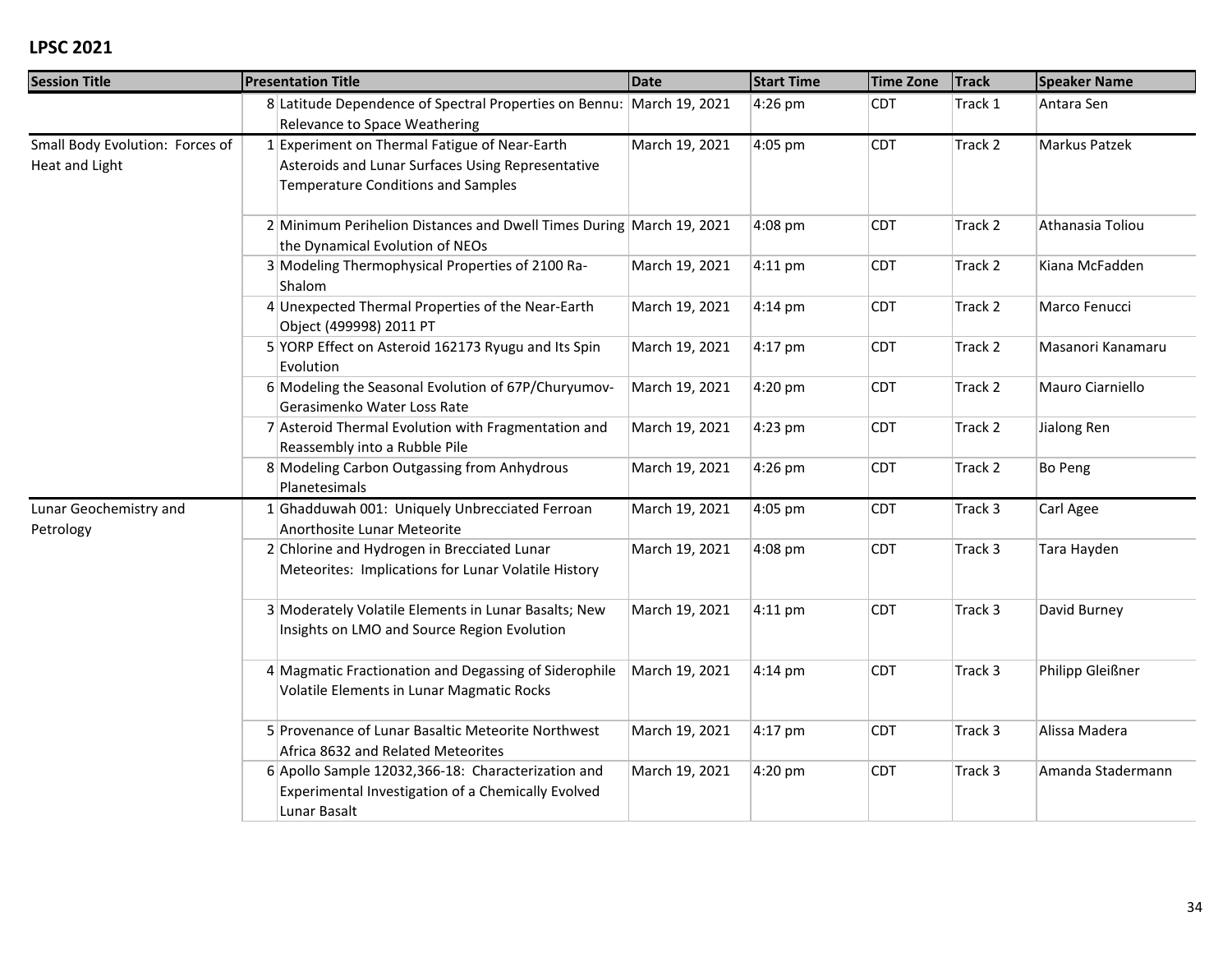| <b>Session Title</b>                                          | <b>Presentation Title</b>                                                                                                                                                      |                | <b>Date</b><br><b>Start Time</b><br><b>Time Zone</b> |            | <b>Track</b> | <b>Speaker Name</b>    |  |
|---------------------------------------------------------------|--------------------------------------------------------------------------------------------------------------------------------------------------------------------------------|----------------|------------------------------------------------------|------------|--------------|------------------------|--|
|                                                               | 7 New Insights into the Geological Evolution of the<br>Moon via Petrologic Investigation of Lunar Basalt<br>Meteorites Dominion Range 18262 and Dominion<br><b>Range 18666</b> | March 19, 2021 | 4:23 pm                                              | <b>CDT</b> | Track 3      | Schelin Ireland        |  |
|                                                               | 8 A New Dimension to Lunar Magmatism: New<br>Interpretations of Apollo Basalt Petrogenesis from X-<br>Ray Computed Tomography                                                  | March 19, 2021 | 4:26 pm                                              | <b>CDT</b> | Track 3      | Aleksandra Gawronska   |  |
| Icy Mars Geomorphology                                        | 1 Interannual Variability of Ice Within North Polar<br>Layered Deposits Craters on Mars                                                                                        | March 19, 2021 | 4:05 pm                                              | <b>CDT</b> | Track 4      | Margaret Landis        |  |
|                                                               | 2 Pervasive Ice-Related Erosion of Mid-Latitude Martian<br>Craters                                                                                                             | March 19, 2021 | 4:08 pm                                              | <b>CDT</b> | Track 4      | Alan Howard            |  |
|                                                               | $3$ Quantifying the Environmental Response to<br>Deglaciation in Martian Craters During the Late<br>Amazonian                                                                  | March 19, 2021 | $4:11$ pm                                            | <b>CDT</b> | Track 4      | Lisette Melendez       |  |
|                                                               | 4 Multiple Sites of Amazonian Wet-Based Glaciation<br>Identified in West Tempe Terra, Mars                                                                                     | March 19, 2021 | $4:14$ pm                                            | <b>CDT</b> | Track 4      | Savana Woodley         |  |
|                                                               | 5 Molards - A New Landform Revealing Ice-Ejecta<br><b>Interactions on Mars</b>                                                                                                 | March 19, 2021 | $4:17$ pm                                            | <b>CDT</b> | Track 4      | Susan Conway           |  |
|                                                               | 6 Subsurface Radar Observations of Outlier Polar Ice<br>Deposits on Mars                                                                                                       | March 19, 2021 | 4:20 pm                                              | <b>CDT</b> | Track 4      | <b>Riley McGlasson</b> |  |
|                                                               | 7 Boulder Bands on Lobate Debris Aprons: Debris-<br>Covered Glacier Growth at Martian Mid-Latitudes<br><b>Spans Multiple Glaciations</b>                                       | March 19, 2021 | 4:23 pm                                              | <b>CDT</b> | Track 4      | Joseph Levy            |  |
|                                                               | 8 Deformation of the Banded Terrain of Hellas Planitia,<br>Mars                                                                                                                | March 19, 2021 | 4:26 pm                                              | <b>CDT</b> | Track 4      | Claire Cook            |  |
| Environments: Habitability and<br><b>Organic Preservation</b> | 1 Enlarging the Geographical Domain of the Impact<br>Origin of Life Hypothesis                                                                                                 | March 19, 2021 | 4:05 pm                                              | <b>CDT</b> | Track 5      | David Kring            |  |
|                                                               | 2 A Preliminary Simulation of the Hydrothermal System<br>at the Boltysh Impact Structure                                                                                       | March 19, 2021 | 4:08 pm                                              | <b>CDT</b> | Track 5      | Annemarie Pickersgill  |  |
|                                                               | 3 Exploring the Reactivity of Metabolically Relevant<br>Precursors Under Hydrothermal Analog Settings                                                                          | March 19, 2021 | $4:11$ pm                                            | <b>CDT</b> | Track 5      | Jessica Weber          |  |
|                                                               | 4 Fluid Flow in the Martian Subsurface During the Early<br>Amazonian Period Constrained via Numerical<br>Simulations: Implications for Habitability                            | March 19, 2021 | $4:14 \text{ pm}$                                    | <b>CDT</b> | Track 5      | Evangelos Christou     |  |
|                                                               | 5 Molecular Biosignature Preservation Potential in<br><b>Subsurface Martian Brines</b>                                                                                         | March 19, 2021 | $4:17$ pm                                            | <b>CDT</b> | Track 5      | Ardith Bravenec        |  |